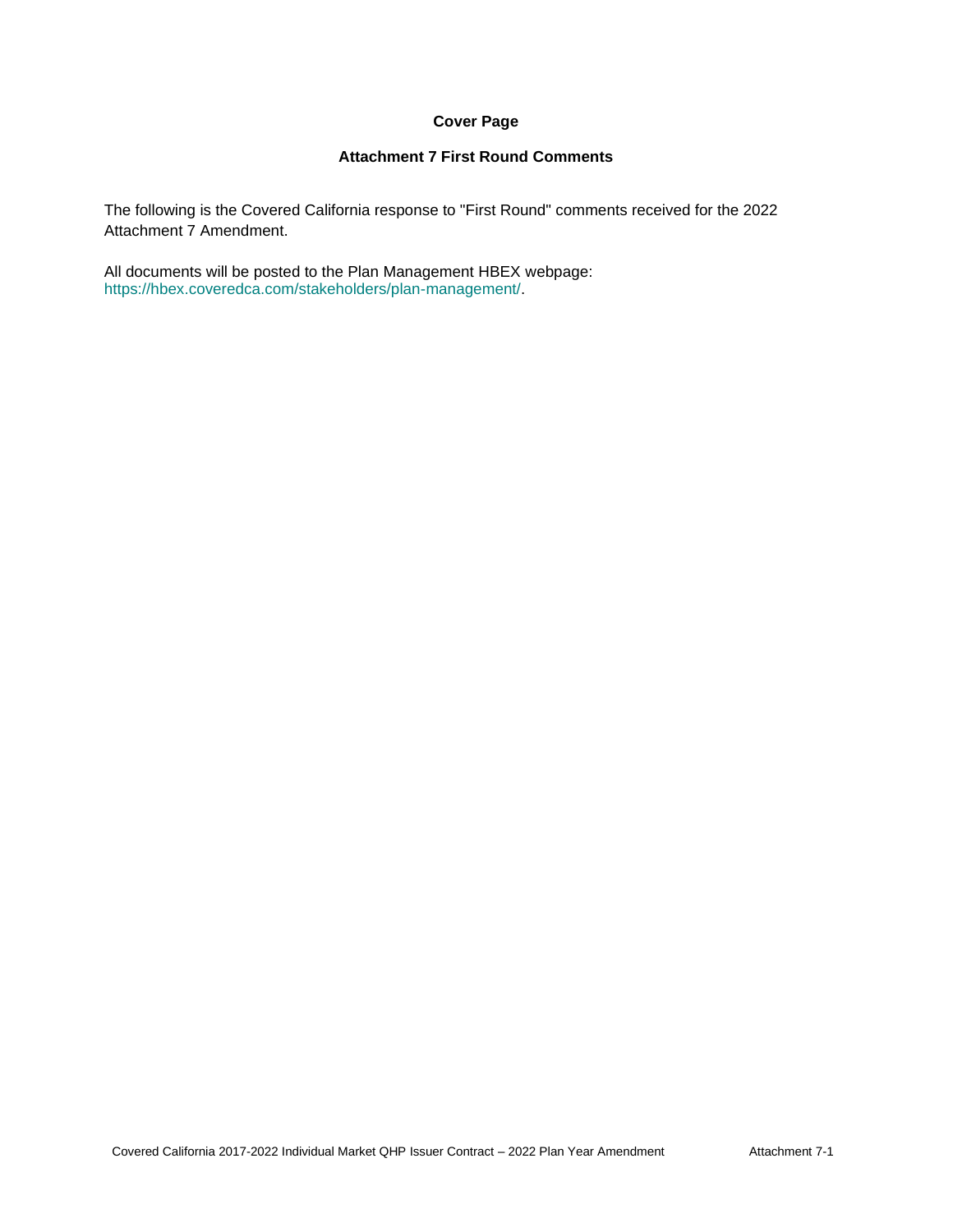| A7 Item #                                        | A7 Sub-Section # | <b>Comment</b>                                                                                                                                                                                                                                                                                                                                                                                                                                                                                                                                                                                                                                                                                                                                                                                                                                                                                                                                                                                                                                                                                                                                                                                                                                                                                                                                                                                                                                                                                                                                                                                                                                                                                      | <b>Final Approved Response</b>                                                                                                                         | Response Date |
|--------------------------------------------------|------------------|-----------------------------------------------------------------------------------------------------------------------------------------------------------------------------------------------------------------------------------------------------------------------------------------------------------------------------------------------------------------------------------------------------------------------------------------------------------------------------------------------------------------------------------------------------------------------------------------------------------------------------------------------------------------------------------------------------------------------------------------------------------------------------------------------------------------------------------------------------------------------------------------------------------------------------------------------------------------------------------------------------------------------------------------------------------------------------------------------------------------------------------------------------------------------------------------------------------------------------------------------------------------------------------------------------------------------------------------------------------------------------------------------------------------------------------------------------------------------------------------------------------------------------------------------------------------------------------------------------------------------------------------------------------------------------------------------------|--------------------------------------------------------------------------------------------------------------------------------------------------------|---------------|
| General<br>Comment                               |                  | General Comment - We request that Covered CA allow the plans to review any Quality Rating System (QRS) analyses derived from HEI<br>data prior to submission to CMS and prior to making the information publicly available. We also ask that Covered CA work with the QHP<br>issuers to resolve any variations between the plan's analysis and Covered CA's findings.                                                                                                                                                                                                                                                                                                                                                                                                                                                                                                                                                                                                                                                                                                                                                                                                                                                                                                                                                                                                                                                                                                                                                                                                                                                                                                                               | Covered California will not be submitting any QRS analyses derived from HEI data to<br>CMS at this time.                                               | $1 - 4 - 21$  |
| General<br>Comment -<br>ACCREDITATI<br><b>ON</b> |                  | AAAHC respectfully requests that Covered California consider incorporating language into the contract that would provide issuers with the<br>opportunity to change accreditors if necessary during their contract period, that would allow any accreditation organizations that wish to<br>offer accreditation services to Covered California QHPs the ability to do so as long as the accreditation program meets or exceeds the<br>California requirements, and to provide for alternatives to the three items owned by NCQA listed1) that issuers achieve or maintain<br>NCQA Multicultural Health Care Distinction by year-end 2022, 2) that issuers submit a copy of NCQA Population Health Management<br>Plan: Standard 1 and Standard 2, and 3) requires that issuers submit specific NCQA HEDIS measures.                                                                                                                                                                                                                                                                                                                                                                                                                                                                                                                                                                                                                                                                                                                                                                                                                                                                                   | Thank you for your feedback. At this time, Covered California intends to move forward<br>with requiring contracted issuers achieve NCQA accreditation. | $1 - 4 - 21$  |
| General<br>Comment                               |                  | General Comment: Health Net agrees with the Covered CA response from 10/15 response that 2020 and 2021 can be pilot periods for<br>any reporting using HEI data. We also agree about the importance of reviewing the data before it is shared publicly.                                                                                                                                                                                                                                                                                                                                                                                                                                                                                                                                                                                                                                                                                                                                                                                                                                                                                                                                                                                                                                                                                                                                                                                                                                                                                                                                                                                                                                             | Thank you for your feedback.                                                                                                                           | $1 - 4 - 21$  |
| General<br>Comment                               |                  | Sutter Health Plan commends Covered California's commitment to improving health care and its delivery within the state by seeking to<br>achieve lower costs, improving quality and health outcomes and promoting health equity.<br>Sutter Health Plan would like to issue comment on the draft 2022 Attachment 7. In the table below, we lay out our observations and<br>suggestions in more detail. In some cases, we present our support with what Covered California has proposed. In others, we spot an area<br>of concern but do not suggest a resolution; instead, provide a suggestion for clarity.                                                                                                                                                                                                                                                                                                                                                                                                                                                                                                                                                                                                                                                                                                                                                                                                                                                                                                                                                                                                                                                                                          | Thank you for your feedback.                                                                                                                           | $1 - 4 - 21$  |
| General<br>Comment                               |                  | We appreciate that 2022 is a transitional year for Covered California in terms of revisions to its contract expectations for Qualified Health<br>Plans (QHPs). We also appreciate Covered California's long-term vision to build a foundation through implementation of its new Health<br>Evidence Initiative (HEI) for a more robust, ambitious and evidence-based approach to driving quality improvement and disparities<br>reduction efforts in California. We are concerned however, that the current proposed contract changes appear to be a significant retreat<br>from previous health plan requirements, particularly with regards to disparities reduction requirements. as opposed to a reset as Covered<br>California works with plans to build the data infrastructure needed to significantly improve health care quality and reduce disparities. As a<br>national leader and active purchaser we urge Covered California to communicate its long-term vision for quality improvement and<br>disparities reduction and ensure that vision is better reflected in the 2022 QHP contract language so plans are clear about their contractual<br>obligations in 2022 and beyond. We offer a number of amendments intended to signal the long-term vision so that plan partners and<br>others can prepare for future years, rather than breathing a sigh of relief that Covered California has backed off. The HEI should also give<br>Covered California information on the entire individual and small group markets with more than four million enrollees: many of the data<br>challenges encountered by Covered California should be addressed by the availability of this data set. | Covered CA is committed to advancing equitable care. We look forward to working with<br>you in reflecting this vision in the 2022 amendment.           | $1 - 4 - 21$  |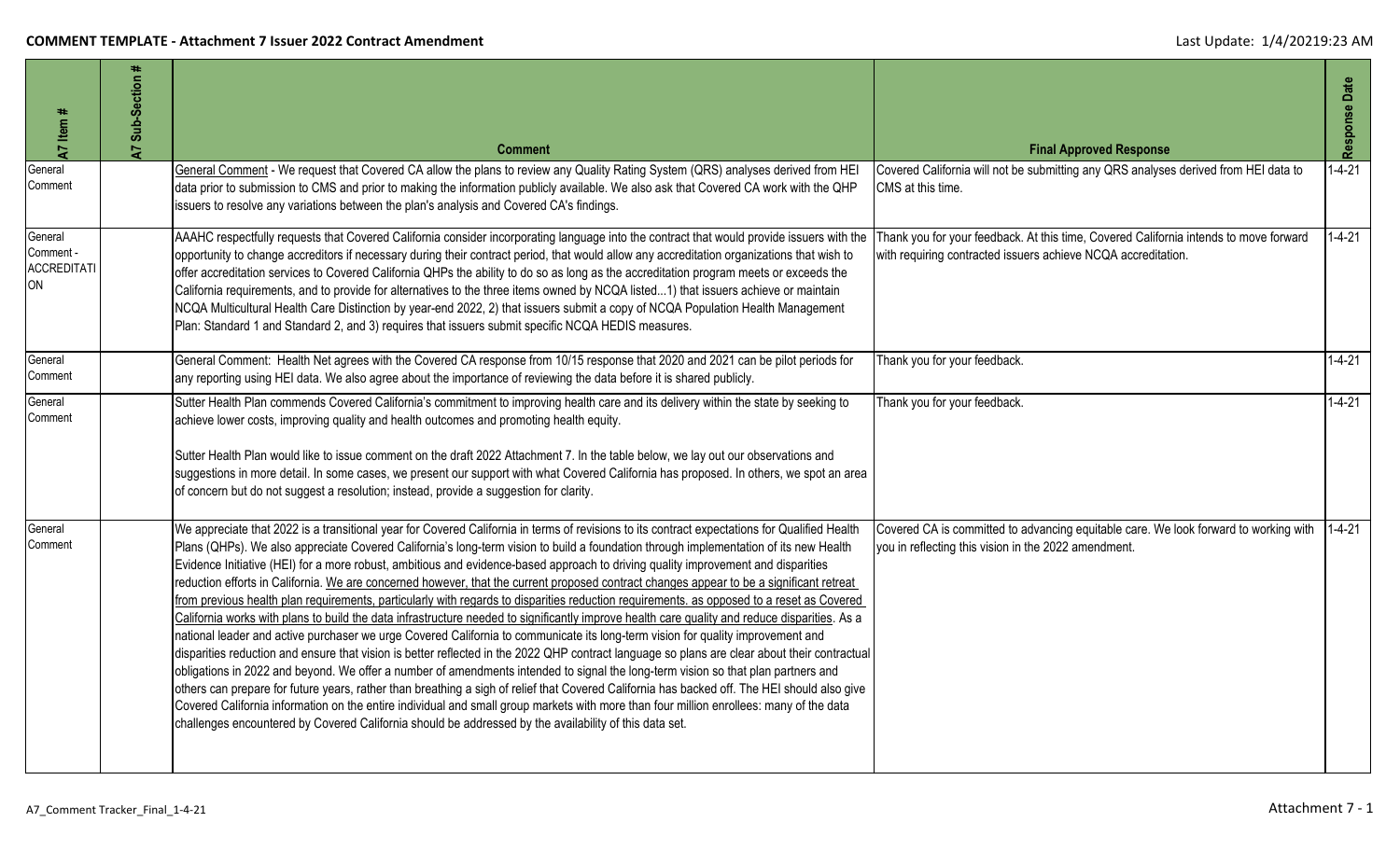| A7 Item #                                                    | $\ddot{}$<br>Sub-Section<br>$\overline{a}$  | <b>Comment</b>                                                                                                                                                                                                                                                                                                                                                                                                                                                                                                                                                                                                                                                                                                                                                                                                                                                                                                                                                                                                                                                                                                                                                                                            | <b>Final Approved Response</b>                                                                                                                                                                                                                                         | Response Date |
|--------------------------------------------------------------|---------------------------------------------|-----------------------------------------------------------------------------------------------------------------------------------------------------------------------------------------------------------------------------------------------------------------------------------------------------------------------------------------------------------------------------------------------------------------------------------------------------------------------------------------------------------------------------------------------------------------------------------------------------------------------------------------------------------------------------------------------------------------------------------------------------------------------------------------------------------------------------------------------------------------------------------------------------------------------------------------------------------------------------------------------------------------------------------------------------------------------------------------------------------------------------------------------------------------------------------------------------------|------------------------------------------------------------------------------------------------------------------------------------------------------------------------------------------------------------------------------------------------------------------------|---------------|
| Article 1<br>INDIVIDUALIZ<br>ED,<br><b>EQUITABLE</b><br>CARE |                                             | We believe that race and ethnicity data should be collected at time of enrollment - this is the most efficient and consistent way to collect<br>this data The QHP issuers do not enroll members and therefore do not oversee the completeness of this data field. We recommend that<br>race and ethnicity data should be a mandatory field at the time of enrollment, and Covered CA should add a "decline to state" option and<br>add this field to the 834 files to ensure that the race and ethnicity field is not blank.<br>The report commissioned by Covered CA and written by Health Management Associates (HMA) states that HMA compared the<br>accreditation requirements for the NCQA Distinction in Multicultural Health Care with the requirements of SB 853. We respectfully request<br>that Covered CA and HMA share this analysis with QHP issuers.<br>The NCQA Distinction in Multicultural Health appears to expect QHPs to follow OMB race and ethnicity code sets. We are asking Covered<br>CA to review existing 834 codes sent to carriers to ensure consistency and to incorporate any necessary changes at least one year before<br>requiring plans to achieve this accreditation. | The HMA NCQA Multicultural Health Care Distinction Crosswalk document has been<br>bosted to https://hbex.coveredca.com/stakeholders/plan-management/<br>Covered CA is working to align race and ethnicity categories definitions across data<br>sources and processes. | $1 - 4 - 21$  |
|                                                              | 1.01.1<br>Demographic<br>Data<br>Collection | This 5-year requirement that plans "work with Covered California to assess the feasibility and impact of extending the disparity<br>identification and improvement program over time," has not resulted in the adoption of any additional data categories beyond gender, race<br>and ethnicity. Advocates request Covered California include a timeline for when it will work with plans to expand the disparity identification<br>and improvement program to additional data categories such as income, language, sexual orientation and gender identity.                                                                                                                                                                                                                                                                                                                                                                                                                                                                                                                                                                                                                                                | Thank you for your comment. Covered CA has begun conversations with partner state<br>agencies and departments to assess what is currently collected and identify feasibility.                                                                                          | $1 - 4 - 21$  |
|                                                              | 1.01                                        | Amendment is stating the health plan must achieve an 80% level of reporting of members' ethnicity. Since this information is self reported This will remain an optional field for the Covered CA enrollment application.<br>from members, it is very challenging for Plans to require and achieve, unless it is mandated on the application.                                                                                                                                                                                                                                                                                                                                                                                                                                                                                                                                                                                                                                                                                                                                                                                                                                                              |                                                                                                                                                                                                                                                                        | $1 - 4 - 21$  |
|                                                              | 1.01.2<br>Demographic<br>Data<br>Collection | GENERAL COMMENTS ON RACE & ETHNICITY:<br>The most effective and consistent way for consumers to provide Race and Ethnicity information is at time of enrollment so Covered<br>California can also use this for your purposes as well.<br>We request Covered California pursue requiring this question at time of information with a decline to state option.<br>The MHA report indicated that a comparison of NCQA to SB 853 was performed. We request that analysis be made publicly available.<br>The NCQA Multicultural Health distinction appears to expect plans to follow OMB Race/Ethnicity code sets. We request Covered California<br>review existing 834 codes and sent to carriers to ensure consistency and that if there are any changes needed that they be made at least<br>one year before requiring plans meet this NCQA distinction. The following roll-up of codes may be something to use for consistency across<br>plans: https://www.ncbi.nlm.nih.gov/books/NBK219757/                                                                                                                                                                                                              | The HMA NCQA Multicultural Health Care Distinction Crosswalk document has been<br>posted to https://hbex.coveredca.com/stakeholders/plan-management/<br>Covered CA is working to align race and ethnicity categories definitions across data<br>sources and processes. | $1 - 4 - 21$  |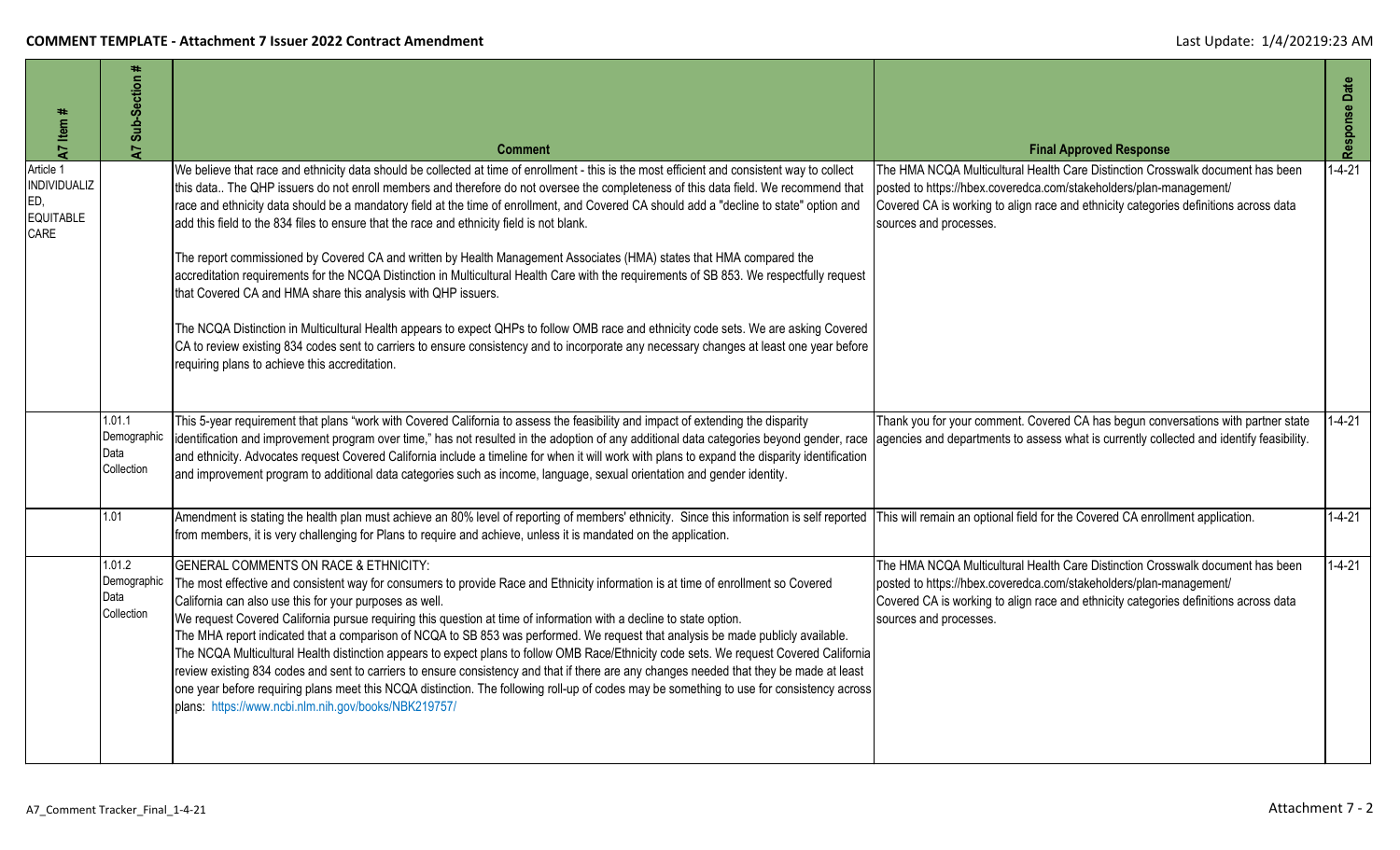| 47 Item # | Sub-Section #<br>5                          | <b>Comment</b>                                                                                                                                                                                                                                                                                                                                                                                                                                                                                                                                                                                                                                                                                                                                                                                                                                                                                                                                                                                                                                                                                                                                                                                                                                                                                                                                                                                       | <b>Final Approved Response</b>                                                                                                                                                                                                                                                                                                                                                          | Response Date |
|-----------|---------------------------------------------|------------------------------------------------------------------------------------------------------------------------------------------------------------------------------------------------------------------------------------------------------------------------------------------------------------------------------------------------------------------------------------------------------------------------------------------------------------------------------------------------------------------------------------------------------------------------------------------------------------------------------------------------------------------------------------------------------------------------------------------------------------------------------------------------------------------------------------------------------------------------------------------------------------------------------------------------------------------------------------------------------------------------------------------------------------------------------------------------------------------------------------------------------------------------------------------------------------------------------------------------------------------------------------------------------------------------------------------------------------------------------------------------------|-----------------------------------------------------------------------------------------------------------------------------------------------------------------------------------------------------------------------------------------------------------------------------------------------------------------------------------------------------------------------------------------|---------------|
|           | 1.01.2                                      | CMA supports Covered California's efforts to address health equity with the goal of eliminating disparities via better measurement and<br>quality improvement. Covered California should prioritize data collection and quality improvement metrics that capture the diversity of all<br>populations (including racial, ethnic, sexual, gender, disabled and other underrepresented groups) in clinical practices to fully understand<br>the health status and needs of all individuals as well as to recognize the burdens and disparities they face in obtaining equity-oriented,<br>quality care. We appreciate the continuing requirement to capture 80% of Covered California member race/ethnicity self-identification<br>data. We also support the change to require Healthcare Evidence initiative (HEI) data submissions rather than issuer self-reporting as this<br>will lead to more comprehensive and accurate data collection. In order to fully understand the inequities and disparate outcomes for<br>minoritized and marginalized communities and to guide public policies, equitable allocation of health care resources, and public health<br>interventions, additional data is needed. However, all data collection on race, ethnicity, language ability, sexual orientation, gender, and<br>disability be culturally sensitive and appropriate and respect individual privacy. | Thank you for your comment.                                                                                                                                                                                                                                                                                                                                                             | $1 - 4 - 21$  |
|           | 1.01.2<br>Demographic<br>Data<br>Collection | As noted in our comments above, we believe that Race and Ethnicity should be a mandatory field in the enrollment application. The<br>enrollment application should be updated to include a "decline to state" option, and Covered CA should update the 834 files with a "decline discuss the process for reviewing off-Exchange members' race and ethnicity self-<br>to state" field accordingly. We respectfully request additional information about Covered CA's process for reviewing race and ethnicity data identification with all issuers.<br>for Off-Exchange enrollment. This data is not collected consistently across all product lines, and as such, more information on this review<br>process would be greatly appreciated.                                                                                                                                                                                                                                                                                                                                                                                                                                                                                                                                                                                                                                                           | This will remain an optional field for the Covered CA enrollment application. We plan to                                                                                                                                                                                                                                                                                                | $1 - 4 - 21$  |
|           | 1.01.2                                      | Health Net requests that the reference to Off Exchange race and ethnicity be removed. While we may discuss the HEI data, it is too soon<br>to include this in the Contract due to a lack of standardization for off Exchange data across carriers.<br>Health Net would also like to request that Covered California allow members to "decline to state" if they do not want to provide race and<br>ethnicity information.                                                                                                                                                                                                                                                                                                                                                                                                                                                                                                                                                                                                                                                                                                                                                                                                                                                                                                                                                                            | The proposed contract requirement for 2022 is engagement with Covered CA staff to<br>review off-Exchange members' race and ethnicity self-identification data. There is no<br>2022 proposed threshold or Performance Guarantee for these members' data. Collection<br>of accurate demographic data is critical to effective health disparities identification and<br>reduction efforts. | $1 - 4 - 21$  |
|           | 1.01.2<br>Demographic<br>Data<br>Collection | We appreciate the revision of 1.1.2. as it applies to the new Healthcare Evidence Initiative (HEI). Advocates suggest the following<br>language be added to 1.1.2: For Measurement Year 2022, the Contractor must achieve eighty percent (80%) self-identification of race and<br>ethnicity data for Covered California Enrollees. The Contractor must demonstrate compliance by including a valid race and ethnicity<br>attribute for at least 80% of Covered California Enrollees in its Healthcare Evidence Initiative (HEI) data submissions. A report on<br>compliance with the data provisions of 1.1.2. may be released to the public by Covered California                                                                                                                                                                                                                                                                                                                                                                                                                                                                                                                                                                                                                                                                                                                                   | Your language addition is under consideration.                                                                                                                                                                                                                                                                                                                                          | $1 - 4 - 21$  |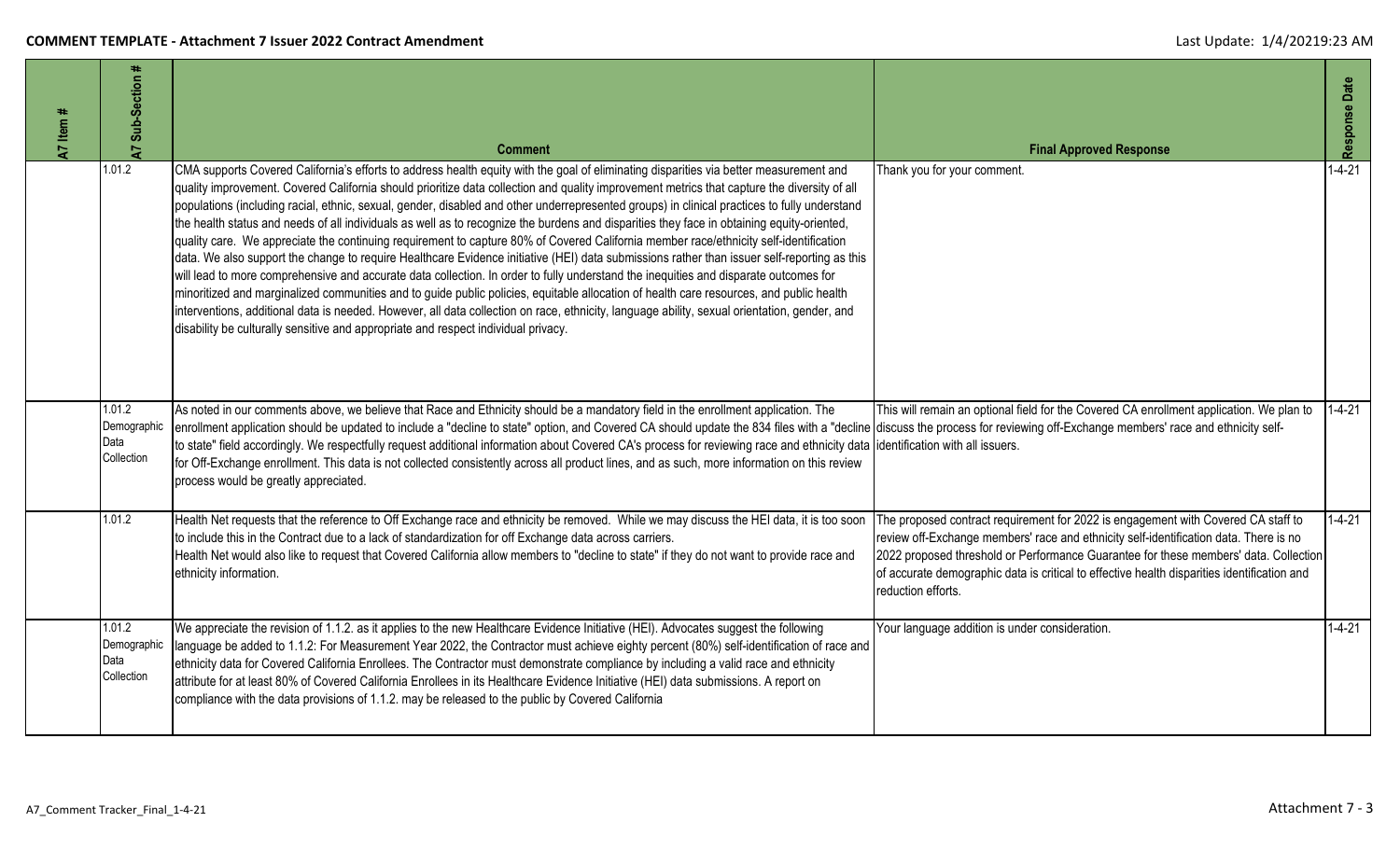| A7 Item | Ħ<br>Sub-Section<br>5                          | <b>Comment</b>                                                                                                                                                                                                                                                                                                                                                                                                                                                                                                                                                                                                                                                                                                                                                                                                                                                                                                                          | <b>Final Approved Response</b>                                                                                                                                                                                                                                                                                                                                                                                                                                       | Response Date |
|---------|------------------------------------------------|-----------------------------------------------------------------------------------------------------------------------------------------------------------------------------------------------------------------------------------------------------------------------------------------------------------------------------------------------------------------------------------------------------------------------------------------------------------------------------------------------------------------------------------------------------------------------------------------------------------------------------------------------------------------------------------------------------------------------------------------------------------------------------------------------------------------------------------------------------------------------------------------------------------------------------------------|----------------------------------------------------------------------------------------------------------------------------------------------------------------------------------------------------------------------------------------------------------------------------------------------------------------------------------------------------------------------------------------------------------------------------------------------------------------------|---------------|
|         | 1.01.2<br>Demographic<br>Data<br>Collection    | We also suggest that 1.1.2 which references specific race/ethnicity data requirements precede 1.1.1 which references extending data<br>requirements beyond race/ethnicity data categories to other data categories.                                                                                                                                                                                                                                                                                                                                                                                                                                                                                                                                                                                                                                                                                                                     | Your suggested revision is under consideration.                                                                                                                                                                                                                                                                                                                                                                                                                      | $1 - 4 - 21$  |
|         | 1.01.2<br>Demographic<br>Data<br>Collection    | •Race and Ethnicity should be a mandatory field in the enrollment application and include an option for "decline to state". Collection at time<br>of enrollment is the most efficient and consistent way for collecting this data<br>•Allow proxy methodology to supplement self-identified data.                                                                                                                                                                                                                                                                                                                                                                                                                                                                                                                                                                                                                                       | This will remain an optional field for the Covered CA enrollment application. The<br>requirement is to achieve 80% member self-identification; while proxy methodology can<br>be used to supplement self-identification data for disparities analyses purposes, it does<br>not meet the requirement's purpose since it cannot be used to assign race or ethnicity at<br>the person level.                                                                            | $1 - 4 - 21$  |
|         | 1.01.2<br>Demographic<br>Data<br>Collection    | Sharp Health Plan recommends that enrollees self-identify race/ethnicity during the Covered California enrollment process, for the most<br>reliable collection process, with the data transmitted by Covered California to QHPs on the eligibility file. QHPs can then include that<br>information in the date submitted to the HEI. Given this proposed model, it would not be appropriate to require QHPs to meet a threshold<br>for race and ethnicity data, as the data would be collected by Covered California.                                                                                                                                                                                                                                                                                                                                                                                                                   | Covered CA agrees member self-identification at the point of enrollment is an important 1-4-21<br>opportunity for data collection and will continue to transmit that information to QHP<br>issuers in the 834 file. The 80% capture rate is a specific threshold for collection of<br>demographic data that supports disparities analysis and represents a requirement for<br>issuers to conduct additional collection attempts if necessary to meet that threshold. |               |
|         | 1.02.<br>Identifying<br>Disparities in<br>Care | Advocates had originally intended for requirements to improve quality and reduce health disparities to be applied across all lines of<br>business of the participating plans. We understand that there has been considerable pushback. However, we remind Covered California<br>that AB 929 gives Covered California authority to obtain information on the individual and small group market both on and off exchange<br>which amounts to over 4 million lives. The disparities goals should be based on the entire individual and small group markets. Including<br>the entire individual and small group markets will also help Covered California deal with the issue of small samples sizes when identifying<br>disparities in chronic diseases. Additionally, in order to deal with the problems of small population sizes for some demographic groups,<br>measurements and results could potentially be averaged over 3-5 years. | Covered CA plans to expand its internal disparities analyses as additional data becomes 1-4-21<br>available through HEI submissions.                                                                                                                                                                                                                                                                                                                                 |               |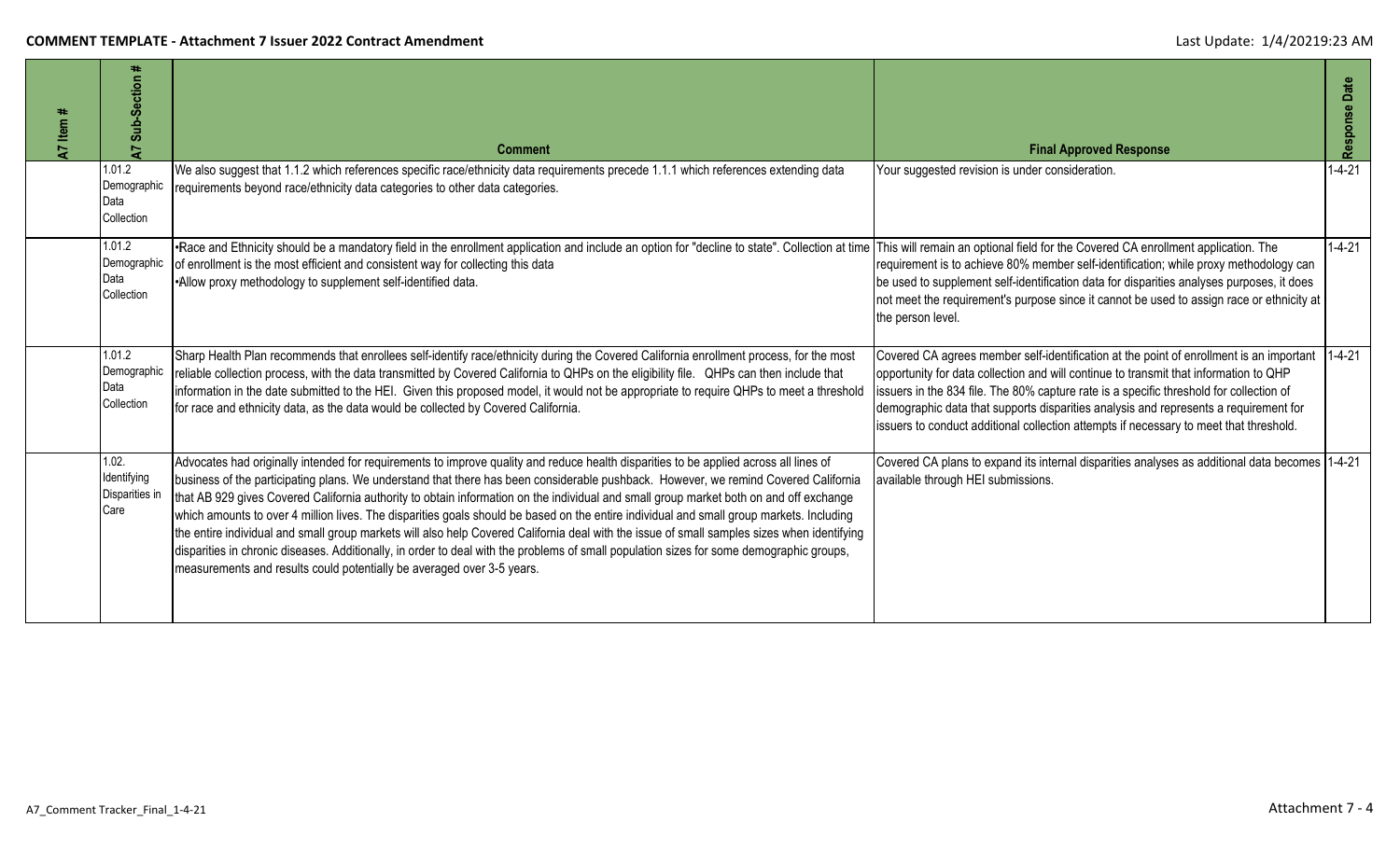| $47$ Item # | Sub-Section #<br>$\overline{A}$                 | <b>Comment</b>                                                                                                                                                                                                                                                                                                                                                                                                                                                                                                                                                                                                                                                                                                                                                                                                                                                                                                                                                                                 | <b>Final Approved Response</b>                                                                                                                                                                                                                                                                                                                                                                                                                                                                    | Response Date |
|-------------|-------------------------------------------------|------------------------------------------------------------------------------------------------------------------------------------------------------------------------------------------------------------------------------------------------------------------------------------------------------------------------------------------------------------------------------------------------------------------------------------------------------------------------------------------------------------------------------------------------------------------------------------------------------------------------------------------------------------------------------------------------------------------------------------------------------------------------------------------------------------------------------------------------------------------------------------------------------------------------------------------------------------------------------------------------|---------------------------------------------------------------------------------------------------------------------------------------------------------------------------------------------------------------------------------------------------------------------------------------------------------------------------------------------------------------------------------------------------------------------------------------------------------------------------------------------------|---------------|
|             | 1.02.1<br>Identifying<br>Disparities in<br>Care | Please Amend: 1.2.1 as follows: Covered California recognizes that the underlying causes of health disparities are multifactorial and<br>include social and economic factors that impact health. While the healthcare system cannot single handedly eliminate health disparities,<br>there is evidence to show that when disparities are identified and addressed in the context of health care, they can be reduced over time<br>through activities tailored to specific populations and targeting select measures. Therefore, Covered California is requiring the Contractor<br>to regularly collect and report data on its Covered California Enrollees and off-exchange members to identify disparities, measured over<br>time, and determine disparity reduction efforts and targets to be mutually agreed upon by Covered California and the Contractor. Disparity<br>reduction efforts, targets and progress towards meeting goals may be released to the public by Covered California. | Thank you for your recommendation. We will review and consider your proposed<br>amendment.                                                                                                                                                                                                                                                                                                                                                                                                        | $1 - 4 - 21$  |
|             | 1.02.2<br>1.03.2                                | (Also recorded in 1.03.2) Sutter Health Plan supports the changes made by Covered California related to collecting HEDIS and<br>demographic data to understand health disparities in its population. As part of an integrated delivery system, Sutter Health Plan<br>understands the importance of capturing this data in order to develop meaningful interventions to improve health outcomes across<br>populations.                                                                                                                                                                                                                                                                                                                                                                                                                                                                                                                                                                          | Thank you for your comment.                                                                                                                                                                                                                                                                                                                                                                                                                                                                       | $1 - 4 - 21$  |
|             | 1.02.2<br>Identifying<br>Disparities in<br>Care | 1.2.2. We understand this is a transitional year for Covered California in terms of its Quality Improvement Strategy. As a national leader we Thank you for your recommendation, we will review and consider your proposed edi<br>urge Covered California to provide an unequivocal signal to QHPs that it plans to add additional measures tied to mental health and other<br>chronic diseases for plan year 2023 and beyond. Advocates request the following amendment:<br>Covered California will add additional measures with stakeholder input, to track disparities in care and health outcomes in additional areas<br>including mental health and other chronic diseases for plan year 2023 and beyond.                                                                                                                                                                                                                                                                                 |                                                                                                                                                                                                                                                                                                                                                                                                                                                                                                   | $1 - 4 - 21$  |
|             | 1.03.2<br>1.02.2                                | (Also recorded in 1.02.2) Sutter Health Plan supports the changes made by Covered California related to collecting HEDIS and<br>demographic data to understand health disparities in its population. As part of an integrated delivery system, Sutter Health Plan<br>understands the importance of capturing this data in order to develop meaningful interventions to improve health outcomes across<br>populations.                                                                                                                                                                                                                                                                                                                                                                                                                                                                                                                                                                          | Thank you for your comments.                                                                                                                                                                                                                                                                                                                                                                                                                                                                      | $1 - 4 - 21$  |
|             | 1.03.2                                          | We are concerned with removing the RAND QDART tool as an additional source of race and ethnicity data. Please clarify if Covered CA<br>intends to administer the QDART methodology for all data through the aggregation of HEI data. Covered CA should also allow QHPs to<br>use a proxy methodology to supplement self-identified data. We recommend additional review of this proposed requirement, as removing<br>the RAND QDART tool could potentially conflict with coding permitted with the NCQA Multicultural Healthcare Distinction.                                                                                                                                                                                                                                                                                                                                                                                                                                                  | At this time, Covered CA does not intend to administer the QDART methodology for all<br>data through the aggregation of HEI data. While proxy methodology can be used to<br>supplement self-identification data for disparities analyses purposes, it does not meet<br>the requirement's purpose since it cannot be used to assign race or ethnicity at the<br>person level. We will work with issuers and NCQA to address any potential<br>contradictions in disparities reduction requirements. | $1 - 4 - 21$  |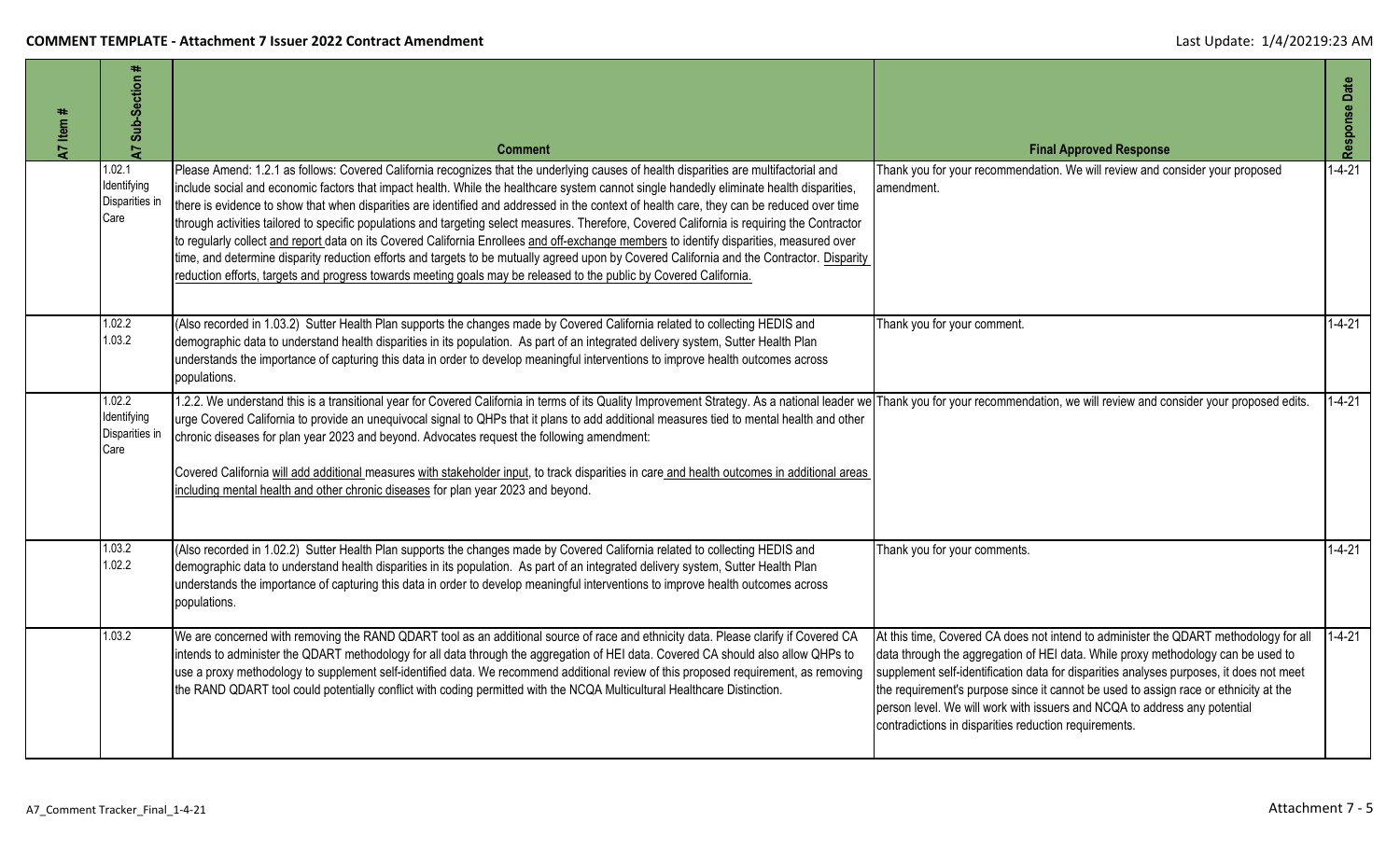| $'$ Item #<br>7 | Sub-Section #<br>5                                                                    | <b>Comment</b>                                                                                                                                                                                                                                                                                                                                                                                                                                                                                                                                                                                                                                                                                                                                                                                                           | <b>Final Approved Response</b>                                                             | Response Date |
|-----------------|---------------------------------------------------------------------------------------|--------------------------------------------------------------------------------------------------------------------------------------------------------------------------------------------------------------------------------------------------------------------------------------------------------------------------------------------------------------------------------------------------------------------------------------------------------------------------------------------------------------------------------------------------------------------------------------------------------------------------------------------------------------------------------------------------------------------------------------------------------------------------------------------------------------------------|--------------------------------------------------------------------------------------------|---------------|
|                 | 1.03.2                                                                                | 1.3.2. Advocates request the addition of the following language:<br>The Contractor will reduce an identified disparity based on the mutually agreed-upon health disparities reduction intervention proposal.<br>The Contractor must report progress through submission of the disparities intervention reporting template. Covered California will assess<br>the Contractor's reduction in their intervention disparity based on the submitted HEDIS measures sample per Article 1, Section 1.02. The<br>results of Covered California's assessment may be released to the public by Covered California.                                                                                                                                                                                                                 | Thank you for your recommendation. We will review and consider your proposed<br>amendment. | $1 - 4 - 21$  |
|                 | 1.03.2                                                                                | 1.3.2.2. We have consistently and strongly opposed plans being allowed to choose which targets they meet. Plans that wish to work on a<br>different disparity metric should be required to demonstrate no disparities in Covered California's selected measures. Advocates request<br>the following amendment:<br>"If the Contractor does not elect either HbA1c Control <8.0% or Controlling High Blood Pressure for its intervention, the Contractor must<br>demonstrate to Covered California that there is no disparity. Additionally, Contractor must submit the patient-level HEDIS measure file for<br>any additional metrics to Covered California for their approved intervention HEDIS measure. The request to use additional metrics and the<br>results may be shared with the public by Covered California." | Thank you for your recommendation. We will review and consider your proposed<br>amendment. | $1 - 4 - 21$  |
|                 | 1.04<br>Statewide<br><b>Focus Health</b><br>Equity<br>Collaborative<br><b>Efforts</b> | The plans are generally supportive of the requirement to participate in collaboratives that align with the healthcare needs of their members. Thank you for your comment, we will further clarify this requirement.<br>We are requesting additional information from Covered CA about which collaboratives would be acceptable to fulfill the needs of this<br>measure.                                                                                                                                                                                                                                                                                                                                                                                                                                                  |                                                                                            | $1 - 4 - 21$  |
|                 | 1.04<br>Statewide<br>Focus Health<br>Equity<br>Collaborative<br>Efforts               | Statewide Focus Health Equity Collaborative Efforts: It is unclear from the way the contract language what collaborative efforts<br>Covered California is referencing here.                                                                                                                                                                                                                                                                                                                                                                                                                                                                                                                                                                                                                                              | Thank you for your comment, we will further clarify this requirement.                      | $1 - 4 - 21$  |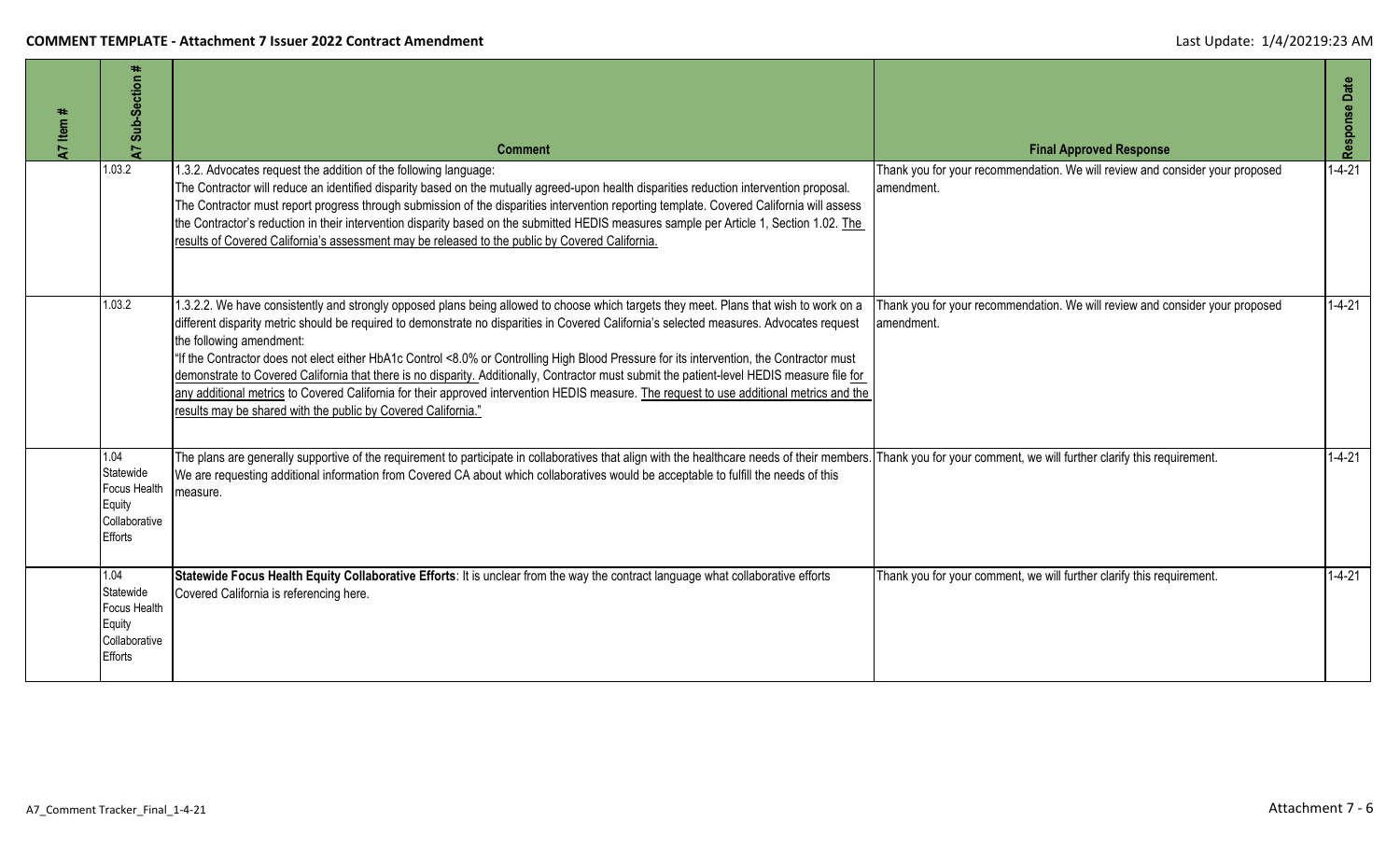| 47 Item # | ₩.<br>Sub-Section<br>7                                                      | <b>Comment</b>                                                                                                                                                                                                                                                                                                                                                                                                                                                                                                                                                                                                                      | <b>Final Approved Response</b>                                                                                                                                                                                                                            | Response Date |
|-----------|-----------------------------------------------------------------------------|-------------------------------------------------------------------------------------------------------------------------------------------------------------------------------------------------------------------------------------------------------------------------------------------------------------------------------------------------------------------------------------------------------------------------------------------------------------------------------------------------------------------------------------------------------------------------------------------------------------------------------------|-----------------------------------------------------------------------------------------------------------------------------------------------------------------------------------------------------------------------------------------------------------|---------------|
|           | 1.05<br>Culture of<br><b>Health Equity</b><br>Capacity<br><b>Building</b>   | Culture of Health Equity Capacity Building: We support the requirement that health plans achieve or maintain NCQA Multicultural<br>Health Care Distinction. As we have noted in the past, NCQA distinction is not a substitute for Covered California setting enforceable<br>contract requirements. We also note that NCQA components are not publicly available and not developed with the input of stakeholders<br>outside the health care industry. NCQA distinction should be in addition to, not in place of, California-specific requirements developed in a<br>public process with input from a broad range of stakeholders. | Covered CA does not intend to replace any disparities reduction requirements with the<br>NCQA Multicultural Health Care Distinction.                                                                                                                      | $1 - 4 - 21$  |
|           | 1.05.2                                                                      | Sharp Health Plan does not agree with this requirement, which would require staffing costs and time to be redirected from other member<br>care and quality initiatives. Sharp Health Plan recommends a pilot to evaluate the value of certification in reducing health disparities,<br>before implementing a statewide mandate.                                                                                                                                                                                                                                                                                                     | Covered CA intends the requirement to achieve NCQA Distinction in Multicultural Health 1-4-21<br>to complement existing disparities reduction requirements and support the provision of<br>high quality, individualized, equitable care to members.       |               |
|           | 1.05.2<br>Culture of<br><b>Health Equity</b><br>Capacity<br><b>Building</b> | VHP requests that the timeline for achieving the NCQA Multicultural Health Care Distinction be moved to end of 2023 instead of 2022.                                                                                                                                                                                                                                                                                                                                                                                                                                                                                                | Thank you for your comment, we will continue to assess an appropriate timeline to meet  1-4-21<br>this requirement.                                                                                                                                       |               |
|           | 1.05.2<br>Culture of<br><b>Health Equity</b><br>Capacity<br><b>Building</b> | We do not recommend requiring that plans achieve, or be in the process of achieving, the NCQA Multicultural Health Care Distinction.<br>There are many different approaches that organizations can take to address health disparities. Kaiser Permanente employs multiple<br>strategies to promote equitable care. While obtaining the NCQA Distinction in Multicultural Health Care is one approach, it is not the only<br>avenue. If a QHP does seek and obtain the NCQA Multicultural Health Care Distinction, we recommend having this replace other<br>requirements.                                                           | Thank you for your comment. Covered CA does not intend to replace any disparities<br>reduction requirements with the NCQA Multicultural Health Care Distinction.                                                                                          | $1 - 4 - 21$  |
|           | 1.05.2<br>Culture of<br><b>Health Equity</b><br>Capacity<br><b>Building</b> | •Carriers can provide a plan for receiving this distinction but should not be required to have it completed by year end 2022 as that timing<br>may not be possible for all Carriers<br>*Covered Ca's Race and Ethnicity codes need to be aligned to NCQA's Distinction in Multicultural Health OMB Race and Ethnicity codes<br>and definitions as they need to have common mapping                                                                                                                                                                                                                                                  | Thank you for your comment, we will continue to assess an appropriate timeline to meet 1-4-21<br>this requirement.<br>Include in response: Covered CA is working to align race and ethnicity categories<br>definitions across data sources and processes. |               |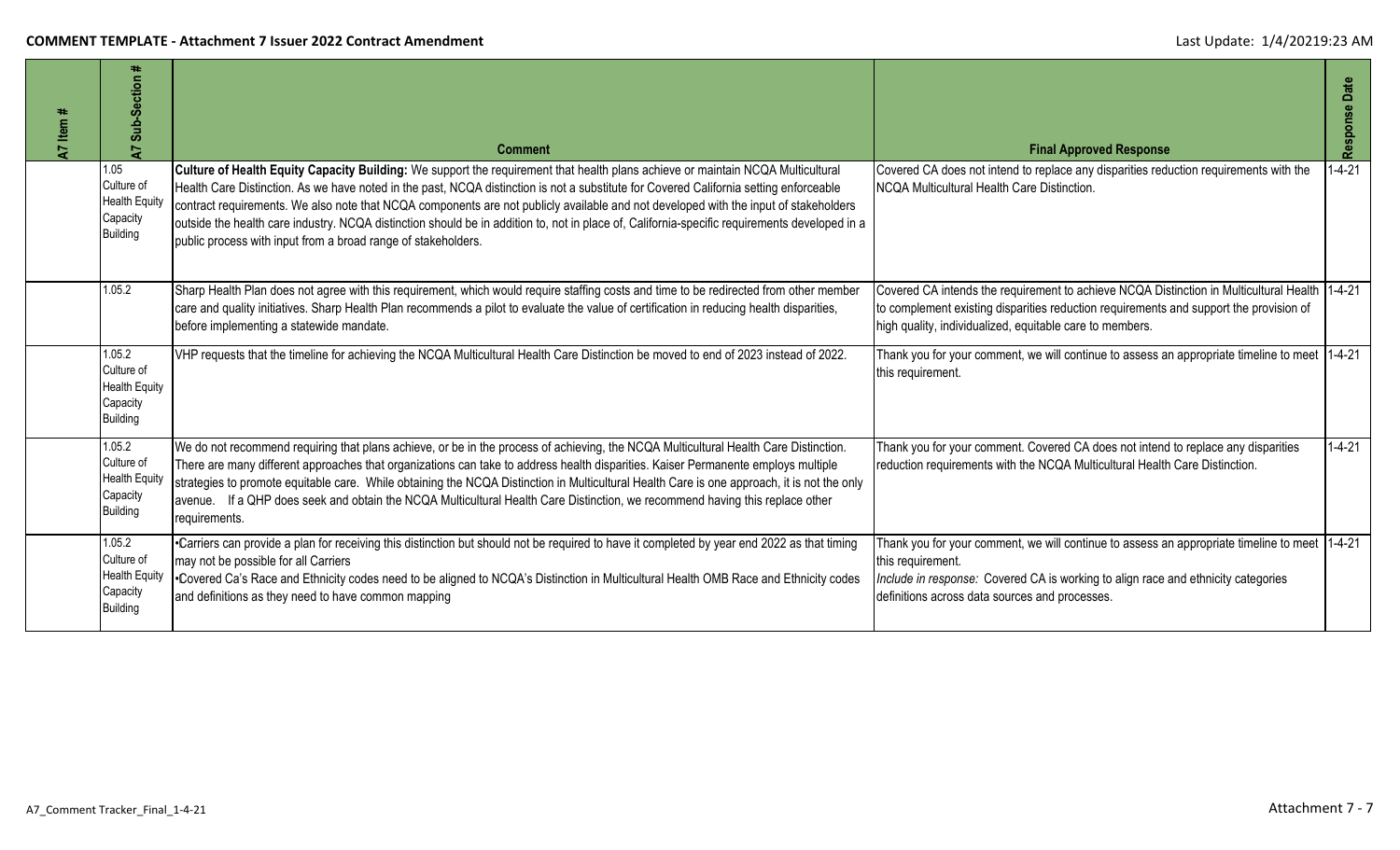| Item | ۰.<br><b>Section</b><br>Sub-                                                | <b>Comment</b>                                                                                                                                                                                                                                                                                                                                                                                                                                                                                                                                                                                                                                                                                                                                                                                                                                                                                                                                                                                                                                | <b>Final Approved Response</b>                                                                                                                                                                                                                            | Date<br>Respons |
|------|-----------------------------------------------------------------------------|-----------------------------------------------------------------------------------------------------------------------------------------------------------------------------------------------------------------------------------------------------------------------------------------------------------------------------------------------------------------------------------------------------------------------------------------------------------------------------------------------------------------------------------------------------------------------------------------------------------------------------------------------------------------------------------------------------------------------------------------------------------------------------------------------------------------------------------------------------------------------------------------------------------------------------------------------------------------------------------------------------------------------------------------------|-----------------------------------------------------------------------------------------------------------------------------------------------------------------------------------------------------------------------------------------------------------|-----------------|
|      | 1.05.2<br>Culture of<br><b>Health Equity</b><br>Capacity<br><b>Building</b> | CMA supports the requirement that Contractors must achieve or maintain NCQA Multicultural Health Care Distinction for Measurement<br>Year 2022. As an important component in reducing health disparities, CMA recognizes the importance of providing timely and accurate<br>language assistance for patients. Many Qualified Health Plans (QHPs) do not have the ability to provide access to interpretation services<br>on short notice. Patients do not necessarily notify physicians that they need interpretation services prior to their appointment. Physicians<br>are often unable to secure same day interpretation services from the plan. Even when advance notice is given, it is very rare that live, in-<br>person interpretation services are provided by the plan instead of phone services. QHPs should be required to prioritize live, same-day<br>interpretation services in all threshold languages and to cover the cost of these services so that additional financial burdens are not placed<br>on physician practices. | Thank you for your comment. Access to appropriate, equitable care is a priority for<br>Covered CA. Your suggested contract requirements will be taken into consideration.                                                                                 | $1 - 4 - 21$    |
|      | 1.05.2<br>Culture of<br><b>Health Equity</b><br>Capacity<br><b>Building</b> | We appreciate the intent behind this new requirement. However, we respectfully ask Covered CA to allow more time to achieve this<br>accreditation and move to at least 2023 or later. In addition, Covered CA will need to align the race and ethnicity codes with NCQA's race<br>and ethnicity codes and definitions, and to have common mapping. We are also asking Covered CA to consider approaches - other than<br>the accreditation requirement - that carriers can implement to achieve the overarching goals of reducing health disparities and health<br>equity.                                                                                                                                                                                                                                                                                                                                                                                                                                                                     | Thank you for your comment, we will continue to assess an appropriate timeline to meet 1-4-21<br>this requirement.<br>Include in response: Covered CA is working to align race and ethnicity categories<br>definitions across data sources and processes. |                 |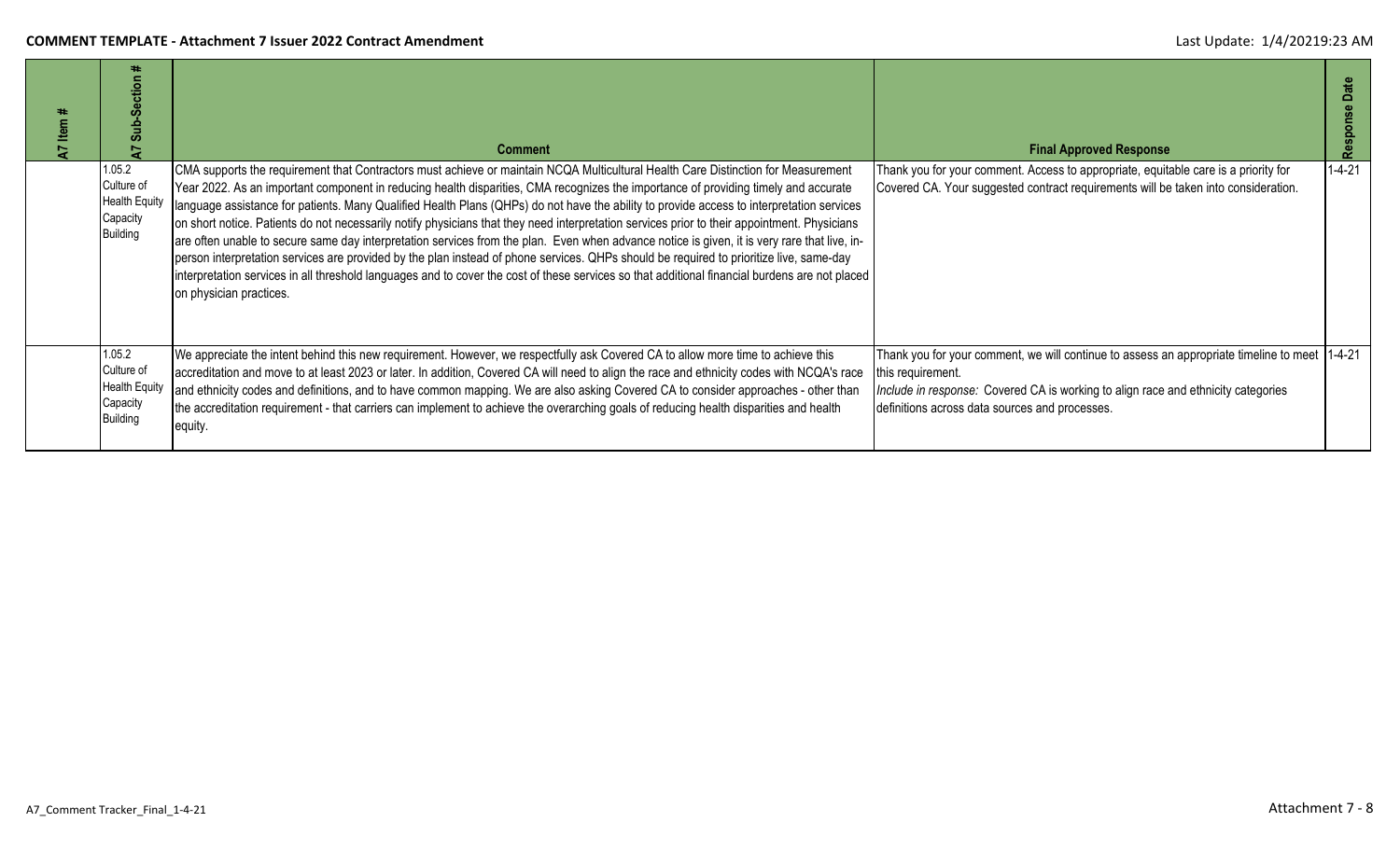| A7 Item #                                       | Sub-Section #<br>5 | <b>Comment</b>                                                                                                                                                                                                                                                                                                                                                                                                                                                                                                                                                                                                                                                                                                                                                                                                                                                                                                                                                                                                                                                                                                                                                                                                                                                                                                                                                                                                                                                                                                                                                                                                                                                                                                                                                                                                                                                                                                                                                                                                                                                                                                                                                                                                                                                                                                                                                                                                                                                                                                                                                                                                                                                                                                                                                                                                                                                                                                                                                                                                                                                                                                                                                                                                                                                                                                                                                                                                                                                       | <b>Final Approved Response</b>                                                                                                                                                                                        | Response Date |
|-------------------------------------------------|--------------------|----------------------------------------------------------------------------------------------------------------------------------------------------------------------------------------------------------------------------------------------------------------------------------------------------------------------------------------------------------------------------------------------------------------------------------------------------------------------------------------------------------------------------------------------------------------------------------------------------------------------------------------------------------------------------------------------------------------------------------------------------------------------------------------------------------------------------------------------------------------------------------------------------------------------------------------------------------------------------------------------------------------------------------------------------------------------------------------------------------------------------------------------------------------------------------------------------------------------------------------------------------------------------------------------------------------------------------------------------------------------------------------------------------------------------------------------------------------------------------------------------------------------------------------------------------------------------------------------------------------------------------------------------------------------------------------------------------------------------------------------------------------------------------------------------------------------------------------------------------------------------------------------------------------------------------------------------------------------------------------------------------------------------------------------------------------------------------------------------------------------------------------------------------------------------------------------------------------------------------------------------------------------------------------------------------------------------------------------------------------------------------------------------------------------------------------------------------------------------------------------------------------------------------------------------------------------------------------------------------------------------------------------------------------------------------------------------------------------------------------------------------------------------------------------------------------------------------------------------------------------------------------------------------------------------------------------------------------------------------------------------------------------------------------------------------------------------------------------------------------------------------------------------------------------------------------------------------------------------------------------------------------------------------------------------------------------------------------------------------------------------------------------------------------------------------------------------------------------|-----------------------------------------------------------------------------------------------------------------------------------------------------------------------------------------------------------------------|---------------|
| Article 2<br>Population<br>Health<br>Management |                    | Population Health Management: We support the requirement for health plans to provide Population Health Management plans based on data driven risk<br>stratification, predictive analytics, and standardized assessment processes. While we understand the attraction and potential benefits of adopting risk<br>stratification as part of a broader Population Health Management (PHM) strategy, we are troubled by reports of racial bias in many of these types of<br>algorithms. Obermeyer et al. for example, recently found evidence of bias in their review of an industry-wide approach to predicting risk used by hospitals,<br>health systems, insurance companies, and government agencies to predict which patients will benefit most from care management programs, and target<br>them accordingly. The problem, they discovered, is "not from the particulars of the algorithm, but from the outcome the algorithm was asked to predict."<br>Whereas most health systems choose "cost" as the proxy for "health," evidence shows that Black patients consistently generate fewer costs than White<br>patients at the same level of health. The reasons are widespread and varying from unequal access to health care and treatment to a well-founded mistrust<br>of health care institutions as a result of historic and systemic racism including a shameful history of discrimination, experimentation, and exploitation of<br>Black and Indigenous bodies that impacts the quality of care that people of color receive today. This mistreatment also extends to persons with disabilities<br>and LGBTQ+ communities. For example, many individuals with disabilities were forced to undergo sterilization and to enter institutions and asylums;<br>psychiatry classified homosexuality as a mental disorder until 1973 and continues to pathologize transgender identities today. We therefore recommend<br>the following:<br>• Algorithms should be evaluated and certified to not create a disparate racial impact: Covered California should work with health plans and researchers<br>to ensure that algorithms do not create a disparate racial impact. Algorithms should be based on health conditions, risk factors, and disease progressions<br>rather than just utilization and cost which is not an accurate measure of health risk for communities of color and vulnerable communities who are less<br>likely to utilize care per the findings of Obermeyer et al.<br>• Covered California (potentially in partnership with NCQA) should provide a standardized, validated risk stratification and management tool as a floor for<br>plans, health and health related organizations to use to assess and manage risk, then let organizations add to it. Risk should not change when people<br>move from plan to plan or system to system.<br>• Entities should be required to publish their models: Because a lot of these models have racial, age and disability-related bias built in, each plan should<br>be required to publish their model so it's fully transparent and researchers can understand the models, critique them and suggest improvements.<br>• Covered California should require and incentivize the use of broad risk assessment tools such as PRAPARE and trauma screenings to ensure plans<br>and providers adequately capture the needs of all beneficiaries including rising risk populations such as children. | Covered California acknowledges the importance of ensuring reductions in health<br>disparities. We will continue to explore your recommendations as we develop and<br>strengthen this requirement in 2023 and beyond. | $1 - 4 - 21$  |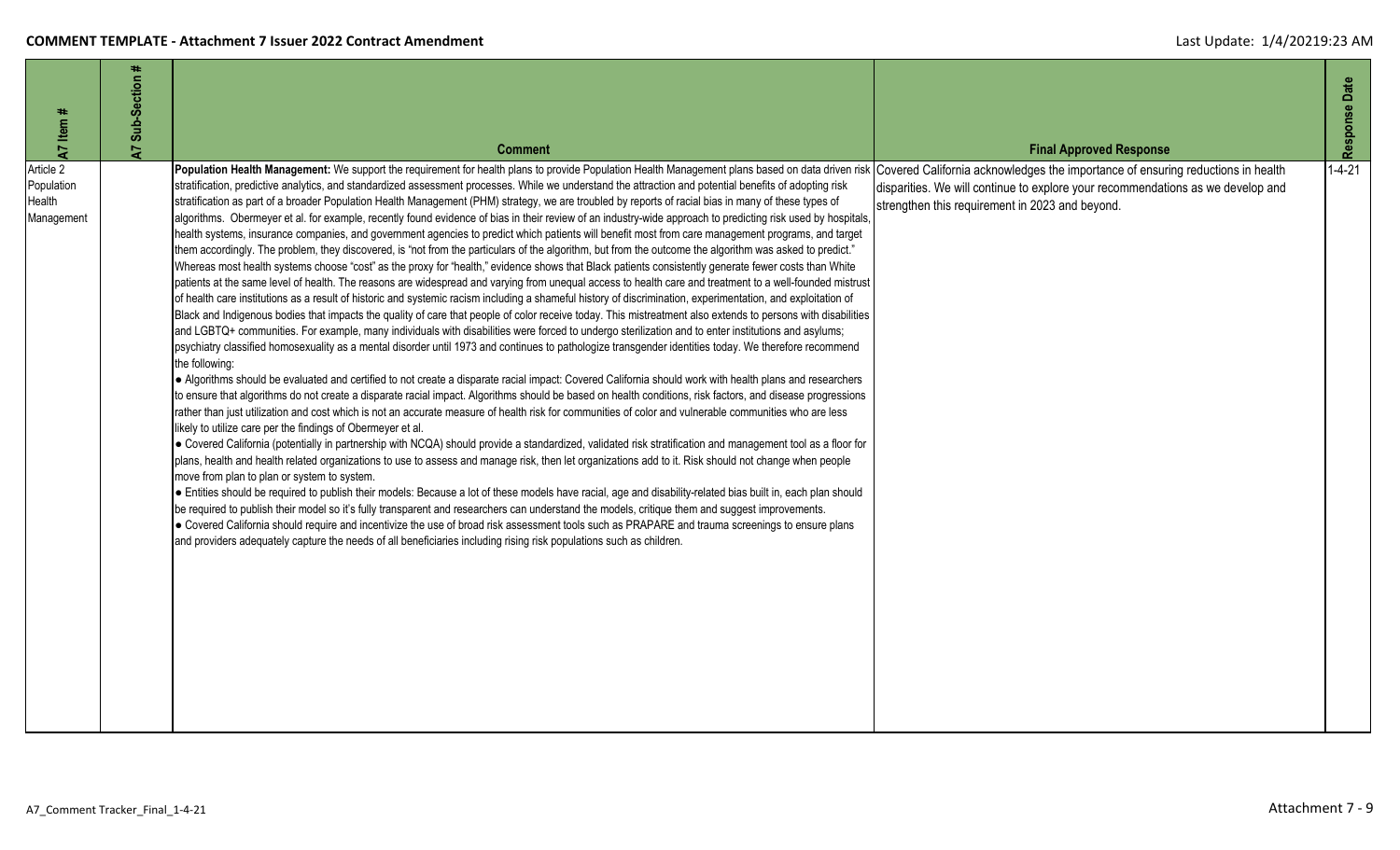| Item #<br>5 | ٠.<br>Sub-Section<br>$\overline{z}$ | <b>Comment</b>                                                                                                                                                                                                                                                                                                                                                                                                                                                                                                   | <b>Final Approved Response</b>                                                                                                                                                                                                                                                                                                            | Date<br>Response |
|-------------|-------------------------------------|------------------------------------------------------------------------------------------------------------------------------------------------------------------------------------------------------------------------------------------------------------------------------------------------------------------------------------------------------------------------------------------------------------------------------------------------------------------------------------------------------------------|-------------------------------------------------------------------------------------------------------------------------------------------------------------------------------------------------------------------------------------------------------------------------------------------------------------------------------------------|------------------|
|             | 2.01                                | Require Qualified Health Plans (QHPs) to include in its population health management plan submission a description of how it is<br>supporting providers transition to advanced primary care models, including Patient-Centered Medical Homes (PCMH), and the proportion<br>of practices with which they contract that are advanced primary care models, including PCMH (Section 2.01).                                                                                                                           | Covered California will consider your recommendations as we develop and strengthen<br>this requirement.                                                                                                                                                                                                                                   | $1 - 4 - 21$     |
|             | 2.01                                | Sutter Health Plan is in support of Covered California's transition from disparate care management programs to the overarching NCQA<br>Population Health Management requirements. Sutter Health Plan supports focusing on the population at large by partnering and engaging<br>members throughout their health care journey.                                                                                                                                                                                    | Thank you for your comment.                                                                                                                                                                                                                                                                                                               | $1 - 4 - 21$     |
|             | 2.01.2                              | The NCQA reports requested are created for the use of NCQA accreditation and therefore not intended for use beyond accreditation. We<br>do not plan to share these reports for other audiences or uses. Our NCQA accreditation status, which is determined by their assessment<br>of the requested reports, is publicly available.                                                                                                                                                                               | The intent of this requirement is to reduce burden and duplicative work for issuers by<br>submitting the same reports required for NCQA accreditation. However, Covered<br>California will adjust language to clarify that we will accept a Population Health<br>Management Plan with equivalent components as described in the contract. | $1 - 4 - 21$     |
|             | 2.01.2                              | We respectfully request Covered California rephrase the requirement to submit entire information to Covered California. There is<br>information included in the reporting to NCQA that applies to other products that are not subject to Covered California oversight. If QHPs<br>experience such issues that they can collaboratively work with Covered California to provide information needed.                                                                                                               | The intent of this requirement is to reduce burden and duplicative work for issuers by<br>submitting the same reports required for NCQA accreditation. However, Covered<br>California will adjust language to clarify that we will accept a Population Health<br>Management Plan with equivalent components as described in the contract. | $1 - 4 - 21$     |
|             | 2.01.2                              | As written, this article requires the QHPs to submit the entire data set that would be submitted to NCQA to Covered CA - including data for<br>products that are not subject to Covered CA purview and oversight. CAHP respectfully requests that Covered CA consider rephrasing this<br>requirement to instead request that QHPs share their Population Health Management plans with Covered CA. We believe that this<br>approach will satisfy Covered CA's initiatives regarding population health management. | The intent of this requirement is to reduce burden and duplicative work for issuers by<br>submitting the same reports required for NCQA accreditation. However, Covered<br>California will adjust language to clarify that we will accept a Population Health<br>Management Plan with equivalent components as described in the contract. | $1 - 4 - 21$     |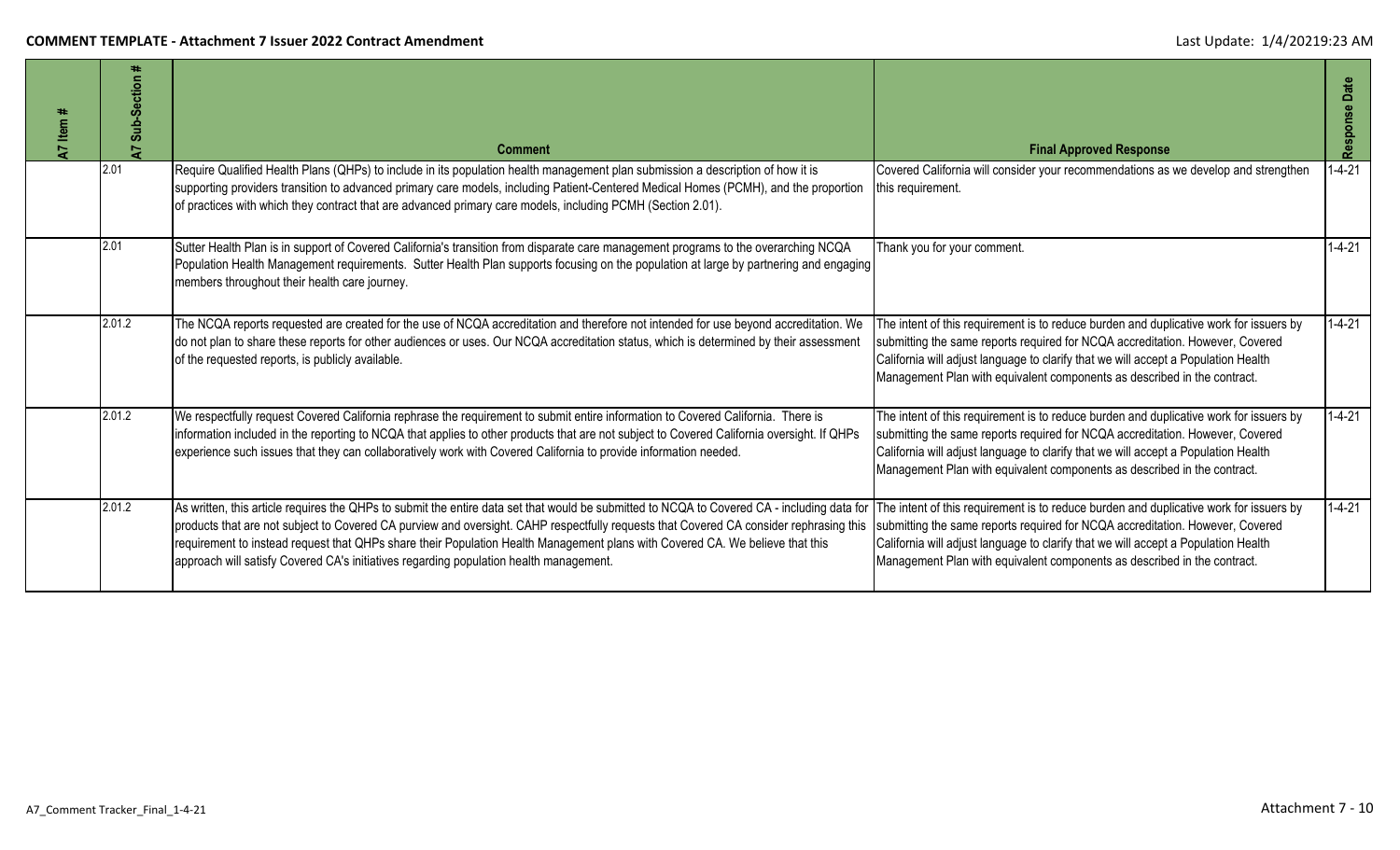| Item#<br>$\overline{a}$ | ₩.<br>Sub-Section<br>5 | <b>Comment</b>                                                                                                                                                                                                                                                                                                                                                                                                                                                                                                                                                                                                                                                                                                                                                                                                                                                                                                                                                                                                                                                                                                                                                                                                                                                                                                                                                                                                                                                                                                                                                                                                                                                                                                                                                                                                                                                                                                                                                                                                                                                                                                                                                                                                                                                                                                                                                                                                                                                                                                                                                                                                                                                                                                                                                                                                                                                                                                                                                                                                                                                                                                                                                                                                                                                                                                                                                                                                                                                                                                                                                                                                                                                                                                                                                                                                                                                                                                                                                                                                                                                                                                                                                                                                                                                                                                                                                                                                                                                                                                                                                                                                                                                                                                                                                                                                                                                                                                                                                                                                                                                                                                                                                                                                                                                                                                                | <b>Final Approved Response</b>                                                                                                                                                                                                                        | Response Date |
|-------------------------|------------------------|-------------------------------------------------------------------------------------------------------------------------------------------------------------------------------------------------------------------------------------------------------------------------------------------------------------------------------------------------------------------------------------------------------------------------------------------------------------------------------------------------------------------------------------------------------------------------------------------------------------------------------------------------------------------------------------------------------------------------------------------------------------------------------------------------------------------------------------------------------------------------------------------------------------------------------------------------------------------------------------------------------------------------------------------------------------------------------------------------------------------------------------------------------------------------------------------------------------------------------------------------------------------------------------------------------------------------------------------------------------------------------------------------------------------------------------------------------------------------------------------------------------------------------------------------------------------------------------------------------------------------------------------------------------------------------------------------------------------------------------------------------------------------------------------------------------------------------------------------------------------------------------------------------------------------------------------------------------------------------------------------------------------------------------------------------------------------------------------------------------------------------------------------------------------------------------------------------------------------------------------------------------------------------------------------------------------------------------------------------------------------------------------------------------------------------------------------------------------------------------------------------------------------------------------------------------------------------------------------------------------------------------------------------------------------------------------------------------------------------------------------------------------------------------------------------------------------------------------------------------------------------------------------------------------------------------------------------------------------------------------------------------------------------------------------------------------------------------------------------------------------------------------------------------------------------------------------------------------------------------------------------------------------------------------------------------------------------------------------------------------------------------------------------------------------------------------------------------------------------------------------------------------------------------------------------------------------------------------------------------------------------------------------------------------------------------------------------------------------------------------------------------------------------------------------------------------------------------------------------------------------------------------------------------------------------------------------------------------------------------------------------------------------------------------------------------------------------------------------------------------------------------------------------------------------------------------------------------------------------------------------------------------------------------------------------------------------------------------------------------------------------------------------------------------------------------------------------------------------------------------------------------------------------------------------------------------------------------------------------------------------------------------------------------------------------------------------------------------------------------------------------------------------------------------------------------------------------------------------------------------------------------------------------------------------------------------------------------------------------------------------------------------------------------------------------------------------------------------------------------------------------------------------------------------------------------------------------------------------------------------------------------------------------------------------------------------------------|-------------------------------------------------------------------------------------------------------------------------------------------------------------------------------------------------------------------------------------------------------|---------------|
|                         | 2.01.2                 | CMA supports the requirement that all QHPs maintain a population health management program that improves the ability of physicians and other health care<br>providers to identify social factors and needs that impact health. We believe that a more comprehensive strategy that accounts for screenings, health assessments,<br>case management, data collection and monitoring and risk stratification is a fundamental and much-needed improvement to the overall managed care plan<br>responsibility. However, the plans should not develop these population health management programs in isolation. We would recommend that the plans be required<br>to include practicing physicians from the plans' geographic service areas in the development and operationalization of their program. This local input will ensure<br>that plans receive feedback directly from practicing physicians on the most effective ways to improve care coordination, communication and data sharing.<br>One of the challenges in managing high-risk populations is the inability to share appropriate levels of data with providers in a meaningful and timely way.<br>Physicians and patients would greatly benefit from additional information about a patient's social needs, including their access to food, clothing, household goods<br>and transportation. If a health plan is obtaining this information through its patient risk assessment, CMA would recommend that a mechanism be developed to<br>appropriately and legally share this patient information with the physicians that are caring for the patients directly. This information should also be available<br>electronically, integrated with the patient's existing health records, and updated in a timely fashion.<br>The data should also be collected in such a way so that it can be easily transmitted in a usable format and incorporated into the risk stratification process. We<br>recommend that initial risk assessment be standardized to the extent that Covered California is able to compare data across plans and develop methods to evaluate<br>the success of their population health management programs. Additionally, to the extent that member-contact screening requirements are passed down to<br>physicians, Covered California should make sure there is adequate reimbursement for such screenings and for any subsequent data collection and submission<br>done by physicians. Screening tools should be separate from screenings used for clinical screenings, cost-effective, and not negatively impact medical care or<br>create additional burden for physicians.<br><b>Risk Stratification</b><br>As part of their PHM programs, QHPs will be required to risk stratify the population to determine the level of intervention that members require based on all available<br>data sources, as well as the results of the member-contact screening. CMA urges the department to ensure that it implements efforts to identify and address bias in<br>the use of these risk stratification algorithms and to avoid introducing or exacerbating health care disparities in connection with the use of these tools, particularly<br>since they will be used for vulnerable populations. While recognizing there is some proprietary intellectual property in the development of risk stratification<br>algorithms, we would also encourage greater transparency about how these tools are being deployed as well as the underlying data being used to generate any<br>outputs. Any algorithms used by plans should be validated nationally and required to use as complete a set of data as possible.<br>The reliance of risk stratification algorithms on inputted data can lead to certain associated risks. These algorithms require access to large quantities of high-quality<br>data during training and validation. Without accurate and meaningful data, algorithms may not be correct or may not be applicable to different populations. The<br>source of the data used during training will impact the algorithm significantly, and models must be tested on a variety of data sets for validation purposes in order to<br>create an algorithm that works accurately across patient populations. Otherwise, an algorithm may be trained and validated, only to produce inaccurate results when<br>used with a population that varies based on race, gender, or socioeconomic background, medical history, hospital setting, or geographic location.<br>Furthermore, the biases of training data can risk exacerbating existing health disparities. If models only reflect the limited populations on which they are trained, they<br>will be less accurate for minority groups, and majority groups will have better access to accurate algorithms and thus superior health care. In addition to training and<br>validating across broad populations, QHPs should work towards increased transparency in order to provide opportunities to disclose and address system bias.<br>Understanding data provenance, including key attributes of the training data population, is necessary to evaluating the accuracy of the risk stratification algorithms<br>and the risks of applying the system to a different population. | Covered California acknowledges the importance of partnering with clinicians in the<br>mission to improve health care delivery. We will continue to explore your<br>recommendations as we develop and strengthen this requirement in 2023 and beyond. | $1 - 4 - 21$  |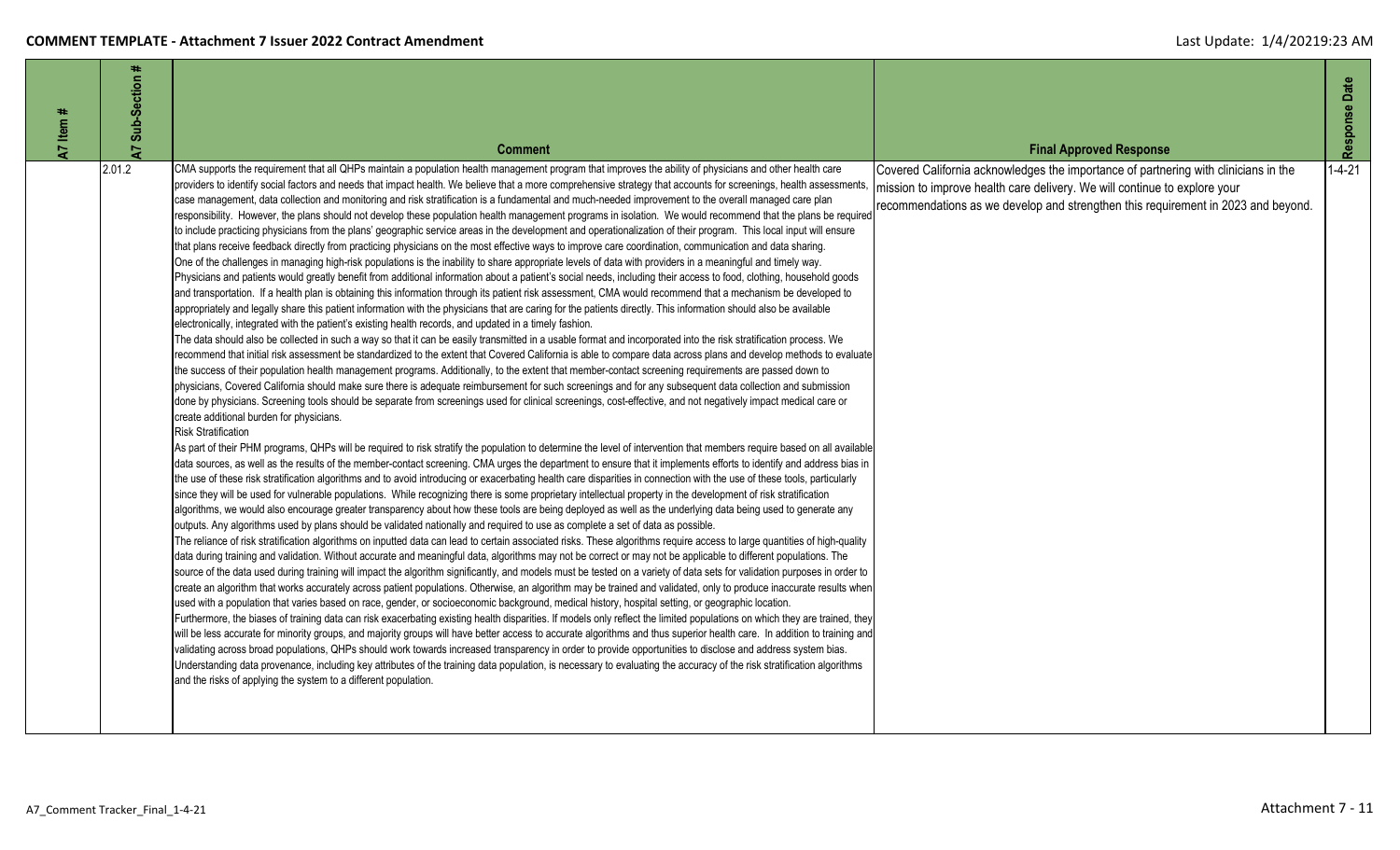| A7 Item #                                           | Sub-Section<br>$\overline{A}$ | <b>Comment</b>                                                                                                                                                                                                                                                                                                                                                                                                                                                                                                                                                                                                                                                                                                                                                                                                                                                                                                                                                                                                                                                                                                                                                                                                            | <b>Final Approved Response</b>                                                                                                                                                                                                                                                                                                                                                                                                                                                                                                                                                                                                                                                                                                                                                                                                      | Response Date |
|-----------------------------------------------------|-------------------------------|---------------------------------------------------------------------------------------------------------------------------------------------------------------------------------------------------------------------------------------------------------------------------------------------------------------------------------------------------------------------------------------------------------------------------------------------------------------------------------------------------------------------------------------------------------------------------------------------------------------------------------------------------------------------------------------------------------------------------------------------------------------------------------------------------------------------------------------------------------------------------------------------------------------------------------------------------------------------------------------------------------------------------------------------------------------------------------------------------------------------------------------------------------------------------------------------------------------------------|-------------------------------------------------------------------------------------------------------------------------------------------------------------------------------------------------------------------------------------------------------------------------------------------------------------------------------------------------------------------------------------------------------------------------------------------------------------------------------------------------------------------------------------------------------------------------------------------------------------------------------------------------------------------------------------------------------------------------------------------------------------------------------------------------------------------------------------|---------------|
| Article 3:<br>Health<br>Promotion and<br>Prevention |                               | We appreciate the inclusion of several important preventive measures in the draft Attachment 7, and particularly commend the emphasis<br>on tobacco use. However, in order to properly assess the quality of services to address substance use disorders, preventive measures<br>should be in place to screen and provide for early intervention for unhealthy drug use beyond tobacco use. In fact, the U.S. Preventive<br>Services Task Force (USPSTF) recently finalized a recommendation that providers ask "questions about unhealthy drug use in adults age<br>18 or olderwhen services for accurate diagnosis, effective treatment, and appropriate care can be offered or referred." This<br>recommendation requires that QHPs provide coverage, without cost sharing, for unhealthy drug use screening. As such, Covered<br>California should begin closely monitoring availability of this service among the different plans, and Article 3 should include a requirement<br>that contractors report on the number of enrollees who are accessing screening services for unhealthy drug use and on other actions<br>taken to ensure that primary care providers are in fact complying with this new requirement. | Covered California will consider your recommendation as we continue to develop and<br>strengthen this requirement in 2023 and beyond.                                                                                                                                                                                                                                                                                                                                                                                                                                                                                                                                                                                                                                                                                               | $-4-21$       |
| Article 3:<br>Health<br>Promotion and<br>Prevention |                               | Additionally, Covered California must ensure that these wellness programs are accessible for limited English Proficient (LEP) beneficiaries Covered California will add your suggested language into the 2022 Attachment 7.<br>and persons with disabilities. For example, 3.4.2. should be amended to say:<br>The Contractor must provide a Centers for Disease Control and Prevention (CDC)-recognized Diabetes Prevention Lifestyle Change<br>Program, also known as a Diabetes Prevention Program (DPP) to its eligible Enrollees. The DPP must be accessible to all beneficiaries<br>including limited English Proficient (LEP) and persons with disabilities as well accessible both in-person and online."                                                                                                                                                                                                                                                                                                                                                                                                                                                                                                         |                                                                                                                                                                                                                                                                                                                                                                                                                                                                                                                                                                                                                                                                                                                                                                                                                                     | $1 - 4 - 21$  |
|                                                     | 3.02.2                        | This data is not part of the IHA AMP measure set, and SHP has concerns about the addition of new measures outside of nationally<br>identified measure currently in use as they dilute the impact and focus of providers and medical groups.                                                                                                                                                                                                                                                                                                                                                                                                                                                                                                                                                                                                                                                                                                                                                                                                                                                                                                                                                                               | The proposed requirement in the 2022 Attachment 7 asks issuers to report on strategies 1-4-21<br>to improve performance on two health promotion measures that are part of the Quality<br>Rating System (QRS): the Medical Assistance with Smoking and Tobacco Use<br>Cessation and the Weight Assessment and Counseling for Nutrition and Physical Activity<br>for Children and Adolescents (WCC) measures. Our health promotion focus aligns with<br>DHCS priorities per its quality strategy emphasis on smoking cessation and its inclusion<br>of the WCC measure as a Managed Care Plan incentive metric. Though these two<br>measures are not part of the IHA's AMP set, we will be working with IHA and others to<br>advance the use of these and other measures that focus on two of the most important<br>health behaviors. |               |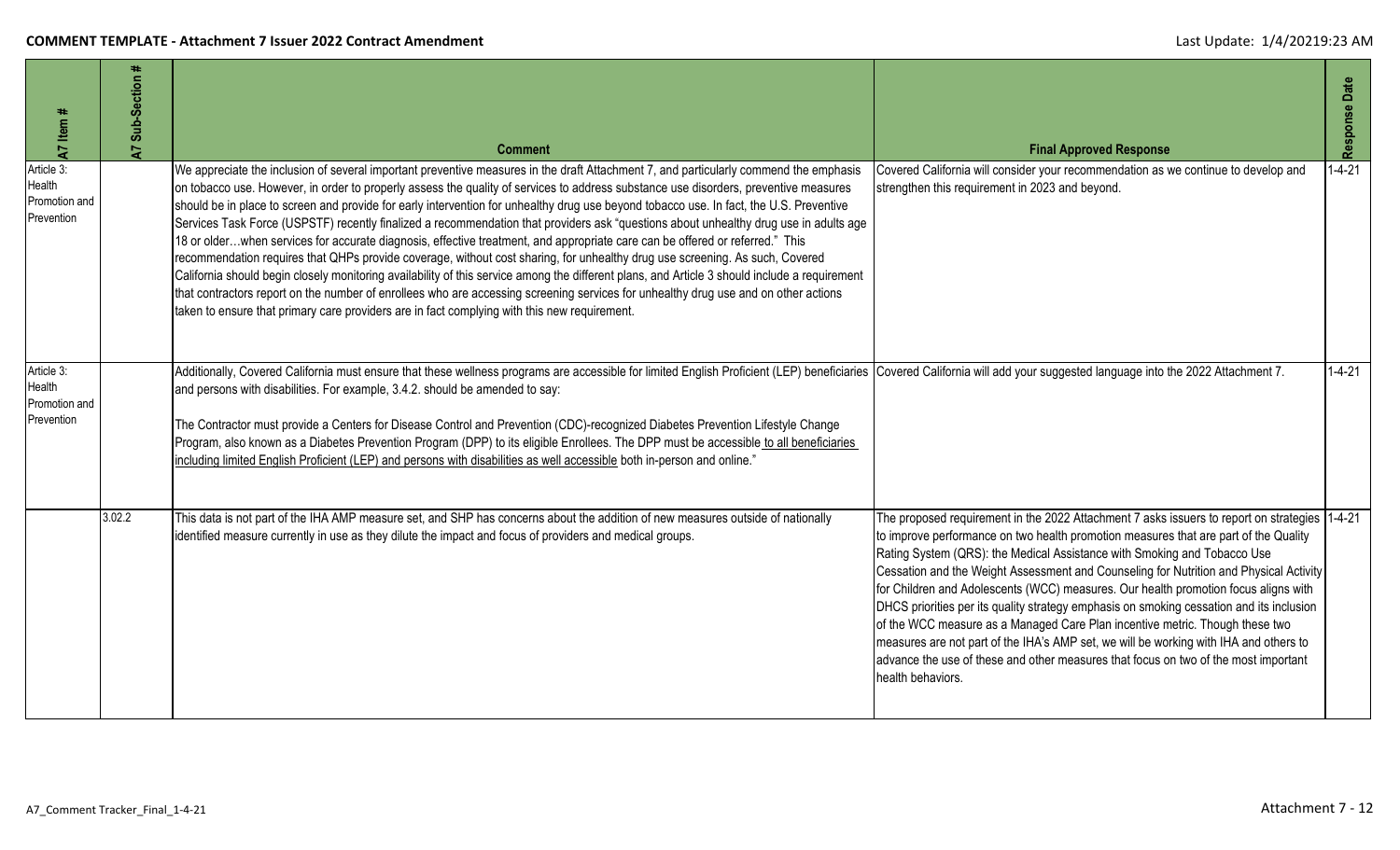| 47 Item #                                                                                                                | A7 Sub-Section # | <b>Comment</b>                                                                                                                                                                                                                                                                                                                                                                  | <b>Final Approved Response</b>                                                                                                                                                                                                                                                                                                                                                                                                                                                                                                                                                                                                                                                                                                                                                                                               | Response Date |
|--------------------------------------------------------------------------------------------------------------------------|------------------|---------------------------------------------------------------------------------------------------------------------------------------------------------------------------------------------------------------------------------------------------------------------------------------------------------------------------------------------------------------------------------|------------------------------------------------------------------------------------------------------------------------------------------------------------------------------------------------------------------------------------------------------------------------------------------------------------------------------------------------------------------------------------------------------------------------------------------------------------------------------------------------------------------------------------------------------------------------------------------------------------------------------------------------------------------------------------------------------------------------------------------------------------------------------------------------------------------------------|---------------|
|                                                                                                                          | 3.03.2           | This data is not part of the IHA AMP measure set, and SHP has concerns about the addition of new measures outside of nationally<br>identified measure currently in use as they dilute the impact and focus of providers and medical groups.                                                                                                                                     | The proposed requirement in the 2022 Attachment 7 asks issuers to report on strategies<br>to improve performance on two health promotion measures that are part of the Quality<br>Rating System (QRS): the Medical Assistance with Smoking and Tobacco Use<br>Cessation and the Weight Assessment and Counseling for Nutrition and Physical Activity<br>for Children and Adolescents (WCC) measures. Our health promotion focus aligns with<br>DHCS priorities per its quality strategy emphasis on smoking cessation and its inclusion<br>of the WCC measure as a Managed Care Plan incentive metric. Though these two<br>measures are not part of the IHA's AMP set, we will be working with IHA and others to<br>advance the use of these and other measures that focus on two of the most important<br>health behaviors. | $1 - 4 - 21$  |
|                                                                                                                          | 3.04.2           | CAHP recommends that Covered CA keep the existing requirement for the Diabetes Prevention Program (DPP) to be accessible either<br>online or in-person. DPP vendors offering in-person classes are limited; moreover, utilization for in-person DPP programs have been<br>limited.                                                                                              | Covered California is committed to ensuring that all Enrollees have access to<br>preventative diabetes care and education. Providing both in-person and online DPP<br>services ensures equitable access for these services. This requirement also aligns with<br>CMS' requirements on DPP.                                                                                                                                                                                                                                                                                                                                                                                                                                                                                                                                   | $1 - 4 - 21$  |
|                                                                                                                          | 3.04.2           | Health Net does not recommend changing the DPP program from being "accessed either online or in person," to "must be accessible both<br>online and in-person." DPP vendors offering in-person classes are limited, and we have seen limited in-person utilization for Medicare<br>members. Also, the correct DPP website should be: https://nccd.cdc.gov/DDT_DPRP/Programs.aspx | Covered California is committed to ensuring that all Enrollees have access to<br>preventative diabetes care and education. Providing both in-person and online DPP<br>services ensures equitable access for these services. This requirement also aligns with<br>CMS' requirements on DPP.                                                                                                                                                                                                                                                                                                                                                                                                                                                                                                                                   | $1 - 4 - 21$  |
| Article 4<br><b>MENTAL</b><br><b>HEALTH AND</b><br><b>SUBSTANCE</b><br><b>USE</b><br><b>DISORDER</b><br><b>TREATMENT</b> |                  | We urge Covered California to require all measures to be disaggregated by race and ethnicity even those that are not selected for the<br>Disparities Reduction Intervention                                                                                                                                                                                                     | Covered California will continually look to expand the measures that can be<br>disaggregated by race and ethnicity.                                                                                                                                                                                                                                                                                                                                                                                                                                                                                                                                                                                                                                                                                                          | $1 - 4 - 21$  |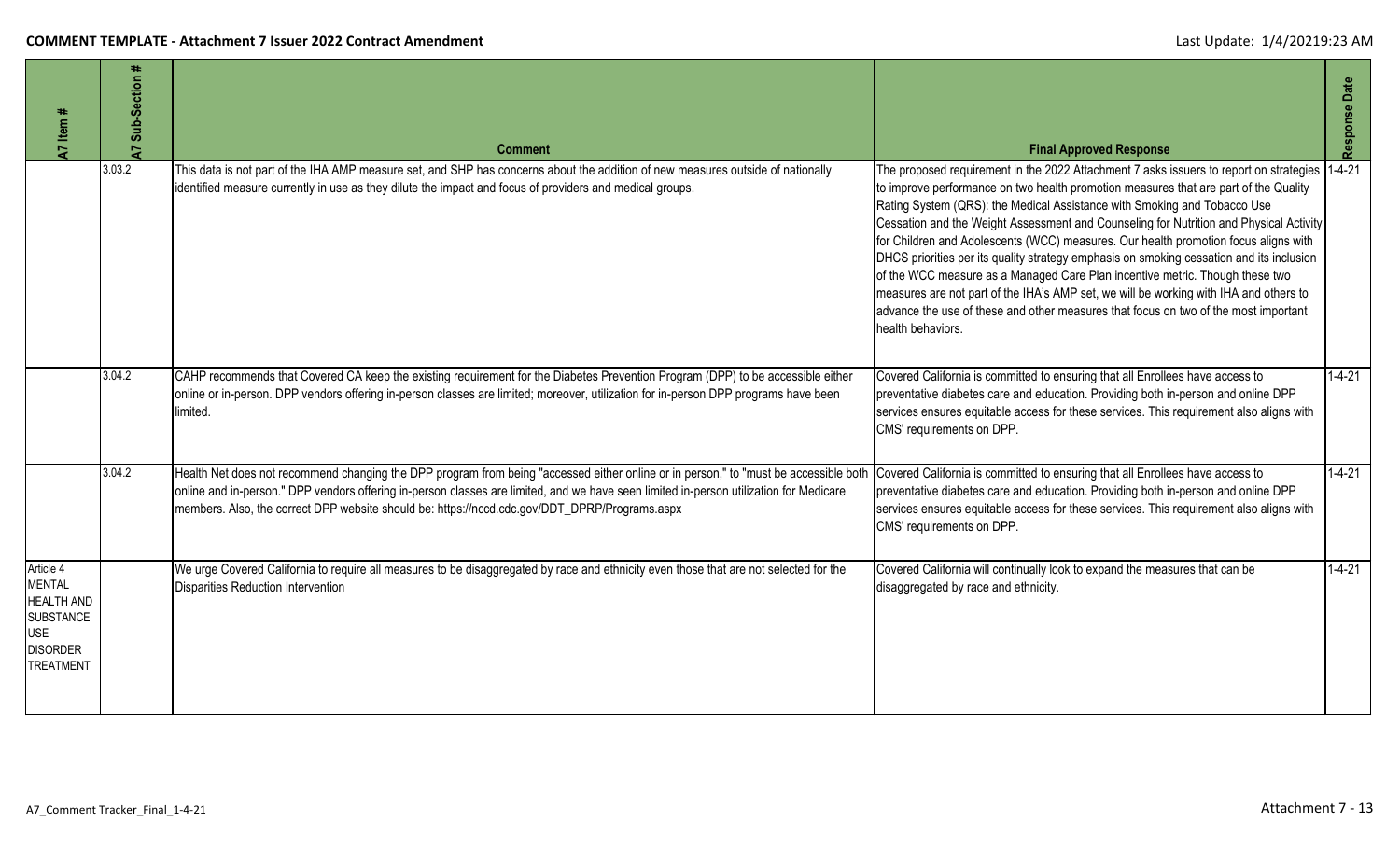| ltem#<br>$\overline{A}$ | ₩<br>Sub-Section<br>$\overline{a}$ | <b>Comment</b>                                                                                                                                                                                                                                                                                                                                                                                                                                                                                                                                      | <b>Final Approved Response</b>                                                                                                                                                                                                                                                                                                                                                                                                                                                                                   | Response Date |
|-------------------------|------------------------------------|-----------------------------------------------------------------------------------------------------------------------------------------------------------------------------------------------------------------------------------------------------------------------------------------------------------------------------------------------------------------------------------------------------------------------------------------------------------------------------------------------------------------------------------------------------|------------------------------------------------------------------------------------------------------------------------------------------------------------------------------------------------------------------------------------------------------------------------------------------------------------------------------------------------------------------------------------------------------------------------------------------------------------------------------------------------------------------|---------------|
|                         | 4.01.2                             | We respectfully request Covered California rephrase the requirement to submit entire information to Covered California. There is<br>information included in the reporting to NCQA that applies to other products that are not subject to Covered California oversight. If QHPs<br>experience such issues that they can collaboratively work with Covered California to provide information needed.                                                                                                                                                  | Covered California will update the requirements to allow issuers to submit an alternative<br>report. If an issuer is not accredited with NCQA or will not submit the NCQA<br>accreditation reports, an issuer must submit a separate report for their Covered<br>California population that addresses each of the NCQA Network Management standards<br>for behavioral health.                                                                                                                                    | $1 - 4 - 21$  |
|                         | 4.01.2                             | The NCQA Network Management Requirements apply to all lines of business, including products that are not subject to Covered CA<br>oversight. We request that Covered CA include such disclaimers in this section and to instead ask issuers to work collaboratively to<br>address any concerns.                                                                                                                                                                                                                                                     | Covered California will update the requirements to allow issuers to submit an alternative 1-4-21<br>report. If an issuer is not accredited with NCQA or will not submit the NCQA<br>accreditation reports, an issuer must submit a separate report for their Covered<br>California population that addresses each of the NCQA Network Management standards<br>for behavioral health.                                                                                                                             |               |
|                         | 4.01.2                             | The NCQA reports requested are created for the use of NCQA accreditation and therefore not intended for use beyond accreditation, and<br>thus it would not be appropriate to share these reports for other audiences or uses. Our NCQA accreditation status, which is determined<br>by their assessment of the requested reports, is publicly available.                                                                                                                                                                                            | Covered California will update the requirements to allow issuers to submit an alternative 1-4-21<br>report. If an issuer is not accredited with NCQA or will not submit the NCQA<br>accreditation reports, an issuer must submit a separate report for their Covered<br>California population that addresses each of the NCQA Network Management standards<br>for behavioral health.                                                                                                                             |               |
|                         | 4.01.3                             | Please define depression treatment; is it acute or chronic? Will Covered California define specific CPT codes that the health plans will<br>need to use?                                                                                                                                                                                                                                                                                                                                                                                            | The depression treatment penetration rate measure aims to understand the gap<br>between depression prevalence and treatment. Depression prevalence is assessed<br>using the National Survey On Drug Use And Health (NSDUH): Model-Based Prevalence<br>Estimates from major depressive episodes (MDE) in the past year. Covered California<br>will measure this in HEI. Covered California is currently finalizing the specifications for<br>this rate and will engage with issuers to review the specifications. | $1 - 4 - 21$  |
|                         | 4.01.3                             | "Penetration rate is determined by dividing the number of members who receive a behavioral health service by the expected prevalence<br>rate of behavioral health needs within a state or region, multiplied by 100 to reach a percent"<br>Can Covered CA please define "expected prevalence rate of behavioral health needs within a state or region" - will this rate be provided to Estimates from major depressive episodes (MDE) in the past year. Covered Californi<br>health plans be by region or state to ensure consistency across plans? | The depression treatment penetration rate measure aims to understand the gap<br>between depression prevalence and treatment. Depression prevalence is assessed<br>using the National Survey On Drug Use And Health (NSDUH): Model-Based Prevalence<br>will measure this in HEI. Covered California is currently finalizing the specifications for<br>this rate and will engage with issuers to review the specifications.                                                                                        | $1 - 4 - 21$  |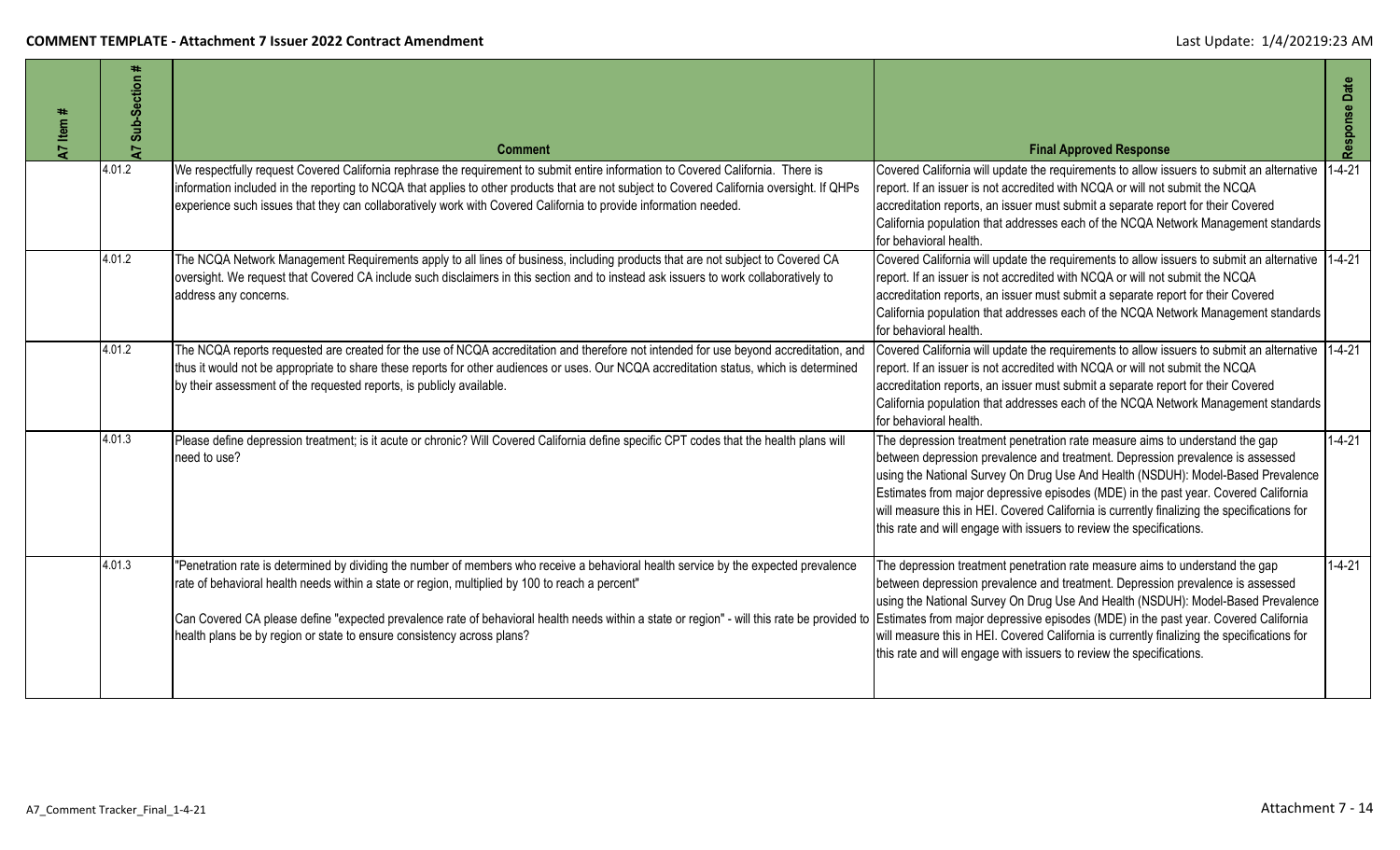| Item<br>$\overline{A}$ | Sub-Section<br>$\overline{a}$ | <b>Comment</b>                                                                                                                                                                                                                                                                                                                                                                                                                                                                                                                                                                                                                                                                                                                                                                                                                                                                                                                                                                                                                                                                                                                                                                                                                                                                                                                                                                                                                                                                                                                                                                                                                    | <b>Final Approved Response</b>                                                                                                                                                                                                                                                                                                                                                                                                                                                                                                                                                                                                                                                                                | Date<br>Response |
|------------------------|-------------------------------|-----------------------------------------------------------------------------------------------------------------------------------------------------------------------------------------------------------------------------------------------------------------------------------------------------------------------------------------------------------------------------------------------------------------------------------------------------------------------------------------------------------------------------------------------------------------------------------------------------------------------------------------------------------------------------------------------------------------------------------------------------------------------------------------------------------------------------------------------------------------------------------------------------------------------------------------------------------------------------------------------------------------------------------------------------------------------------------------------------------------------------------------------------------------------------------------------------------------------------------------------------------------------------------------------------------------------------------------------------------------------------------------------------------------------------------------------------------------------------------------------------------------------------------------------------------------------------------------------------------------------------------|---------------------------------------------------------------------------------------------------------------------------------------------------------------------------------------------------------------------------------------------------------------------------------------------------------------------------------------------------------------------------------------------------------------------------------------------------------------------------------------------------------------------------------------------------------------------------------------------------------------------------------------------------------------------------------------------------------------|------------------|
|                        | 4.01.3                        | Please define "expected prevalence rate of behavioral health needs within a state or region." Please also clarify if the rate will be provided<br>to the plans to ensure consistency across all participating QHPs.                                                                                                                                                                                                                                                                                                                                                                                                                                                                                                                                                                                                                                                                                                                                                                                                                                                                                                                                                                                                                                                                                                                                                                                                                                                                                                                                                                                                               | The depression treatment penetration rate measure aims to understand the gap<br>between depression prevalence and treatment. Depression prevalence is assessed<br>using the National Survey On Drug Use And Health (NSDUH): Model-Based Prevalence<br>Estimates from major depressive episodes (MDE) in the past year. Covered CA will<br>measure this in HEI. Covered California is currently finalizing the specifications for this<br>rate and will engage with issuers to review the specifications.                                                                                                                                                                                                      | $1 - 4 - 21$     |
|                        | 4.01.3                        | 4.1.3. We agree with the inclusion of all of the current criteria under Article 4, but we believe Covered California should do more to monitor<br>availability of and access to mental health and substance use disorder services as utilization rates across public and commercial insurance are currently determining what will be reported through AB 929.<br>continue to be low. We appreciate that the revised contract requires health plans in 4.13. to "engage with Covered California to review its<br>depression treatment penetration rate and its behavioral health service utilization rate using Health Evidence Initiative (HEI) data."<br>Advocates request that Covered California amend the requirement to report utilization rates based on the average number of visits per<br>Covered California member in addition to current reporting methods for utilization. Specifically:<br>4.1.3. The Contractor must engage with Covered California to review its depression treatment penetration rate and its behavioral health<br>service utilization rate using Health Evidence Initiative (HEI) data to further understand Enrollees' access to behavioral health services<br>within the Contractor's network. Penetration rate is determined by dividing the number of members who receive a behavioral health<br>service by the expected prevalence rate of behavioral health needs within a state or region, multiplied by 100 to reach a percent.<br>Utilization rates will be based on the average number of visits per Covered California member. Covered California may publicly report the<br>results. | Covered California will publicly report on quality measures through AB 929 reporting. We 1-4-21<br>Through several new measures required in 2022, Covered California is aiming to gain<br>experience with tracking depression treatment measures and other behavioral health<br>measures to determine the most meaningful measures.<br>The depression treatment penetration rate measure aims to understand the gap<br>between depression prevalence and treatment. Depression prevalence is assessed<br>using the National Survey On Drug Use And Health (NSDUH): Model-Based Prevalence<br>Estimates from major depressive episodes (MDE) in the past year. Covered California<br>will measure this in HEI. |                  |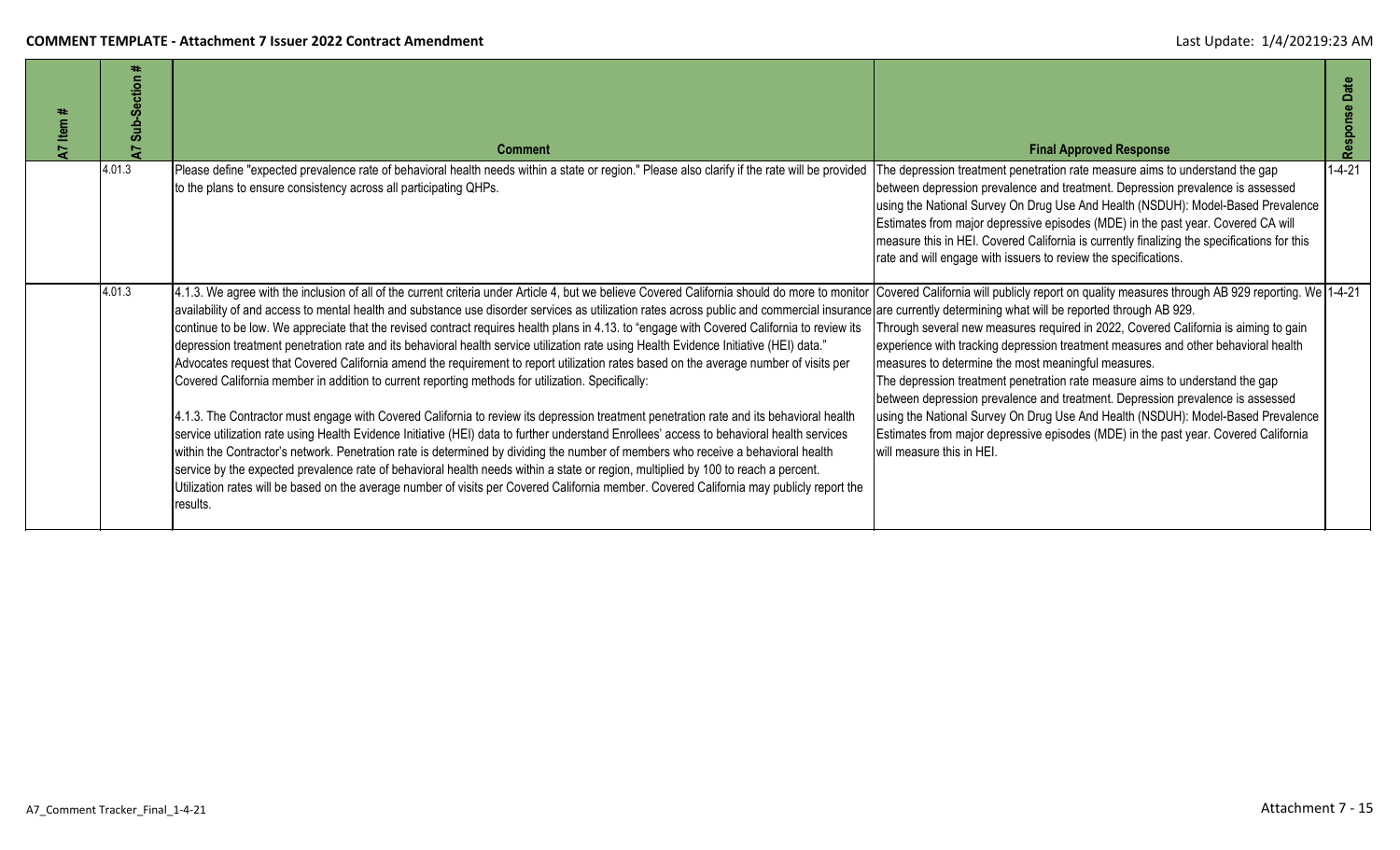| Sub-Section                                                         | <b>Comment</b>                                                                                                                                                                                                                                                                                                                                                                                                                                                                                                                                                                                                                                                                                                                                                                                                                                                                                                                                                                                                                                                                                                                                                                                                                                                                                                                                                                                                                                                                                                                                                                                                                                                                                                                                                                                                                                                                                                                                                  | <b>Final Approved Response</b>                                                                                                                                                                                                                                                                                                                                                                                                                                                                                                                                                                                                                                                                                                                                                                                                                                                                                                                    | Date<br>Response |
|---------------------------------------------------------------------|-----------------------------------------------------------------------------------------------------------------------------------------------------------------------------------------------------------------------------------------------------------------------------------------------------------------------------------------------------------------------------------------------------------------------------------------------------------------------------------------------------------------------------------------------------------------------------------------------------------------------------------------------------------------------------------------------------------------------------------------------------------------------------------------------------------------------------------------------------------------------------------------------------------------------------------------------------------------------------------------------------------------------------------------------------------------------------------------------------------------------------------------------------------------------------------------------------------------------------------------------------------------------------------------------------------------------------------------------------------------------------------------------------------------------------------------------------------------------------------------------------------------------------------------------------------------------------------------------------------------------------------------------------------------------------------------------------------------------------------------------------------------------------------------------------------------------------------------------------------------------------------------------------------------------------------------------------------------|---------------------------------------------------------------------------------------------------------------------------------------------------------------------------------------------------------------------------------------------------------------------------------------------------------------------------------------------------------------------------------------------------------------------------------------------------------------------------------------------------------------------------------------------------------------------------------------------------------------------------------------------------------------------------------------------------------------------------------------------------------------------------------------------------------------------------------------------------------------------------------------------------------------------------------------------------|------------------|
| 4.01.3                                                              | We also believe Covered California should do more to monitor availability of and access to medication-assisted treatment (MAT) and<br>compliance with both federal and state mental health and substance use disorders parity requirements. Despite enormous gains in recen<br>years, the vast majority of Californians who need access to MAT are still not receiving it partly because some plans continue to impose<br>(Darriers and conditions to accessing the services, such as prior authorization. The Centers for Medicare and Medicaid Services (CMS)<br>have interpreted provisions of the federal parity law as implying that prior authorization "may be required for some (but not all) MH/SUD<br>benefits, as well as for some (but not all) medical/surgical benefits." For MAT, this means that treatment with at least one medication must<br>be covered without requiring prior authorization. In addition, when its use is permitted, prior authorization requirements for MAT must be<br>no more stringent than prior authorization requirements for medical and surgical benefits.<br>While recently approved state legislation seeks to better enforce these parity requirements, Covered California plays an important role in<br>ensuring compliance among QHPs. For that reason, Attachment 7 should include a requirement for plans to report, on an annual basis,<br>the number of enrollees accessing MAT and levels of retention. In addition, plans should submit evidence demonstrating full compliance<br>with parity requirements and evidence that the plan is taking steps to remove barriers to MAT, particularly where MAT intake remains low.<br>We recommend that this reporting be required for all medications for opioid use disorders, but believe evaluation should focus primarily on written one or more MAT prescriptions in the past 12 months.<br>buprenorphine treatment and methadone maintenance services. | Covered California is proposing to greatly expand the measures we are using to track<br>opioid use disorder and medication assisted treatment.<br>Within Article 4.04.4, we will track the following opioid use disorder measures using HEI<br>data and engage with issuers to review their performance.<br>1) Use of Pharmacotherapy for Opioid Use Disorder (NQF #3400);<br>2) Concurrent Use of Opioids and Benzodiazepines (NQF #3389);<br>3) Use of Opioids at High Dosage in Persons Without Cancer (NQF #2940); and<br>4) Concurrent Use of Opioids and Naloxone.<br>Additionally, Covered California is proposing to require issuers to measure and report in<br>the number of active X waiver licensed prescribers in its network and the number of total<br>X waiver licensed prescribers in its network to monitor access to opioid use disorder<br>treatment. An active X waiver licensed prescriber is defined as a provider who has | $1 - 4 - 21$     |
| 4.02 Offering<br>Telehealth for<br>Behavioral<br>Health<br>Services | 4.2 Offering Telehealth for Behavioral Health Services<br>We appreciate Covered California monitoring and evaluating the use of telehealth for the provision of behavioral health services. Both the<br>treating health professional and the consumer should have the choice of modality (telehealth or in-person). There should also be adequate<br>privacy protections and data/information security to protect patient privacy.                                                                                                                                                                                                                                                                                                                                                                                                                                                                                                                                                                                                                                                                                                                                                                                                                                                                                                                                                                                                                                                                                                                                                                                                                                                                                                                                                                                                                                                                                                                              | Covered California agrees that providers and consumers should have the choice of<br>telehealth or in-person visits and consumer privacy should be protected.                                                                                                                                                                                                                                                                                                                                                                                                                                                                                                                                                                                                                                                                                                                                                                                      | $1 - 4 - 21$     |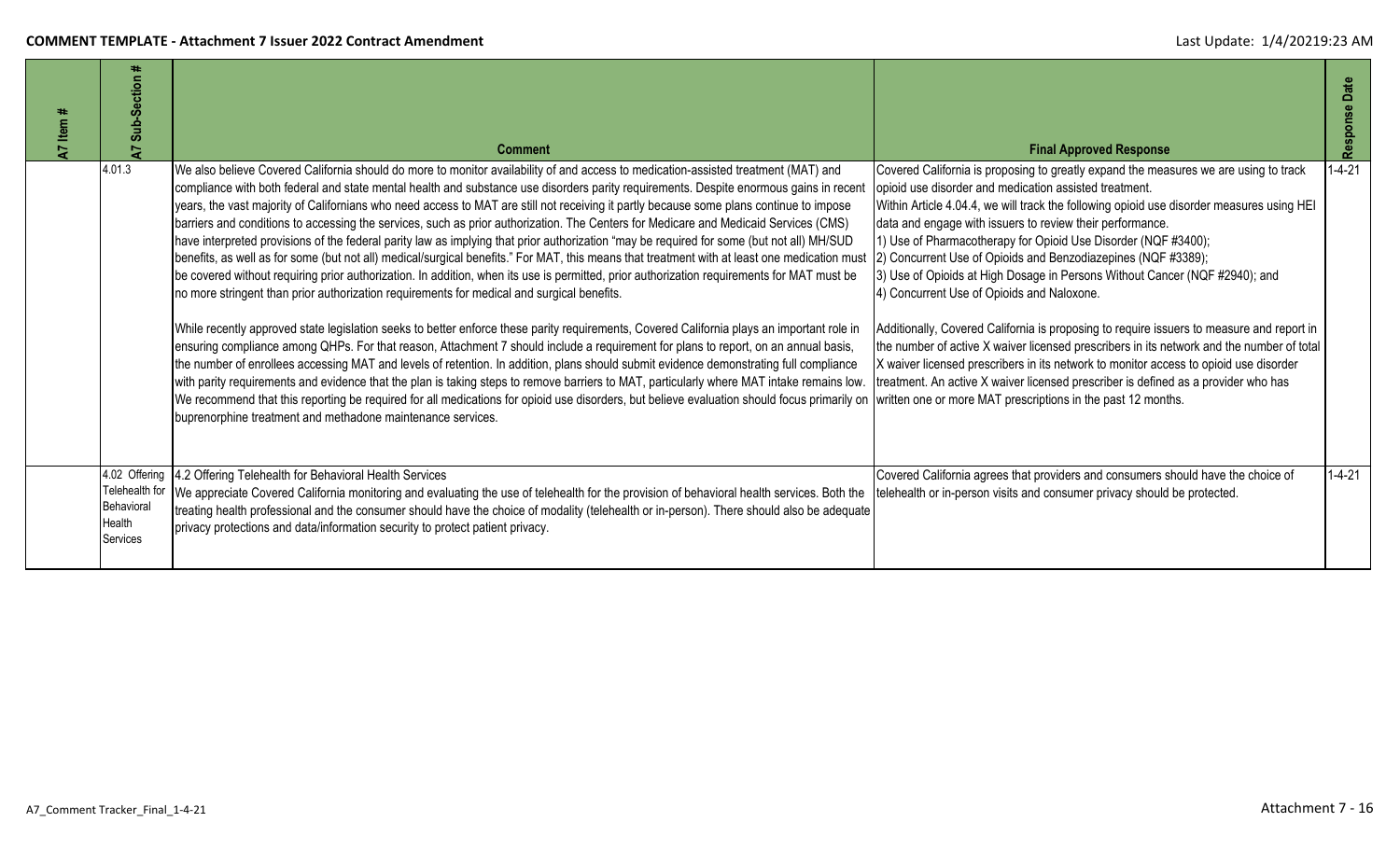| Item $#$<br>$\overline{z}$ | ₩.<br>Sub-Section<br>7 | <b>Comment</b>                                                                                                                                                                                                                                                                                                                                                                                                                                                                                                                                                                                                                                                                                                                                                                                                                                                                                                                                                                                                                                                                                                                                                                                                                                                                                                                                                                                                                                                                                                                                                                                                                                                                                                                                                                                                                                                                                                                                                                                                                                                                                               | <b>Final Approved Response</b>                                                                                                                                                                                                                                                                                                                                                                                                                                                                                                                                                                                                                                                                                                                                                        | Response Date |
|----------------------------|------------------------|--------------------------------------------------------------------------------------------------------------------------------------------------------------------------------------------------------------------------------------------------------------------------------------------------------------------------------------------------------------------------------------------------------------------------------------------------------------------------------------------------------------------------------------------------------------------------------------------------------------------------------------------------------------------------------------------------------------------------------------------------------------------------------------------------------------------------------------------------------------------------------------------------------------------------------------------------------------------------------------------------------------------------------------------------------------------------------------------------------------------------------------------------------------------------------------------------------------------------------------------------------------------------------------------------------------------------------------------------------------------------------------------------------------------------------------------------------------------------------------------------------------------------------------------------------------------------------------------------------------------------------------------------------------------------------------------------------------------------------------------------------------------------------------------------------------------------------------------------------------------------------------------------------------------------------------------------------------------------------------------------------------------------------------------------------------------------------------------------------------|---------------------------------------------------------------------------------------------------------------------------------------------------------------------------------------------------------------------------------------------------------------------------------------------------------------------------------------------------------------------------------------------------------------------------------------------------------------------------------------------------------------------------------------------------------------------------------------------------------------------------------------------------------------------------------------------------------------------------------------------------------------------------------------|---------------|
|                            | 4.02.2                 | CMA strongly supports the requirement that Contractors must offer telehealth for behavioral health services, including audio-only<br>telehealth services. There has been a significant increase in the use of telehealth for behavioral health services since the onset of the<br>pandemic. Audio-only services are an important flexibility that should continue after the pandemic and are particularly important for older<br>adults or other patients with impairments that may limit their ability to use some telehealth technologies.<br>Additionally, CMA wants to ensure that health plans do not separately contract with third-party telehealth vendors that provide care to<br>enrollees that is not coordinated with the care provided by the plan's contracted providers or the patients' treating providers. Professional<br>services provided via telehealth should be part of the care provided to the patient by their physician, and not an unassociated provider that and a patient's regular clinicians is important. In Article 10.01.2, we require<br>works through a third-party telehealth vendor. Covered California should ensure that telehealth is merely an alternate site to care delivery<br>and not alternate care that is disassociated with the rest of the enrollees' medical care. This is particularly true for behavioral health<br>services provided through telehealth, which may already be insufficiently integrated with the rest of an enrollee's medical care. While the<br>use of telehealth should be encouraged, such care should be part of the care provided to the patient by their physician, and not an<br>unassociated provider that works through a third-party telehealth vendor. Instead, CMA encourages Covered California to ensure that<br>health plans offer their contracted providers a way to provide care via telehealth to their patients in a way that strengthens the patient-<br>physician relationship, ensures continuity of care, and does not result in incomplete or bifurcated medical records based on the modality of<br>care. | Covered California agrees that telehealth services provided by contracted network<br>providers is preferred. We also recognize that this is not always feasible for some<br>providers or services and therefore third-party telehealth vendors can play an important<br>role in expanding access. We will edit the language in Article 4.02.2 to encourage<br>contracted issuers to use network providers for telehealth services.<br>Covered California agrees that ensuring coordinated care between telehealth vendors<br>report "How the Contractor facilitates the integration and coordination of care between<br>third party telehealth vendor services and primary care or other contracted providers."<br>This reporting includes telehealth for behavioral health services. | $1 - 4 - 21$  |
|                            | 4.03.2                 | •Remove as this requirement is not a HEDIS measure required for non-Medicare populations and will impose significant burden on<br>providers and plans to collect this data.                                                                                                                                                                                                                                                                                                                                                                                                                                                                                                                                                                                                                                                                                                                                                                                                                                                                                                                                                                                                                                                                                                                                                                                                                                                                                                                                                                                                                                                                                                                                                                                                                                                                                                                                                                                                                                                                                                                                  | Covered California will move forward with requiring submission of the Depression<br>Screening and Follow-Up Plan (NQF #0418) measure results. This measure is being<br>tested in the 2021 IHA ACO Measure Set and is included in the 2021CMS Medicaid<br>Adult Core Measure Set. Other purchasers, like CalPERS, are interested in pursuing this<br>measure. This measure is also included in the CQMC Core Set for Behavioral Health<br>which is supported by CMS and AHIP<br>(https://www.qualityforum.org/CQMC_Core_Sets.aspx). We are looking to build on this<br>requirement in the 2023 contract.                                                                                                                                                                               | $1 - 4 - 21$  |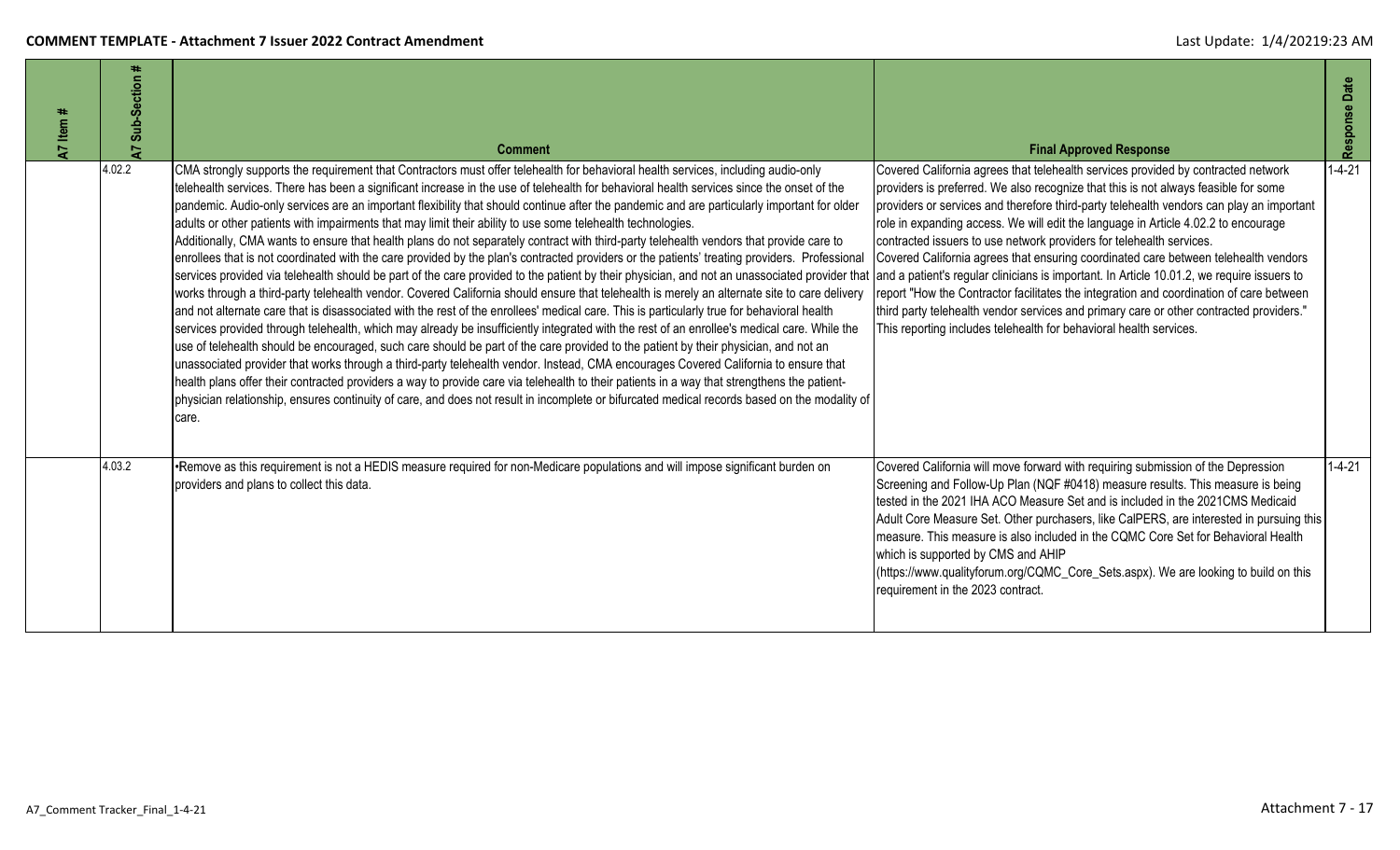| A7 Item # | #<br>Sub-Section<br>$\overline{a}$    | <b>Comment</b>                                                                                                                                                                                                                                                                                                                                                                                                                                                                                                                                                                                                                                                                                                                                                                                                                                                      | <b>Final Approved Response</b>                                                                                                                                                                                                                                                                                                                                                                                                                                                                                                                                                                          | Response Date |
|-----------|---------------------------------------|---------------------------------------------------------------------------------------------------------------------------------------------------------------------------------------------------------------------------------------------------------------------------------------------------------------------------------------------------------------------------------------------------------------------------------------------------------------------------------------------------------------------------------------------------------------------------------------------------------------------------------------------------------------------------------------------------------------------------------------------------------------------------------------------------------------------------------------------------------------------|---------------------------------------------------------------------------------------------------------------------------------------------------------------------------------------------------------------------------------------------------------------------------------------------------------------------------------------------------------------------------------------------------------------------------------------------------------------------------------------------------------------------------------------------------------------------------------------------------------|---------------|
|           | 4.03.2                                | This requirement is not a HEDIS measure required for non-Medicare populations and will impose significant burden on providers and<br>plans to collect this data. We respectfully ask Covered CA to remove this requirement.                                                                                                                                                                                                                                                                                                                                                                                                                                                                                                                                                                                                                                         | Covered California will move forward with requiring submission of the Depression<br>Screening and Follow-Up Plan (NQF #0418) measure results. This measure is being<br>tested in the 2021 IHA ACO Measure Set and is included in the 2021CMS Medicaid<br>Adult Core Measure Set. Other purchasers, like CalPERS, are interested in pursuing this<br>measure. This measure is also included in the CQMC Core Set for Behavioral Health<br>which is supported by CMS and AHIP<br>(https://www.qualityforum.org/CQMC_Core_Sets.aspx). We are looking to build on this<br>requirement in the 2023 contract. | $1 - 4 - 21$  |
|           | 4.03.2                                | We recommend including only publicly-reported and validated measures (such as HEDIS measures) which have national benchmarks<br>available when reporting measures and commenting on related programs.                                                                                                                                                                                                                                                                                                                                                                                                                                                                                                                                                                                                                                                               | Covered California will move forward with requiring submission of the Depression<br>Screening and Follow-Up Plan (NQF #0418) measure results. This measure is being<br>tested in the 2021 IHA ACO Measure Set and is included in the 2021CMS Medicaid<br>Adult Core Measure Set. Other purchasers, like CalPERS, are interested in pursuing this<br>measure. This measure is also included in the CQMC Core Set for Behavioral Health<br>which is supported by CMS and AHIP<br>(https://www.qualityforum.org/CQMC_Core_Sets.aspx). We are looking to build on this<br>requirement in the 2023 contract. | $1 - 4 - 21$  |
|           | 4.04<br>Appropriate<br>Use of Opioids | 4.4 Appropriate Use of Opioids<br>We commend Covered California for requiring contractors to implement measures to decrease overall adherence to opioids as a tool to<br>reduce overdoses. However, we caution that drastic measures that put patients in need of opioid treatment for pain at risk of not receiving<br>appropriate medications should be avoided. Evidence indicates that strict opioid limits may be counterproductive because they may result<br>in low-income patients losing access to medically necessary medications. While we do not read the Attachment 7 measures as strict limits,<br>we urge Covered California to require Contractors to implement the least restrictive measures and to provide assurance that the adopted<br>measures to decrease unnecessary opioid intake are not resulting in lack of access to appropriate care. | The opioid use disorder measures proposed in Attachment 7 are focused on a spectrum 1-4-21<br>of addressing opioid use disorder from treatment to appropriate prescribing to access to<br>treatment and overdose prevention. This is intended to promote a holistic approach to<br>caring for patients with an opioid use disorder.                                                                                                                                                                                                                                                                     |               |
|           | 4.04.1                                | We recommend that Covered CA collaborate with contracted QHP issuers to establish a methodology to assess performance, as there are Covered California will engage with issuers to establish methodologies, measure<br>no industry benchmarks.                                                                                                                                                                                                                                                                                                                                                                                                                                                                                                                                                                                                                      | specifications and evaluate performance on measures tracked through HEI.                                                                                                                                                                                                                                                                                                                                                                                                                                                                                                                                | $1 - 4 - 21$  |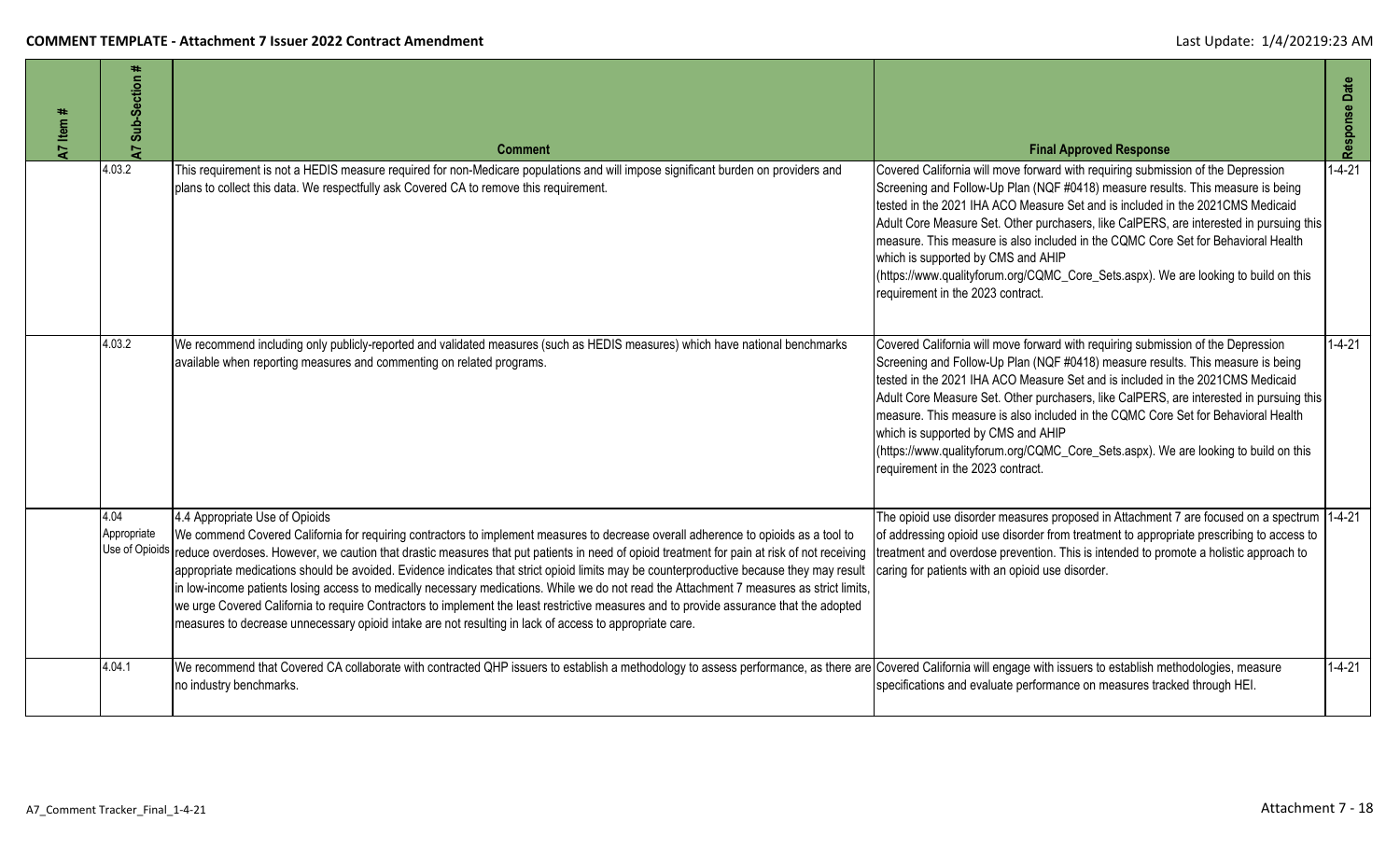| 47 Item # | Sub-Section<br>$\overline{A}$ | <b>Comment</b>                                                                                                                                                                                                                                                                                                                                                                                                                               | <b>Final Approved Response</b>                                                                                                                                                                                                                                                                                                                                                                                                                                                                                                                                                                                                                                    | Response Date |
|-----------|-------------------------------|----------------------------------------------------------------------------------------------------------------------------------------------------------------------------------------------------------------------------------------------------------------------------------------------------------------------------------------------------------------------------------------------------------------------------------------------|-------------------------------------------------------------------------------------------------------------------------------------------------------------------------------------------------------------------------------------------------------------------------------------------------------------------------------------------------------------------------------------------------------------------------------------------------------------------------------------------------------------------------------------------------------------------------------------------------------------------------------------------------------------------|---------------|
|           | 4.04.3                        | We respectfully request the requirement to measure and report the number of active x prescribers be removed since this is not currently<br>tracked                                                                                                                                                                                                                                                                                           | Covered California will move forward with requiring issuers to measure and report the<br>number of active X waiver prescribers. Issuers should be monitoring the number of X<br>waiver licensed prescribers in their networks to ensure adequate access to medication<br>assisted treatment. Issuers can use publicly available data from<br>https://www.samhsa.gov/find-treatment on X waiver prescribers to determine which of<br>their network providers have an X waiver. SAHMHSA provides downloadable CSV or<br>Excel files that issuers can use.<br>At this time, it is not feasible for Covered California to track this information through HEI<br>data. | $1 - 4 - 21$  |
|           | 4.04.3                        | Health Net recommends that Covered California perform further research on Active X waivers before adding language into the QHP<br>Contract. Covered California can utilize data from the HEI submissions and SAHMSA to identify Active X waivers.                                                                                                                                                                                            | Covered California will move forward with requiring issuers to measure and report the<br>number of active X waiver prescribers. Issuers should be monitoring the number of X<br>waiver licensed prescribers in their networks to ensure adequate access to medication<br>assisted treatment. Issuers can use publicly available data from<br>https://www.samhsa.gov/find-treatment on X waiver prescribers to determine which of<br>their network providers have an X waiver. SAHMHSA provides downloadable CSV or<br>Excel files that issuers can use.<br>At this time, it is not feasible for Covered California to track this information through HEI<br>data. | $1 - 4 - 21$  |
|           | 4.04.3                        | "An active X waiver licensed prescriber is defined as a provider who has written one or more MAT prescriptions in the past 12 months."<br>The definition of active will lead to variations - health plans would only have line of sight to prescriptions written for our membership,<br>processed by our PBM. Molina recommends to clearly define the medications that fall under "MAT Prescriptions" to ensure consistency<br>across plans. | We will edit the language to specify that X waiver licenses are for prescribing<br>buprenorphine and buprenorphine-naloxone. We specify that issuers must track active X<br>waiver prescribers within their network.                                                                                                                                                                                                                                                                                                                                                                                                                                              | $1 - 4 - 21$  |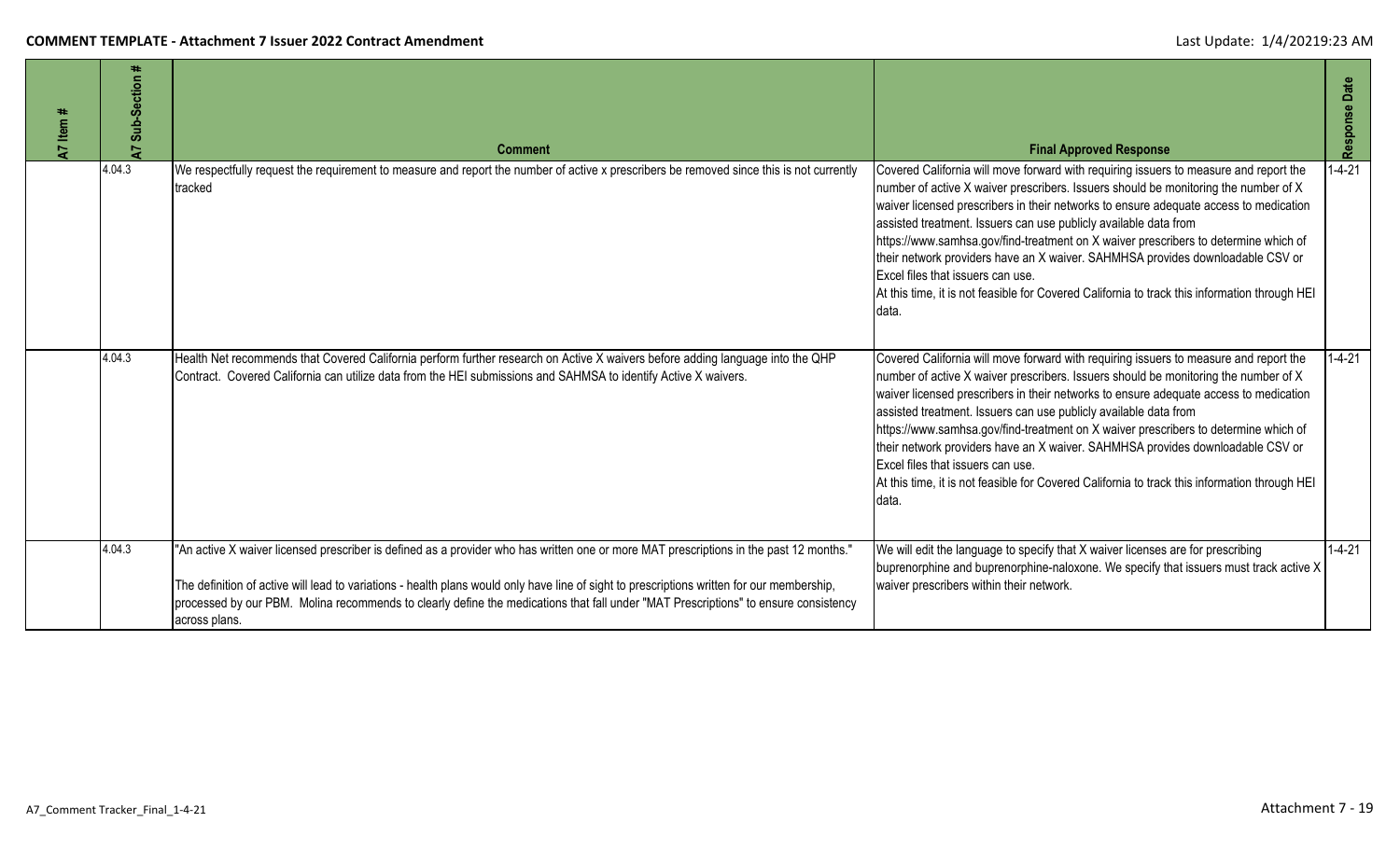| 47 Item # | Sub-Section<br>5 | <b>Comment</b>                                                                                                                                                                                                                                                                                                                                                                                                                                                                                                                                                                                                                                                                                                                                                                                                                                                                                                                                                                                                                               | <b>Final Approved Response</b>                                                                                                                                                                                                                                                                                                                                                                                                                                                                                                                                                          | Response Date |
|-----------|------------------|----------------------------------------------------------------------------------------------------------------------------------------------------------------------------------------------------------------------------------------------------------------------------------------------------------------------------------------------------------------------------------------------------------------------------------------------------------------------------------------------------------------------------------------------------------------------------------------------------------------------------------------------------------------------------------------------------------------------------------------------------------------------------------------------------------------------------------------------------------------------------------------------------------------------------------------------------------------------------------------------------------------------------------------------|-----------------------------------------------------------------------------------------------------------------------------------------------------------------------------------------------------------------------------------------------------------------------------------------------------------------------------------------------------------------------------------------------------------------------------------------------------------------------------------------------------------------------------------------------------------------------------------------|---------------|
|           | 4.04.3           | The number of Active X waiver prescribers is not data that is currently collected nor tracked by the plans and this information and would<br>require the plans to manually look up each prescriber on the U.S. Department of Health and Human Services (HHS) Substance Abuse and number of active X waiver prescribers. Issuers should be monitoring the number of X<br>Mental Health Services Administration (SAMHSA) website. We believe that this analysis is best done by Covered CA by leveraging the<br>use of HEI pharmacy data submissions. Plans can only evaluate the availability of Active X waiver prescribers based on the MAT<br>prescriptions written for the plan's membership, and these claims are usually processed by a plan's pharmacy benefits manager (PBM)<br>Therefore, the plans do not have the ability to monitor the number of available Active X waiver prescribers that are actually providing MAT<br>vs. "inactive" prescribers.<br>For these reasons, we are asking Covered CA to remove this requirement. | Covered California will move forward with requiring issuers to measure and report the<br>waiver licensed prescribers in their networks to ensure adequate access to medication<br>assisted treatment. Issuers can use publicly available data from<br>https://www.samhsa.gov/find-treatment on X waiver prescribers to determine which of<br>their network providers have an X waiver. SAHMHSA provides downloadable CSV or<br>Excel files that issuers can use.<br>At this time, it is not feasible for Covered California to track this information through HEI<br>Idata.             | $1 - 4 - 21$  |
|           | 4.04.3           | •Remove as carriers do not track Active X Waiver Licensed prescribers in their system<br>•Covered Ca could capture this data through the HEI Pharmacy data and outside sources that have identified Active X Waiver Licensed<br>prescribers in California                                                                                                                                                                                                                                                                                                                                                                                                                                                                                                                                                                                                                                                                                                                                                                                    | Covered California will move forward with requiring issuers to measure and report the<br>number of active X waiver prescribers. Issuers should be monitoring the number of X<br>waiver licensed prescribers in their networks to ensure adequate access to medication<br>assisted treatment. Issuers can use publicly available data from<br>https://www.samhsa.gov/find-treatment on X waiver prescribers to determine which of<br>their network providers have an X waiver.<br>At this time, it is not feasible for Covered California to track this information through HEI<br>data. | $1 - 4 - 21$  |
|           | 4.04.4           | We request that Covered CA collaborate with the contracted issuers on how performance may be rated since there are no industry<br>benchmarks.                                                                                                                                                                                                                                                                                                                                                                                                                                                                                                                                                                                                                                                                                                                                                                                                                                                                                                | Covered California will engage with issuers to establish methodologies, measure<br>specifications and evaluate performance on measures tracked through HEI.                                                                                                                                                                                                                                                                                                                                                                                                                             | $1 - 4 - 21$  |
|           | 5.01.2           | Health Net agrees but would like to add language that if one of these measures is removed from the QRS measure set in 2022, then it will As QRS adjust its measure set, Covered California will reconsider the measures on the<br>be removed from the contract.                                                                                                                                                                                                                                                                                                                                                                                                                                                                                                                                                                                                                                                                                                                                                                              | list. We will continue to develop and strengthen this requirement in 2023 and beyond.                                                                                                                                                                                                                                                                                                                                                                                                                                                                                                   | $1 - 4 - 21$  |
|           | 5.02.2           | Please define "sensitive diagnosis" in subsection B of this article.                                                                                                                                                                                                                                                                                                                                                                                                                                                                                                                                                                                                                                                                                                                                                                                                                                                                                                                                                                         | Covered California will adjust the contract language to clarify that outreach should be for 1-4-21<br>all At-Risk Enrollees as defined in this section.                                                                                                                                                                                                                                                                                                                                                                                                                                 |               |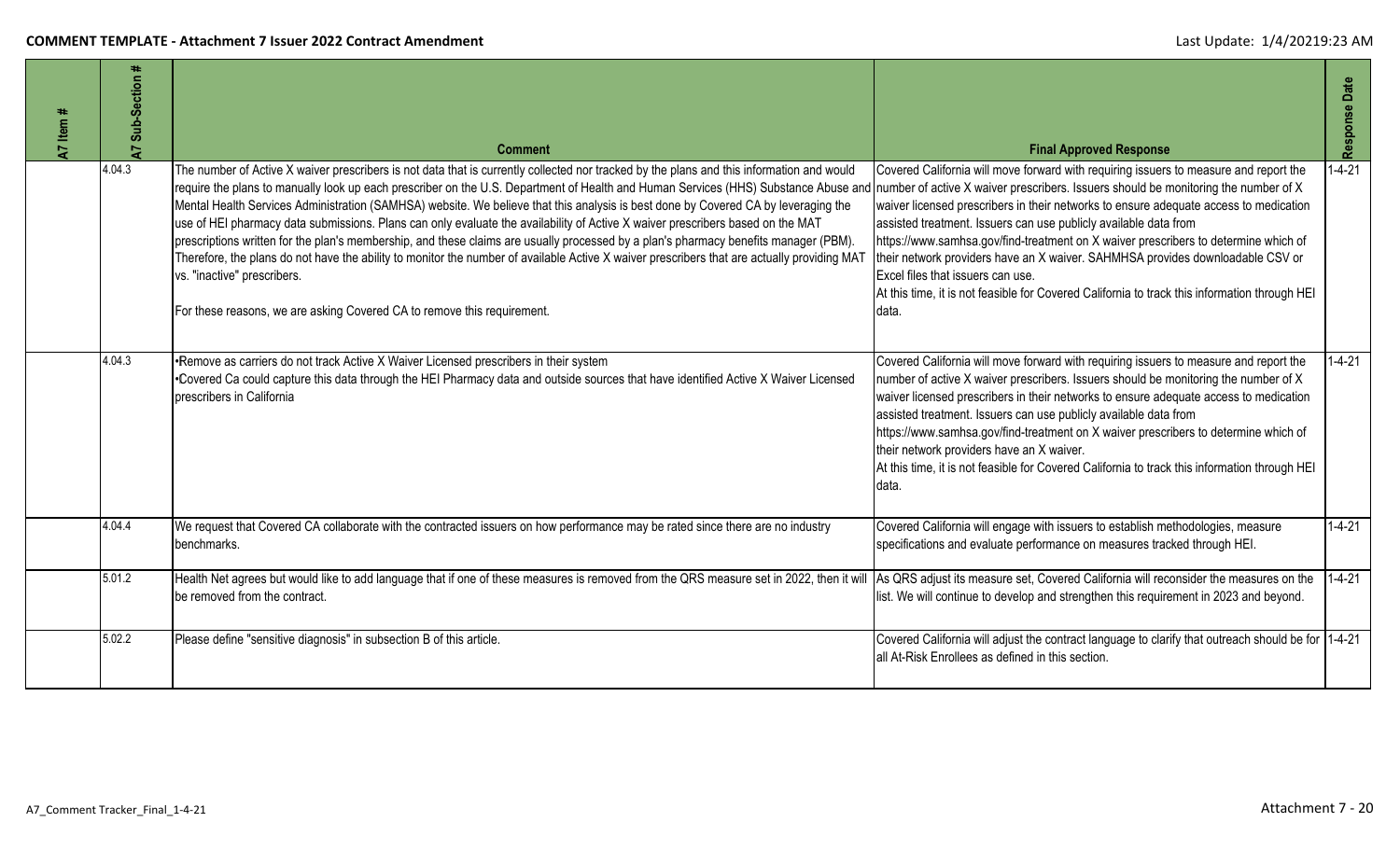| Item<br>7 | ٠.<br><b>Section</b><br>$\frac{1}{2}$                                             | <b>Comment</b>                                                                                                                                                                                                                                                                                                                                                                                            | <b>Final Approved Response</b>                                                                                                                                                                                                                                                                      | Date<br>Response |
|-----------|-----------------------------------------------------------------------------------|-----------------------------------------------------------------------------------------------------------------------------------------------------------------------------------------------------------------------------------------------------------------------------------------------------------------------------------------------------------------------------------------------------------|-----------------------------------------------------------------------------------------------------------------------------------------------------------------------------------------------------------------------------------------------------------------------------------------------------|------------------|
|           | 5.02.2<br>Supporting At- mail<br><b>Risk Enrollees</b><br>Requiring<br>Transition | Health Net recommends adding clarification to 5.02.2.(1) (a) that outreach to enrollees "that their QHP will be ending" can be conducted by Covered California does not specify the modality to allow flexibility for issuers<br>Health Net recommends that the newly assigned QHP be responsible for the outreach to coordinate the transition of care as described in<br>section 5.02.2 (2) (b) and (c) | the most appropriate method.<br>Covered California has established varying requirements for both current and newly<br>assigned QHPs in the event of service area reduction. We will explore your<br>recommendation as we continue to develop and strengthen this requirement in 2023 and<br>beyond. | $1 - 4 - 21$     |
|           | 5.02.2                                                                            | Regarding item b) - Molina recommends to clearly define the following: At-Risk Enrollees with a sensitive diagnosis, i.e. what is considered<br>a sensitive diagnosis                                                                                                                                                                                                                                     | Covered California will adjust the contract language to clarify that outreach should be for 1-4-21<br>lall At-Risk Enrollees as defined in this section.                                                                                                                                            |                  |
|           | 6.02.2                                                                            | 6.02.2 (4) Health Net recommends that Covered California use the HEI data to identify this information.                                                                                                                                                                                                                                                                                                   | At this time, we request the issuers submit this requirement. Covered California will<br>consider your recommendation as we continue to explore the full capabilities of HEI data<br>and develop this requirement in 2023 and beyond.                                                               | $1 - 4 - 21$     |
|           | 6.02.2(4)                                                                         | The analysis requested in this subsection can be done through HEI data submissions. We recommend that Covered CA use HEI data<br>submissions for this information.                                                                                                                                                                                                                                        | At this time, we request the issuers submit this requirement. Covered California will<br>consider your recommendation as we continue to explore the full capabilities of HEI data<br>and develop this requirement in 2023 and beyond.                                                               | $1 - 4 - 21$     |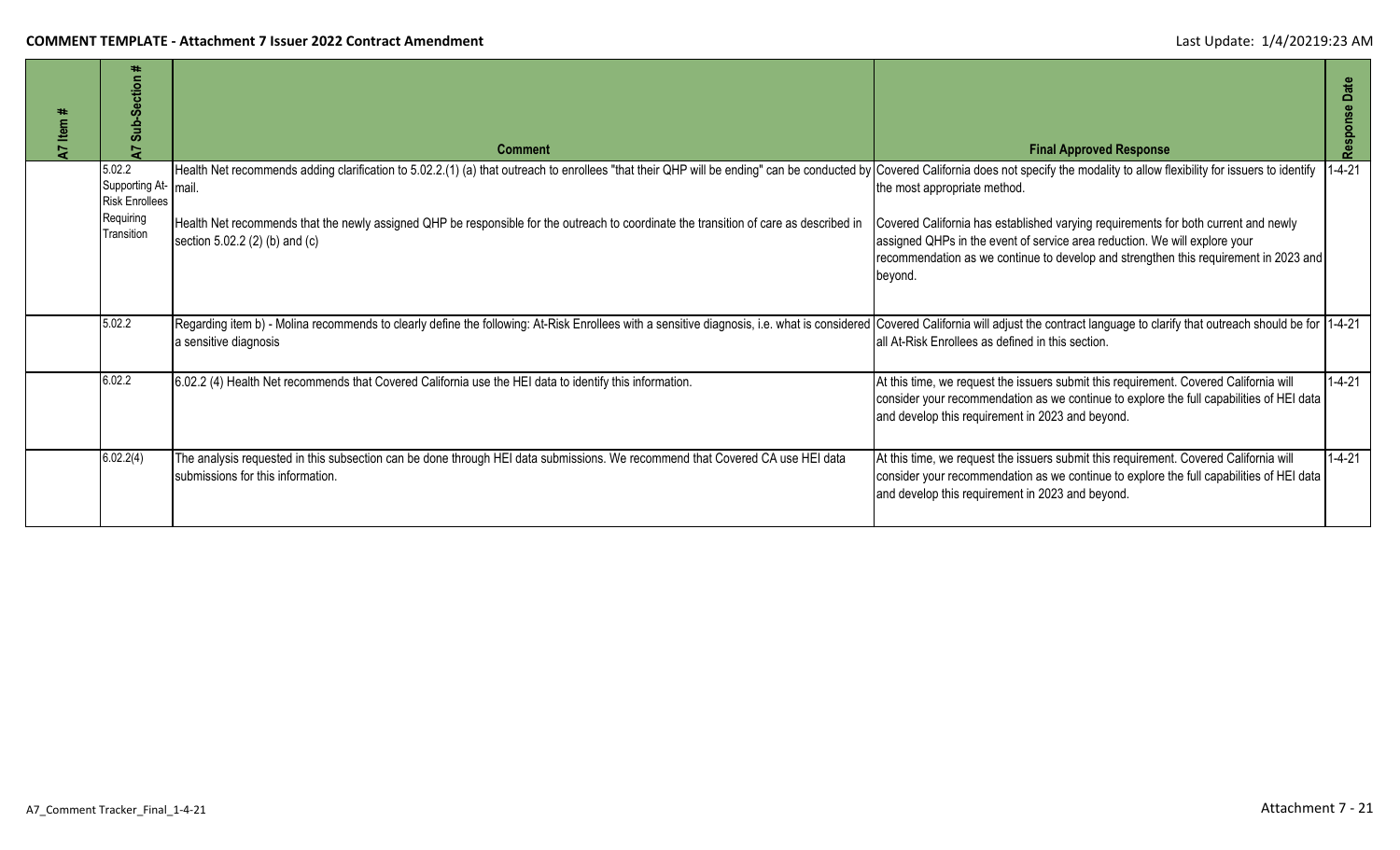| Item #<br>$\mathbf{z}$ | Sub-Section #<br>5 | <b>Comment</b>                                                                                                                                                                                                                                                                               | <b>Final Approved Response</b>                                                                                                                                                                                                                                                                                                                                                                                                                                                                                                                                                                                                                                                                                                                                                                                                                                                                                                                                                                                                                                                                                                                                                                                                    | Date<br>Response |
|------------------------|--------------------|----------------------------------------------------------------------------------------------------------------------------------------------------------------------------------------------------------------------------------------------------------------------------------------------|-----------------------------------------------------------------------------------------------------------------------------------------------------------------------------------------------------------------------------------------------------------------------------------------------------------------------------------------------------------------------------------------------------------------------------------------------------------------------------------------------------------------------------------------------------------------------------------------------------------------------------------------------------------------------------------------------------------------------------------------------------------------------------------------------------------------------------------------------------------------------------------------------------------------------------------------------------------------------------------------------------------------------------------------------------------------------------------------------------------------------------------------------------------------------------------------------------------------------------------|------------------|
|                        | 6.03               | Since ADT appears to be a requirement of Medicare, we are concerned in our ability to require this for Covered California enrollees. In<br>addition, since many PCPs are assigned vs member selected and we are concerned with privacy limitations of sending notification to<br><b>PCPs</b> | Covered California is aware of this requirement for Medicare. At this time, our goal is to<br>align with the federal requirement as we believe this data is critical to ensuring continuity<br>of care. Covered California will align with the specifics of the CMS rule that hospitals<br>must be able to demonstrate that they are sending the notifications "[t]o the extent<br>permissible under applicable federal and state law and regulations, and not inconsistent<br>with the patient's expressed privacy preferences." CMS also states, "Nothing in this<br>proposed rule should be construed to supersede hospitals' compliance with HIPAA or<br>other state or federal laws and regulations related to the privacy of patient information.<br>We note that hospitals would not be required to obtain patient consent for sending a<br>patient event notification for treatment, care coordination, or quality improvement<br>purposes as described in this final policy. However, we also recognize that it is important<br>for hospitals to be able to honor patient preferences to not share their information."<br>Additional FAQs: https://chimecentral.org/wp-content/uploads/2020/04/FAQs-on-ADT-<br>FINAL.pdf | $1 - 4 - 21$     |
|                        | 6.03               | This is a Medicare requirement and not a requirement for non-Medicare enrollees and therefore will be challenging to meet for Covered<br>California members. VHP recommends removing this requirement from the contract for this reason.                                                     | Covered California is aware of this requirement for Medicare. At this time, our goal is to<br>align with the federal requirement as we believe this data is critical to ensuring continuity<br>of care. The Medicare Conditions of Participation govern the actions of Medicare and<br>Medicaid participating hospitals, rather than their actions for specific patients.                                                                                                                                                                                                                                                                                                                                                                                                                                                                                                                                                                                                                                                                                                                                                                                                                                                         | $1-4-21$         |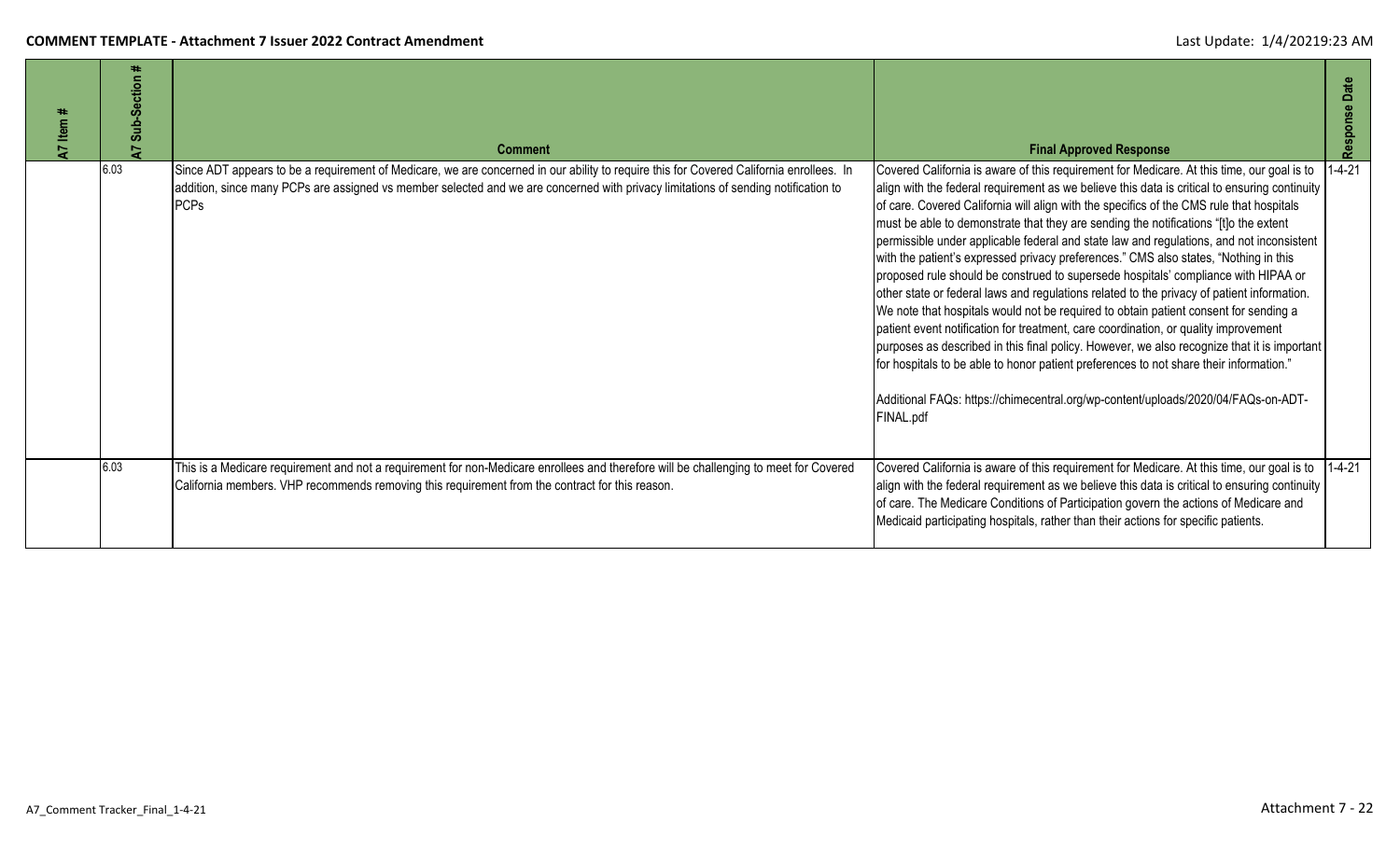| A7 Item # | Sub-Section #<br>$\overline{A}$ | <b>Comment</b>                                                                                                                                                                                                                                                                                                                                                                                                                                                                                                                                                                                                                                                                                           | <b>Final Approved Response</b>                                                                                                                                                                                                                                                                                                                                                                                                                                                                                                                                                                                                                                                                                                                                                                                                                                                                                                                                                                                                                                                                                                      | Response Date |
|-----------|---------------------------------|----------------------------------------------------------------------------------------------------------------------------------------------------------------------------------------------------------------------------------------------------------------------------------------------------------------------------------------------------------------------------------------------------------------------------------------------------------------------------------------------------------------------------------------------------------------------------------------------------------------------------------------------------------------------------------------------------------|-------------------------------------------------------------------------------------------------------------------------------------------------------------------------------------------------------------------------------------------------------------------------------------------------------------------------------------------------------------------------------------------------------------------------------------------------------------------------------------------------------------------------------------------------------------------------------------------------------------------------------------------------------------------------------------------------------------------------------------------------------------------------------------------------------------------------------------------------------------------------------------------------------------------------------------------------------------------------------------------------------------------------------------------------------------------------------------------------------------------------------------|---------------|
|           | 6.03                            | There are HIPAA concerns that would prevent QHPs from being able to comply with this requirement. When a PCP is assigned rather than Covered California is aware of this requirement for Medicare. At this time, our goal is t<br>selected by a member, there is no established relationship between the member and the PCP and therefore, the data cannot be shared<br>with the PCP. The HIPAA concerns with apply to both HMO and PPO products.<br>We believe that this requirement should be modified to reflect the existing constraints, as described above.                                                                                                                                        | align with the federal requirement as we believe this data is critical to ensuring continuity<br>of care. Covered California will align with the specifics of the CMS rule that hospitals<br>must be able to demonstrate that they are sending the notifications "[t]o the extent<br>permissible under applicable federal and state law and regulations, and not inconsistent<br>with the patient's expressed privacy preferences." CMS also states, "Nothing in this<br>proposed rule should be construed to supersede hospitals' compliance with HIPAA or<br>other state or federal laws and regulations related to the privacy of patient information.<br>We note that hospitals would not be required to obtain patient consent for sending a<br>patient event notification for treatment, care coordination, or quality improvement<br>purposes as described in this final policy. However, we also recognize that it is important<br>for hospitals to be able to honor patient preferences to not share their information."<br>Additional FAQs: https://chimecentral.org/wp-content/uploads/2020/04/FAQs-on-ADT-<br>FINAL.pdf | $1 - 4 - 21$  |
|           | 6.03.2                          | CMA supports the requirements for increased monitoring and enforcement of Admission, Discharge, Transfer (ADT) events by enrollees.<br>QHPs should be required to implement health information technology (HIT) to support population health principles, integrated care and<br>care coordination across the delivery system. We believe the development and funding of this HIT infrastructure is key to the success of<br>Covered California, and would request that Covered provide more specific information in future stakeholder meetings and written<br>documents as to how it will be built and fund interoperable health information technology and health information exchange infrastructure. | Covered California is excited to hear your support regarding this requirement. At this<br>time, our goal is to align with CMS. CMS has a wide range of resources that provides<br>more information on how the HIT infrastructure should be built out. We will ensure our<br><b>QHPs have access to these resources.</b>                                                                                                                                                                                                                                                                                                                                                                                                                                                                                                                                                                                                                                                                                                                                                                                                             | $1 - 4 - 21$  |
|           | 6.03.2                          | Recommend this section be removed. This is a federal requirement; it is unnecessary and burdensome to ask hospitals to also report to<br>health plans whether providers are meeting this federal requirement.                                                                                                                                                                                                                                                                                                                                                                                                                                                                                            | Covered California is aware of this requirement for Medicare. At this time, our goal is to 1-4-21<br>align with the federal requirement as we believe this data is critical to ensuring continuity<br>of care. The Medicare Conditions of Participation govern the actions of Medicare and<br>Medicaid participating hospitals, rather than their actions for specific patients. This<br>requirement does not ask hospitals to report to health plans whether providers are<br>meeting a federal requirement. Rather, it asks health plans to work with hospitals to<br>mirror this requirement for Covered California Enrollees.                                                                                                                                                                                                                                                                                                                                                                                                                                                                                                   |               |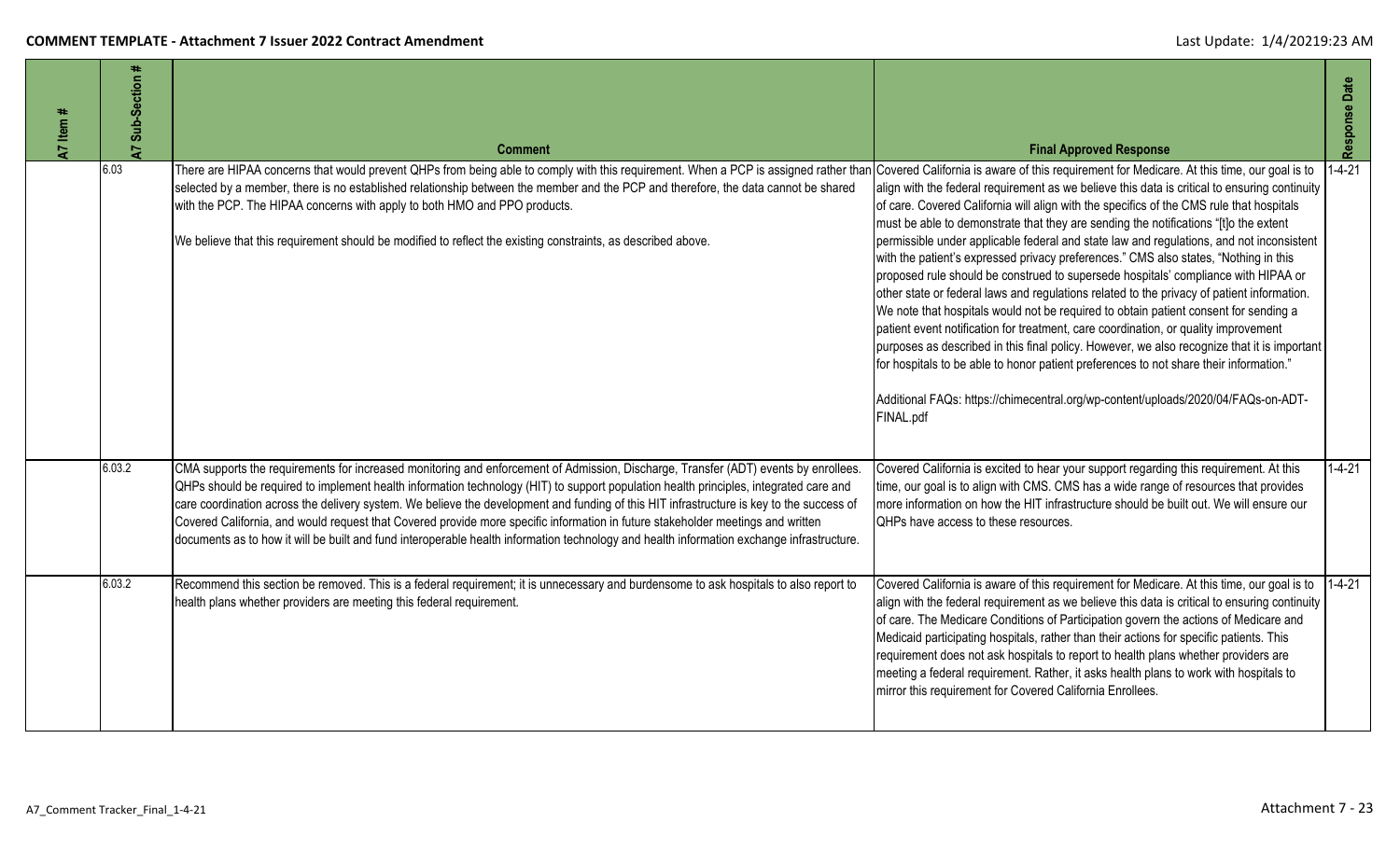| Item #<br>5 | Sub-Section #<br>2 | <b>Comment</b>                                                                                                                                                                                                                                                                                                                                                                                                                                                                                                                                                                     | <b>Final Approved Response</b>                                                                                                                                                                                                                                                                                                                                                                                                                                                                                                                                                                                                                                                                                                                                                                                                                                                                                                                                                                                                                                                                                                                                                     | Date<br>Response |
|-------------|--------------------|------------------------------------------------------------------------------------------------------------------------------------------------------------------------------------------------------------------------------------------------------------------------------------------------------------------------------------------------------------------------------------------------------------------------------------------------------------------------------------------------------------------------------------------------------------------------------------|------------------------------------------------------------------------------------------------------------------------------------------------------------------------------------------------------------------------------------------------------------------------------------------------------------------------------------------------------------------------------------------------------------------------------------------------------------------------------------------------------------------------------------------------------------------------------------------------------------------------------------------------------------------------------------------------------------------------------------------------------------------------------------------------------------------------------------------------------------------------------------------------------------------------------------------------------------------------------------------------------------------------------------------------------------------------------------------------------------------------------------------------------------------------------------|------------------|
|             | 6.03.2             | • Modify - this is not feasible for all Covered CA populations. When a PCP is "auto assigned" rather than selected by a member (especially Our goal is to align with the federal requirement as we believe this data is critic<br>in the PPO/EPO products) there isn't an established relationship between the assigned PCP and patient. There are limitations on the<br>transfer of this data to the PCP without the patient's express permission<br>. As PCP's would have access to this data thru HIEs, allow QHP's efforts around HIE utilization to apply to this requirement | ensuring continuity of care. Covered California will align with the specifics of the CMS<br>rule that hospitals must be able to demonstrate that they are sending the notifications<br>"[t]o the extent permissible under applicable federal and state law and regulations, and<br>not inconsistent with the patient's expressed privacy preferences." CMS also states,<br>"Nothing in this proposed rule should be construed to supersede hospitals' compliance<br>with HIPAA or other state or federal laws and regulations related to the privacy of patient<br>information. We note that hospitals would not be required to obtain patient consent for<br>sending a patient event notification for treatment, care coordination, or quality<br>improvement purposes as described in this final policy. However, we also recognize that<br>it is important for hospitals to be able to honor patient preferences to not share their<br>information." As for the methodology of transmission of ADT data, we are not limiting the<br>use of HIE to apply for this requirement.<br>Additional FAQs: https://chimecentral.org/wp-content/uploads/2020/04/FAQs-on-ADT-<br>FINAL.pdf | $1 - 4 - 21$     |
|             | 6.03.2             | This is a facility/provider interface that is out of scope for the health plan.                                                                                                                                                                                                                                                                                                                                                                                                                                                                                                    | We understand your concern and are aware this is a facility/provider interface. Covered 1-4-21<br>California asks that issuers support their facilities in developing this interface to mirror<br>the ADT data transfer for Covered California Enrollees. We are not asking issuers to<br>develop the interface.                                                                                                                                                                                                                                                                                                                                                                                                                                                                                                                                                                                                                                                                                                                                                                                                                                                                   |                  |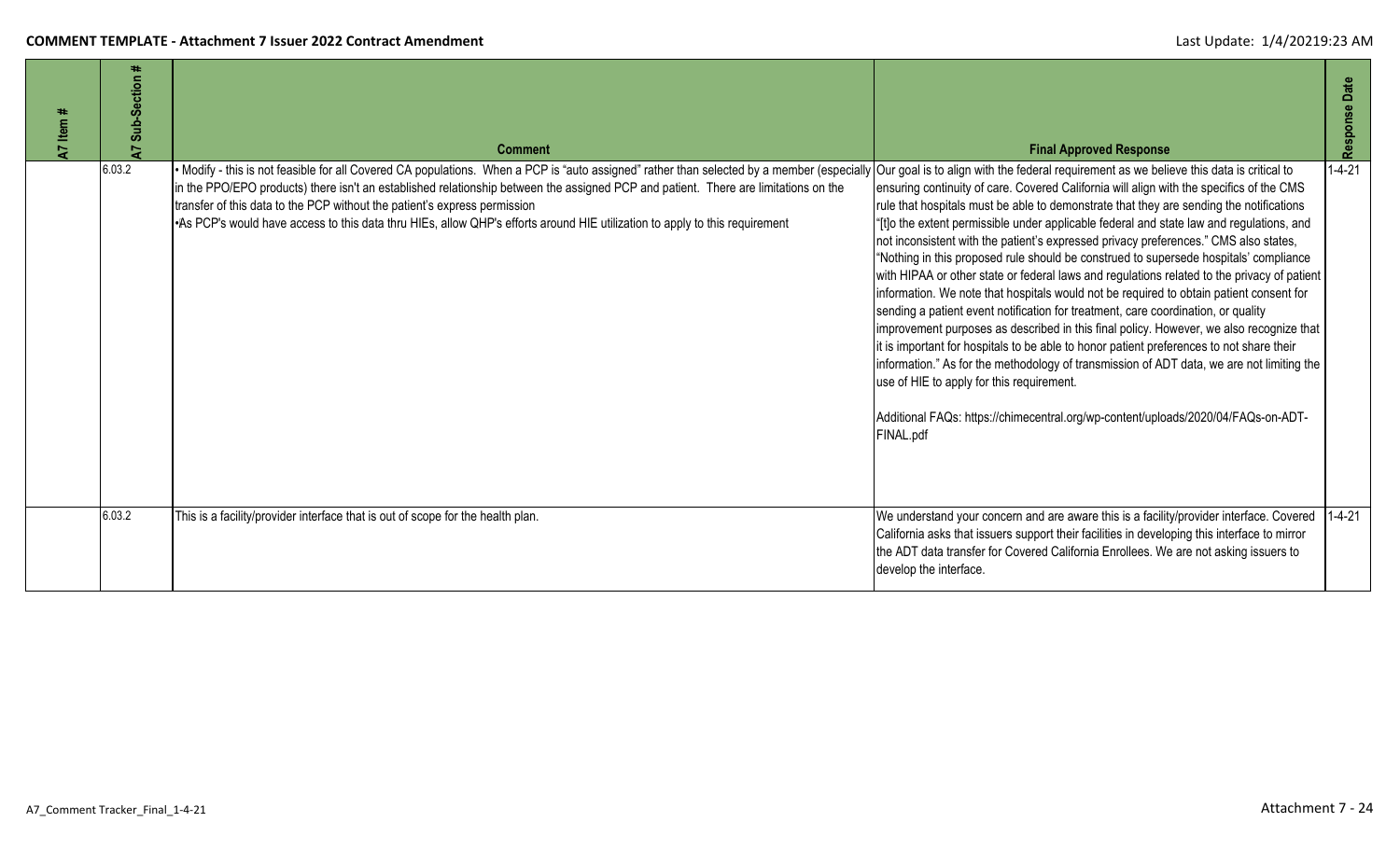| A7 Item #                               | #<br>Sub-Section<br>$\overline{a}$ | <b>Comment</b>                                                                                                                                                                                                                                                                                                                                                                                                                               | <b>Final Approved Response</b>                                                                                                                                                                                                                                                                                                                                                                                                                                                                                                                                                                                                                                                                                                                                                                        | Response Date |
|-----------------------------------------|------------------------------------|----------------------------------------------------------------------------------------------------------------------------------------------------------------------------------------------------------------------------------------------------------------------------------------------------------------------------------------------------------------------------------------------------------------------------------------------|-------------------------------------------------------------------------------------------------------------------------------------------------------------------------------------------------------------------------------------------------------------------------------------------------------------------------------------------------------------------------------------------------------------------------------------------------------------------------------------------------------------------------------------------------------------------------------------------------------------------------------------------------------------------------------------------------------------------------------------------------------------------------------------------------------|---------------|
|                                         | 6.03.2                             | 6.03.2 (1 &2) – Please further define "hospitals" for this reporting requirement. Is this inclusive of GACH, transplants and psychiatric<br>hospitals?<br>6.03.2 (3) - Health Net recommends this removing this requirement. The Medicare Condition of Participation is not required for Exchange<br>enrollees. While issuers can report on action taking and implementation of these efforts, we would not be able to remedy non-adherence. | Covered California will adjust language to clarify the facilities need to implement the ADT<br>requirement, the CMS Final Rule states that hospitals, including psychiatric hospitals<br>and critical access hospitals are required to send electronic patient event notifications.<br>Thank you for your comment. We understand your concern and the limitations of QHPs.<br>Covered California will make an amendment change to the language to better reflect our<br>intent.                                                                                                                                                                                                                                                                                                                       | $1 - 4 - 21$  |
| Article 7:<br>Effective<br>Primary Care |                                    | Article 7: Effective Primary Care<br>With regards to the term "advanced primary care," our understanding from prior discussions in Attachment 7 workgroup is that there is no<br>single or agreed-upon definition of "advanced primary care."                                                                                                                                                                                                | Yes, there are numerous definitions of advanced primary care used in the health care<br>industry. Covered California states: "Effective primary care is data driven, team-based<br>and supported by alternative payment models such as population-based payment and<br>shared savings." We recognize advanced primary care definitions from the California<br>Quality Collaborative, the Primary Care Collaborative and the 10 Building Blocks of High-<br>Performing Primary Care.                                                                                                                                                                                                                                                                                                                   | $1 - 4 - 21$  |
|                                         | 7.02                               | Require QHPs to contract with a minimum proportion of advanced primary care physician practices, including PCMH-accredited practices<br>(Section 7.02).                                                                                                                                                                                                                                                                                      | Covered California has found that the PCMH recognition process does not necessarily<br>lead to improved outcomes through our conversations with issuers and evidence from<br>several studies. PCMH recognition is process-focused and does not include many<br>outcomes-based measures. Therefore, we are proposing to use a measure set to<br>monitor the performance of primary care practices in 2023 and beyond (as noted in<br>Article 7.03). We are also proposing to focus on primary care payment in the 2022<br>Attachment 14. PCMH recognition can be an important process step towards achieving<br>more effective primary care so we are not discouraging PMCH recognition but Covered<br>California is interested in measuring outcomes of primary care practices as we move<br>forward. | $1 - 4 - 21$  |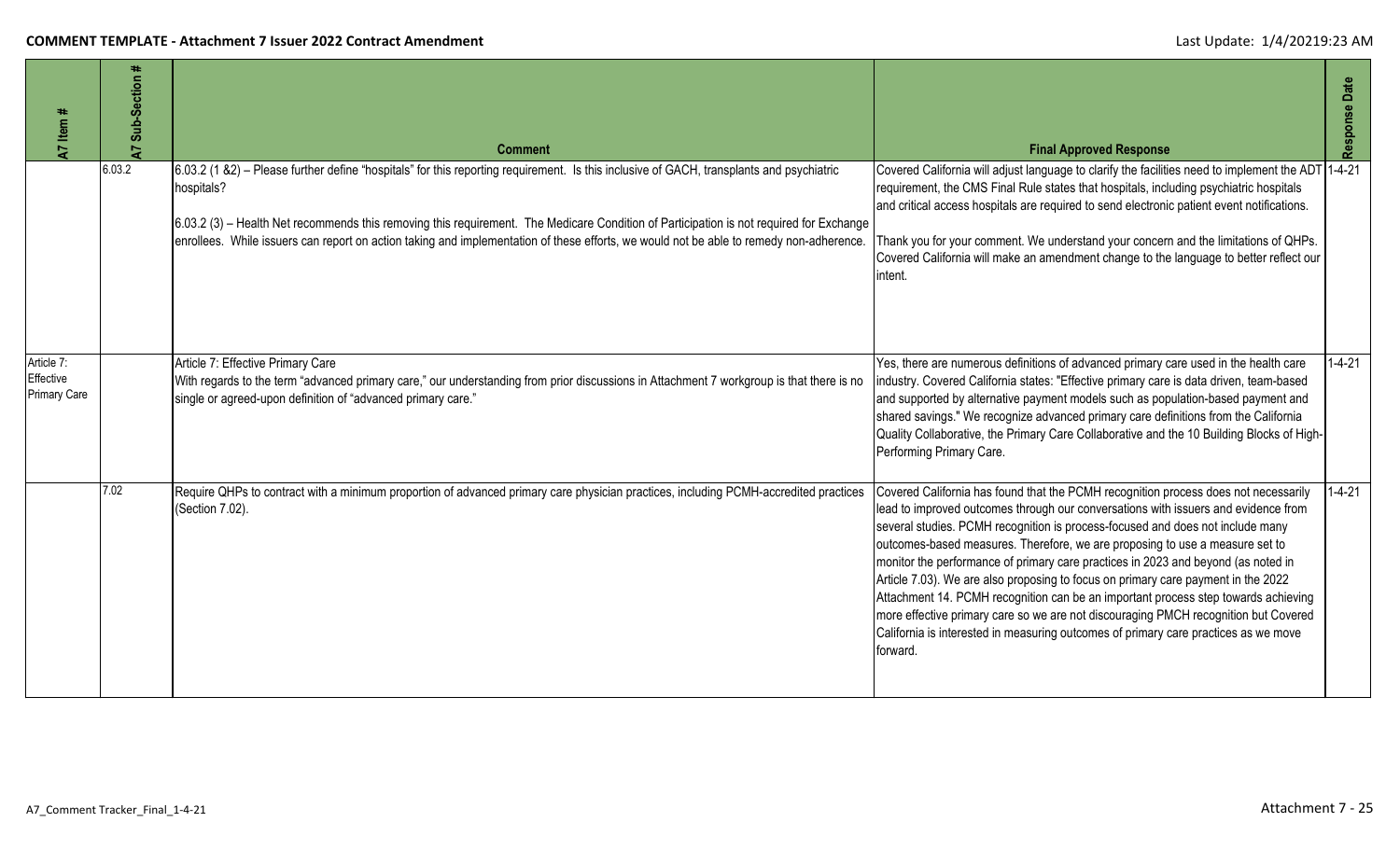| <b>A7</b> Item # | Sub-Section<br>7 | <b>Comment</b>                                                                                                                                                                                                                                                                                                                                                                                                                                                                                                                                                                                                                                                                                                                                                                                                                                                                                                                                                                                                                                                                                                                                                                                                                                                                                                                                                                                                                                                                                                                                                                                                                                                                                                                                                                                                                                                                                                                                                                                                                                                                                                                                                                                                                                            | <b>Final Approved Response</b>                                                                                                                                                                                                                                                                                                                                                                                                                                               | Response Date |
|------------------|------------------|-----------------------------------------------------------------------------------------------------------------------------------------------------------------------------------------------------------------------------------------------------------------------------------------------------------------------------------------------------------------------------------------------------------------------------------------------------------------------------------------------------------------------------------------------------------------------------------------------------------------------------------------------------------------------------------------------------------------------------------------------------------------------------------------------------------------------------------------------------------------------------------------------------------------------------------------------------------------------------------------------------------------------------------------------------------------------------------------------------------------------------------------------------------------------------------------------------------------------------------------------------------------------------------------------------------------------------------------------------------------------------------------------------------------------------------------------------------------------------------------------------------------------------------------------------------------------------------------------------------------------------------------------------------------------------------------------------------------------------------------------------------------------------------------------------------------------------------------------------------------------------------------------------------------------------------------------------------------------------------------------------------------------------------------------------------------------------------------------------------------------------------------------------------------------------------------------------------------------------------------------------------|------------------------------------------------------------------------------------------------------------------------------------------------------------------------------------------------------------------------------------------------------------------------------------------------------------------------------------------------------------------------------------------------------------------------------------------------------------------------------|---------------|
|                  | 7.02             | Require QHPs to implement a prospective, risk-adjusted, population-based payment for primary care practices rather than strongly<br>encouraging QHPs to support or provide quality improvement and technical assistance (Section 7.02).                                                                                                                                                                                                                                                                                                                                                                                                                                                                                                                                                                                                                                                                                                                                                                                                                                                                                                                                                                                                                                                                                                                                                                                                                                                                                                                                                                                                                                                                                                                                                                                                                                                                                                                                                                                                                                                                                                                                                                                                                   | In addition to encouraging issuers support or provide quality improvement and technical<br>assistance, Covered California requires issuers to "must adopt and progressively expand<br>the number and percent of primary care clinicians paid through the HCP LAN categories<br>of population-based payment (Category 4) and alternative payment models built on a fee<br>for service structure such as shared savings (Category 3) each year" as noted in Article<br>7.04.3. | $1 - 4 - 21$  |
|                  | 7.02.1           | CMA supports improving access to complete patient data, including for primary care clinicians. CMA recognizes the importance of and fully Covered California will consider these recommendations in relationship with our Data<br>supports the secure exchange of data among providers to reduce costs, improve quality of care, and reduce administrative burdens. Data Sharing and Analytics requirements in Article 15.<br>should follow the patient and should be available to any appropriate provider at the point of care. Secure and robust data exchange,<br>however, cannot be achieved without sufficient funding for necessary technology infrastructure and training. In addition, CMA urges<br>Covered California to ensure that data collection obligations are not passed down to individual providers without the appropriate<br>considerations of cost and administrative burdens.<br>Technologically and financially, physician practices, hospitals, and clinics in California range from large and sophisticated systems to<br>small, strained offices and facilities. Under any statewide policy requiring stakeholders to meaningfully share health information, it is<br>reasonable for certain providers with limited infrastructure and means—such as independent physicians, rural hospitals, and safety-net<br>clinics—to expect public subsidies and incentives to help defray the costs of participation. Moreover, other states' efforts to advance health<br>information sharing through both strong requirements and funding have seen success. Covered California contracts should require health<br>plans to offer financial incentives to help smaller network providers achieve data-sharing and help defray costs for certain onboarding and<br>maintenance activities associated with sharing through HIN/HIEs, such as EHR integration and contract renegotiation fees.<br>Additionally, it is critically important that Contractors use standard processes for encounter data exchange with contracted providers. CMA<br>encourages Covered California to ensure that ANSI-accredited standards are adopted to facilitate the exchange, integration, sharing, and<br>retrieval of electronic health information. |                                                                                                                                                                                                                                                                                                                                                                                                                                                                              | $1 - 4 - 21$  |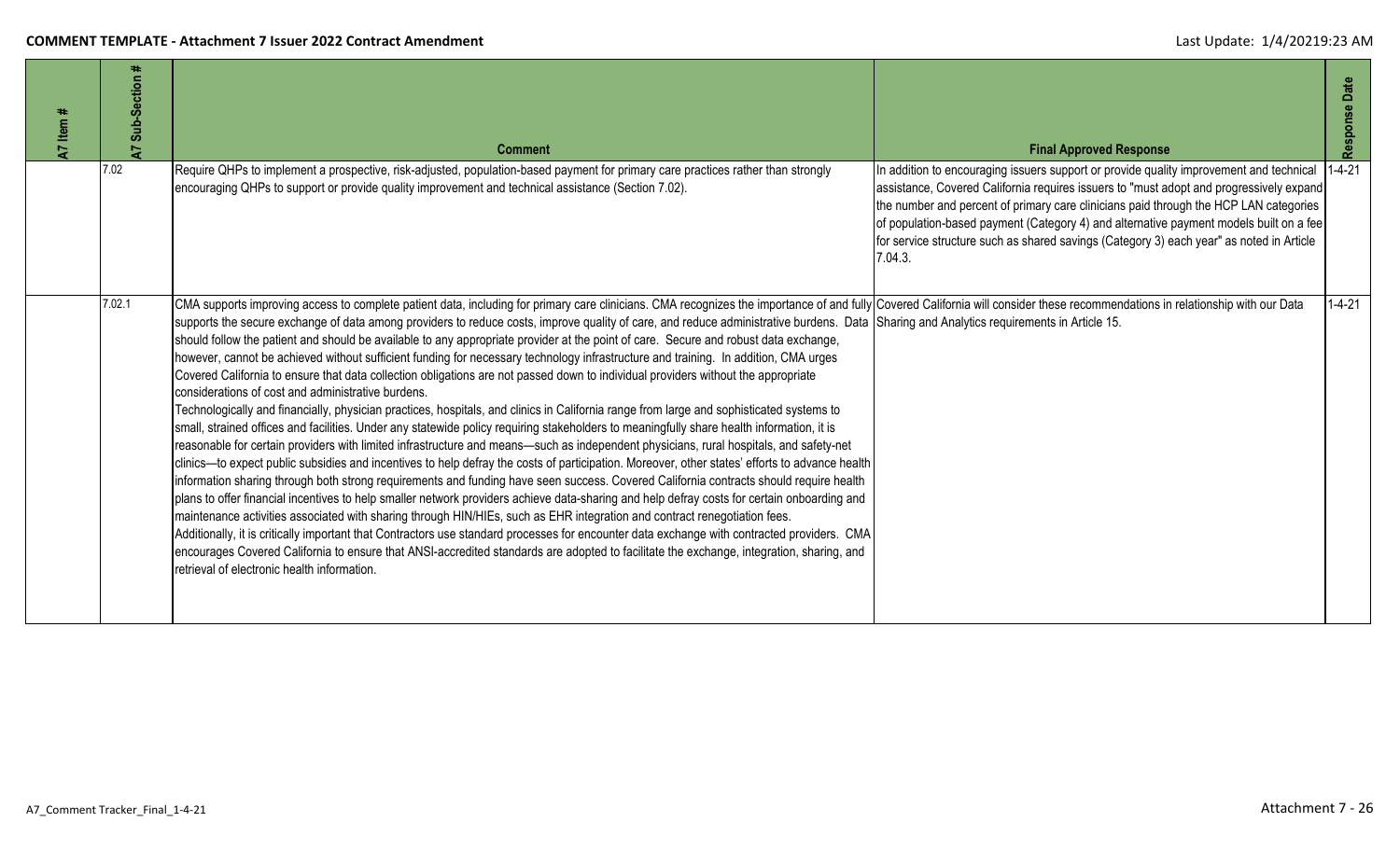| A7 Item | ∓⊧<br>Sub-Section<br>5 | <b>Comment</b>                                                                                                                                                                                                                                                                                                                                                                                                                                                                                                                                                                                                                                                                                                                                                                                                                                                                                                                                                                                                                                                                                                                                                                                                                                                                                                                                                                                                                                                                                                           | <b>Final Approved Response</b>                                                                                                                                                                                             | Date<br>Response |
|---------|------------------------|--------------------------------------------------------------------------------------------------------------------------------------------------------------------------------------------------------------------------------------------------------------------------------------------------------------------------------------------------------------------------------------------------------------------------------------------------------------------------------------------------------------------------------------------------------------------------------------------------------------------------------------------------------------------------------------------------------------------------------------------------------------------------------------------------------------------------------------------------------------------------------------------------------------------------------------------------------------------------------------------------------------------------------------------------------------------------------------------------------------------------------------------------------------------------------------------------------------------------------------------------------------------------------------------------------------------------------------------------------------------------------------------------------------------------------------------------------------------------------------------------------------------------|----------------------------------------------------------------------------------------------------------------------------------------------------------------------------------------------------------------------------|------------------|
|         | 7.02.2                 | CMA appreciates that Covered California is encouraging its Contractors to provide support to primary care practices to improve the quality<br>of care. As part of provider-level coaching or quality improvement efforts, CMA urges Covered California to encourage QHPs to provide<br>physicians with financial resources to coordinate care so that these resources can be used for population health management tools, care<br>coordinators, participation in health information exchanges, electronic health record systems, telehealth platforms, tools for quality<br>reporting, practice coaching for front-line staff, targeted care management resources, and any other tools to facilitate coordinating care. In<br>addition, improving interoperability of electronic health records and developing health information exchanges will promote clinical<br>integration without financial consolidation. It is no longer the case that only large, integrated delivery models are able to implement the<br>necessary systems to be successful under the new delivery and payment models. Developments in information technology allow<br>independent practices to work in a coordinated way so to avoid consolidation and to promote competition.<br>CMA supports the requirement that annual application for certification include the quality improvement support and technical assistance<br>being provided by the Contractor or other organization to implement or strengthen advanced primary care models. | Thank you for your feedback. Covered California will consider these recommendations.                                                                                                                                       | $1 - 4 - 21$     |
|         | 7.03                   | Clarify that one measure set will be used by all QHPs (Section 7.03).                                                                                                                                                                                                                                                                                                                                                                                                                                                                                                                                                                                                                                                                                                                                                                                                                                                                                                                                                                                                                                                                                                                                                                                                                                                                                                                                                                                                                                                    | Yes, one measure set will be used by all contracted issuers.                                                                                                                                                               | $1 - 4 - 21$     |
|         | 7.03                   | Include CAFP in the development and implementation of the measure set to be piloted by QHPs (Section 7.03).                                                                                                                                                                                                                                                                                                                                                                                                                                                                                                                                                                                                                                                                                                                                                                                                                                                                                                                                                                                                                                                                                                                                                                                                                                                                                                                                                                                                              | Covered California looks forward to engaging CAFP in future conversations regarding<br>the development and implementation of the measure set to assess the prevalence of<br>high-quality, advanced primary care practices. | $1 - 4 - 21$     |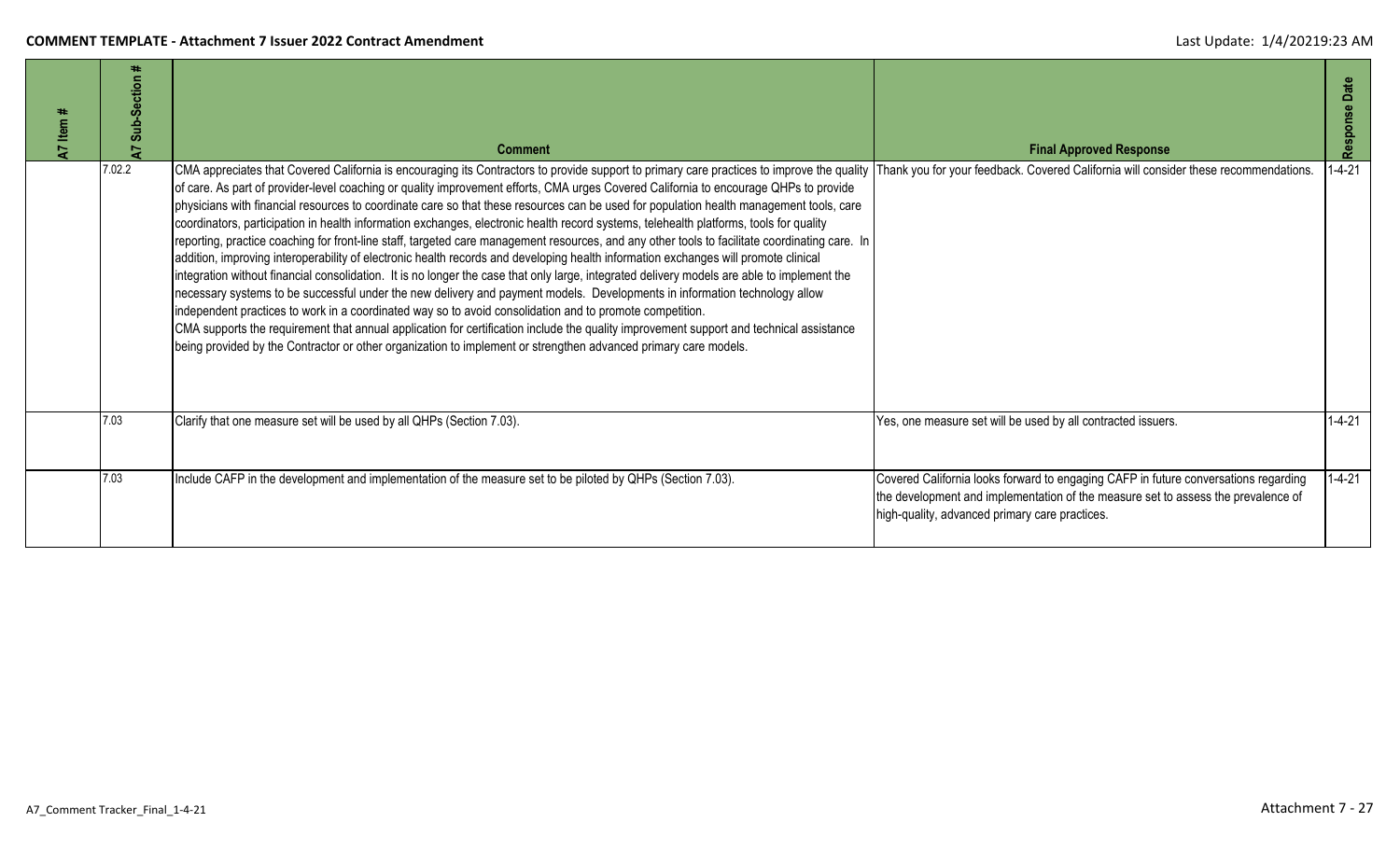| A7 Item # | #<br>A7 Sub-Section | <b>Comment</b>                                                                                                                                                                                                                                                                                                                                                                                                                                                                                                                                                                                                                                                                                                                                                                                                                                                                                                                                                                                                                                                                                                                                                                                                                                                                                                                                                                                                                                                                                                                                                                                                                                                                                                                                                                                                                                                                                                                                                                                                                                                                                                                                                                                                                                                                                                                                                                                                                                                                                                                                                                                                                                                                                                                                                                                                                                                                                                                                                                                                                                              | <b>Final Approved Response</b>                                                                                                                                                                                                                                                                                                                                                                                                                                                                                                                                                                                                                                   | Response Date |
|-----------|---------------------|-------------------------------------------------------------------------------------------------------------------------------------------------------------------------------------------------------------------------------------------------------------------------------------------------------------------------------------------------------------------------------------------------------------------------------------------------------------------------------------------------------------------------------------------------------------------------------------------------------------------------------------------------------------------------------------------------------------------------------------------------------------------------------------------------------------------------------------------------------------------------------------------------------------------------------------------------------------------------------------------------------------------------------------------------------------------------------------------------------------------------------------------------------------------------------------------------------------------------------------------------------------------------------------------------------------------------------------------------------------------------------------------------------------------------------------------------------------------------------------------------------------------------------------------------------------------------------------------------------------------------------------------------------------------------------------------------------------------------------------------------------------------------------------------------------------------------------------------------------------------------------------------------------------------------------------------------------------------------------------------------------------------------------------------------------------------------------------------------------------------------------------------------------------------------------------------------------------------------------------------------------------------------------------------------------------------------------------------------------------------------------------------------------------------------------------------------------------------------------------------------------------------------------------------------------------------------------------------------------------------------------------------------------------------------------------------------------------------------------------------------------------------------------------------------------------------------------------------------------------------------------------------------------------------------------------------------------------------------------------------------------------------------------------------------------------|------------------------------------------------------------------------------------------------------------------------------------------------------------------------------------------------------------------------------------------------------------------------------------------------------------------------------------------------------------------------------------------------------------------------------------------------------------------------------------------------------------------------------------------------------------------------------------------------------------------------------------------------------------------|---------------|
|           | 7.03                | While CMA shares Covered California's goals of improving quality, we are concerned that requirements to report additional measures may<br>increase administrative burdens on providers without improving care. If quality measures do not align among all payors, physicians are<br>required to report multiple quality measures in different ways to different entities. This imposes significant burdens on physician practices<br>and impedes comprehensive improvement in overall quality of care. A recent study indicates physicians and their staff can spend<br>upwards of 15 hours per week dealing with various quality measures with different payors. The physician time alone spent dealing with<br>quality programs is estimated to be enough time to care for approximately nine additional patients and the staff time spent is incredibly<br>costly to practices. CMA recommends that the quality measures required to be reported not be overly burdensome, focus on patient<br>outcomes rather than process, and is consistent with measures used by payors outside of Covered California. Establishing a physician-<br>approved, standardized, and evidence-based set of core quality measures and reporting requirements that can be automatically extracted<br>from electronic health records would reduce the need for providers and their staff to manually extract and manipulate data measures<br>according to the individual specifications of each entity requiring quality data reporting. This would reduce repetitive procedures;<br>encourage collaboration between providers and data collection entities; and allow for quality data to be compared across providers and<br>plans. Quality measures should also be updated regularly or when new evidence is developed. When new quality measures are adopted<br>others should also be sunset.<br>The quality performance standards tied to value-based payment models must be physician specialty-validated clinical measures; include a<br>sufficient number of patients to produce statistically valid quality information; use an appropriate attribution methodology and risk<br>adjustment; and physicians must have the right and ability to appeal inaccurate quality reports and have them corrected. Moreover, in<br>order to maximize improved patient outcomes, there must also be timely notification and feedback provided to physicians regarding the<br>quality measures and results. Risk adjustments need to consider differences in geographic practice costs and patient risk factors, such as<br>socioeconomic and health status, and physicians should only be responsible for costs they can control.<br>CMA strongly supports using existing sources of data when evaluating physician practices and that any assessment of the proposed<br>measures be done through existing encounter data. CMA also strongly opposes any measures that require increased manual review of<br>medical records by physicians, their staff, or external auditors. | Covered California is collaborating with the California Quality Collaborative, IHA, and<br>other purchasers in the development of the primary care measure set to ensure that it is<br>as aligned as possible with other measure sets currently in use. We agree that the<br>measure set should not be overly burdensome, focus on patient outcomes rather than<br>process, and consistent with measures used by other purchasers.<br>Covered California looks forward to engaging CMA in future conversations regarding the<br>development and implementation of the measure set to assess the prevalence of high-<br>quality, advanced primary care practices. | $1 - 4 - 21$  |
|           | 7.03.2              | Contracted medical groups already participate in the IHA AMP program. Sharp Health Plan has concerns that requiring additional<br>measure sets would dilute efforts and contribute to reporting fatigue felt by providers and medical groups.                                                                                                                                                                                                                                                                                                                                                                                                                                                                                                                                                                                                                                                                                                                                                                                                                                                                                                                                                                                                                                                                                                                                                                                                                                                                                                                                                                                                                                                                                                                                                                                                                                                                                                                                                                                                                                                                                                                                                                                                                                                                                                                                                                                                                                                                                                                                                                                                                                                                                                                                                                                                                                                                                                                                                                                                               | Covered California is collaborating with the California Quality Collaborative, IHA, and<br>other purchasers in the development of the primary care measure set to ensure that it is<br>as aligned as possible with other measure sets currently in use. We look forward to<br>further engaging providers and medical groups to gather feedback on the primary care<br>measure set.                                                                                                                                                                                                                                                                               | $1 - 4 - 21$  |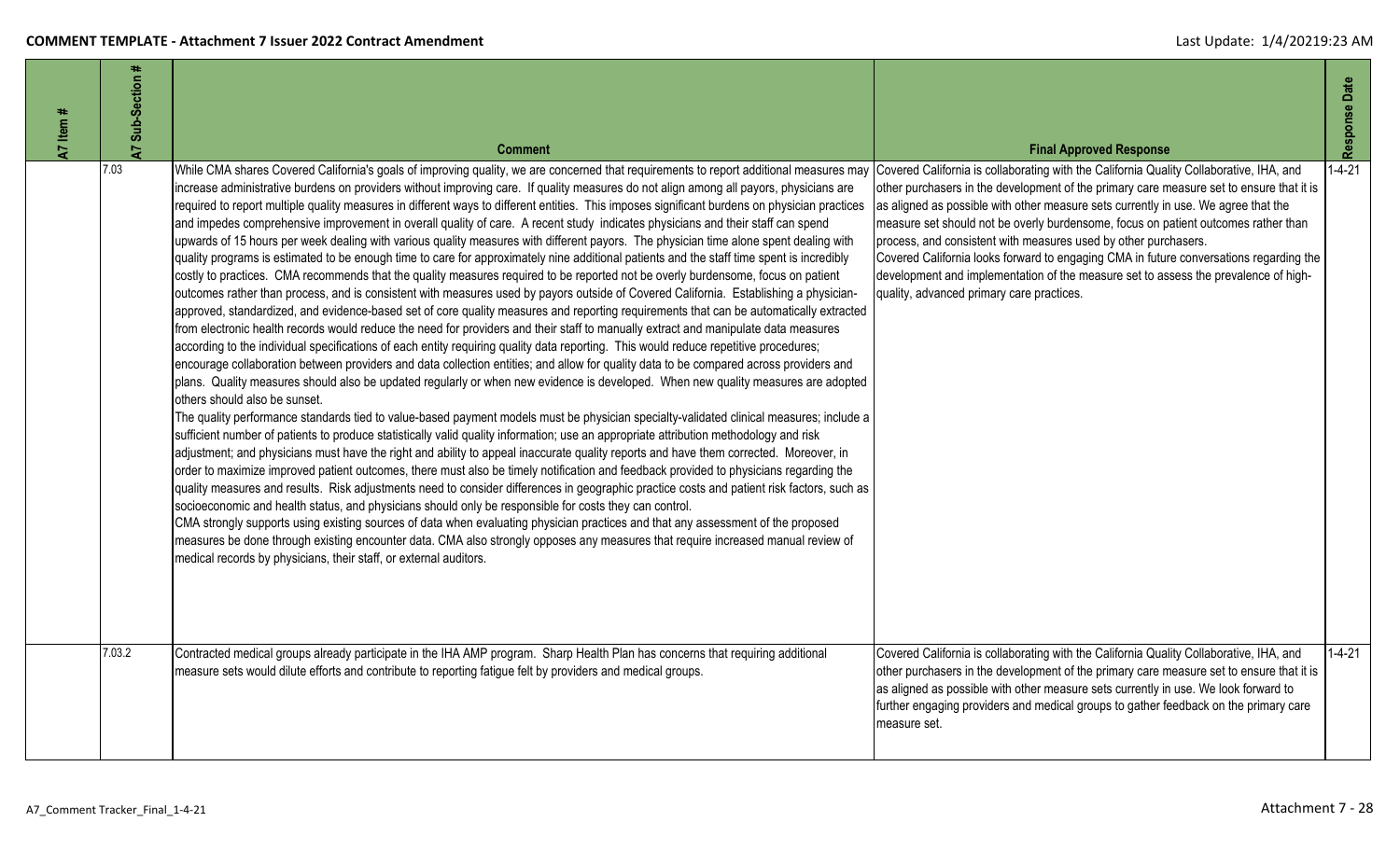| A7 Item # | Sub-Section<br>$\overline{a}$ | <b>Comment</b>                                                                                                                                                                                                                                                                                                                                                             | <b>Final Approved Response</b>                                                                                                                                                                                                                                                                                                                                                                                                                                                                                                                                                                                                                                                                                                  | Response Date |
|-----------|-------------------------------|----------------------------------------------------------------------------------------------------------------------------------------------------------------------------------------------------------------------------------------------------------------------------------------------------------------------------------------------------------------------------|---------------------------------------------------------------------------------------------------------------------------------------------------------------------------------------------------------------------------------------------------------------------------------------------------------------------------------------------------------------------------------------------------------------------------------------------------------------------------------------------------------------------------------------------------------------------------------------------------------------------------------------------------------------------------------------------------------------------------------|---------------|
|           | 7.04                          | A. Care is supportive of the proposed change from requiring increasing membership assignment to a PCMH and pivoting instead to a<br>measure of available PCPs who are considered as offering advanced primary care. We do want to note that the definition of advanced<br>primary care needs to be clearly defined by Covered CA - are they adopting the CQC's definition? | There are numerous definitions of advanced primary care used in the health care<br>industry. Covered California states: "Effective primary care is data driven, team-based<br>and supported by alternative payment models such as population-based payment and<br>shared savings." We recognize advanced primary care definitions from the California<br>Quality Collaborative, the Primary Care Collaborative and the 10 Building Blocks of High-<br>Performing Primary Care.                                                                                                                                                                                                                                                  | $1 - 4 - 21$  |
|           | 7.04.2 and<br>7.04.3          | For future Covered California requirements, require QHPs to have a minimum number and percent of primary care clinicians paid under an Covered California is requiring issuers to adopt and progressively expand the number<br>advanced primary care alternative payment model such as the one advanced by AAFP (Sections 7.04.2 and 7.04.3).                              | and percent of primary care clinicians paid through the HCP LAN categories of<br>population-based payment (Category 4) and alternative payment models built on a fee<br>for service structure such as shared savings (Category 3) each year. Issuers are held to<br>an associated performance standard within Attachment 14. We will explore how we can<br>enhance our primary care payment requirements in 2023.                                                                                                                                                                                                                                                                                                               | $1 - 4 - 21$  |
|           | 7.04.2 and<br>7.04.3          | Explore piloting with QHPs payment models such as the American Academy of Family Physicians' Advanced Primary Care Alternative<br>Payment Model (APC-APM) (Sections 7.04.2 and 7.04.3).                                                                                                                                                                                    | Based on our review of the American Academy of Family Physicians' Advanced Primary 14-4-21<br>Care Alternative Payment Model (APC-APM) payment categories, they are similar to the<br>HCP-LAN APM payment categories. Covered California is requiring issuers to adopt and<br>progressively expand the number and percent of primary care clinicians paid through the<br>HCP LAN categories of population-based payment (Category 4) and alternative payment<br>models built on a fee for service structure such as shared savings (Category 3) each<br>year. Issuers are held to an associated performance standard within Attachment 14. We<br>will explore how we can enhance our primary care payment requirements in 2023. |               |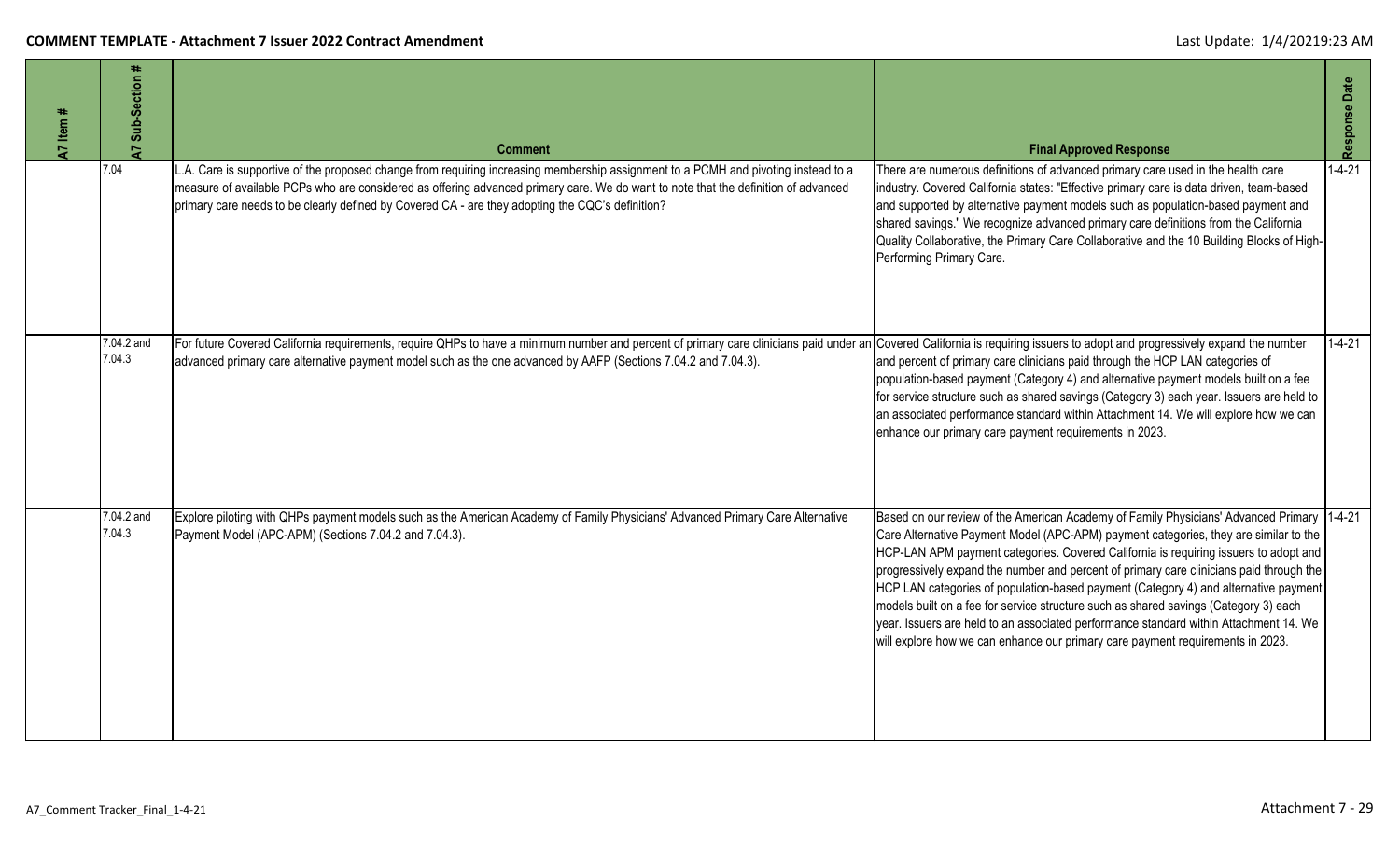| A7 Item # | #<br>Sub-Section<br>$\overline{A}$ | <b>Comment</b>                                                                                                                                                                                                                                                                                                                                                                                                                                                                                                                                                                                                                                                                                                                                                                                                                                                                                                                                                                                                                                                                                                                                                                                                                                                                                                                                                                                                                                                                                                                                                                                                                                                                                                                                                                                                                                                                        | <b>Final Approved Response</b>                                                                                                                                                                                                                                                                                                               | Response Date |
|-----------|------------------------------------|---------------------------------------------------------------------------------------------------------------------------------------------------------------------------------------------------------------------------------------------------------------------------------------------------------------------------------------------------------------------------------------------------------------------------------------------------------------------------------------------------------------------------------------------------------------------------------------------------------------------------------------------------------------------------------------------------------------------------------------------------------------------------------------------------------------------------------------------------------------------------------------------------------------------------------------------------------------------------------------------------------------------------------------------------------------------------------------------------------------------------------------------------------------------------------------------------------------------------------------------------------------------------------------------------------------------------------------------------------------------------------------------------------------------------------------------------------------------------------------------------------------------------------------------------------------------------------------------------------------------------------------------------------------------------------------------------------------------------------------------------------------------------------------------------------------------------------------------------------------------------------------|----------------------------------------------------------------------------------------------------------------------------------------------------------------------------------------------------------------------------------------------------------------------------------------------------------------------------------------------|---------------|
|           | 7.04.2 and<br>7.04.4               | Clarify that QHPs must report their total primary care spend and issue a report on the QHPs reported primary care spend (Sections 7.04.2<br>and 7.04.4).                                                                                                                                                                                                                                                                                                                                                                                                                                                                                                                                                                                                                                                                                                                                                                                                                                                                                                                                                                                                                                                                                                                                                                                                                                                                                                                                                                                                                                                                                                                                                                                                                                                                                                                              | Covered California is requiring issuers to report "The percent of spend within each HCP<br>LAN category compared to its overall primary care spend". We will explore how we can<br>enhance our primary care payment requirements in 2023.                                                                                                    | $1 - 4 - 21$  |
|           | 7.04.3                             | Provision 7.04.03 requires QHPs to expand the use of payment models, including shared savings and bonus programs. Depending on<br>now those programs are structured by the QHP and provider, the compensation arrangement may require the providers to be licensed<br>under the Knox-Keene Act. These payment models are allowed, but may cause contracting complexities for QHPs that may not have been<br>considered.                                                                                                                                                                                                                                                                                                                                                                                                                                                                                                                                                                                                                                                                                                                                                                                                                                                                                                                                                                                                                                                                                                                                                                                                                                                                                                                                                                                                                                                               | Thank you for your feedback. Covered California will work with its contracted issuers to<br>ensure providers are appropriately licensed under the Knox-Keen Act.                                                                                                                                                                             | $1 - 4 - 21$  |
|           | 7.04.3                             | While CMA recognizes the important role of alternative payment models, these models also must be physician-led. To support coordinated Thank you for your feedback. Covered California will consider these recommendations<br>care as well as management of preventive services and chronic conditions, payment models must include additional incentive payments to and will explore how we can enhance our primary care payment requirements in 2023.<br>physicians for providing preventive services management, diagnosis coordination and treatment planning, and continued management of<br>chronic conditions. Payments should cover physician administrative costs related to participating in any payment models. Finally, QHPs<br>should be encouraged to reward practices that demonstrate that they are delivering high quality, efficient, and accessible care to patients.<br>For example, the current Comprehensive Primary Care Plus model is an excellent program that makes monthly stratified-risk payments<br>with additional performance payments. Other physician organizations have proposed physician team payments for episodes of care.<br>Covered California may also want to consider the innovative alternative approaches recommended by the CMS Physician-Focused<br>Payment Model Technical Advisory Committee (PTAC), that are based on the direct provider contracting approach. Models should work<br>for specialists, as well as primary care physicians and independent practices.<br>It is also not necessary to require physicians to accept financial risk in all payment models in order to reduce costs. If physicians want to<br>voluntarily accept appropriate financial risk, the levels of mandated downside financial risk should not discourage physician participation<br>and should not unintentionally drive market consolidation. |                                                                                                                                                                                                                                                                                                                                              | $1 - 4 - 21$  |
|           | 7.04.3                             | Please provide an attainment threshold in addition to the requirement to increase the number and percent of PCPs paid through the<br>specified HCP-LAN categories.                                                                                                                                                                                                                                                                                                                                                                                                                                                                                                                                                                                                                                                                                                                                                                                                                                                                                                                                                                                                                                                                                                                                                                                                                                                                                                                                                                                                                                                                                                                                                                                                                                                                                                                    | Covered California has proposed an attainment threshold for the number and percent of 1-4-21<br>primary care clinicians paid though HCP LAN categories of population-based payment<br>(Category 4) and alternative payment models built on a fee for service structure such as<br>shared savings (Category 3) within the 2022 Attachment 14. |               |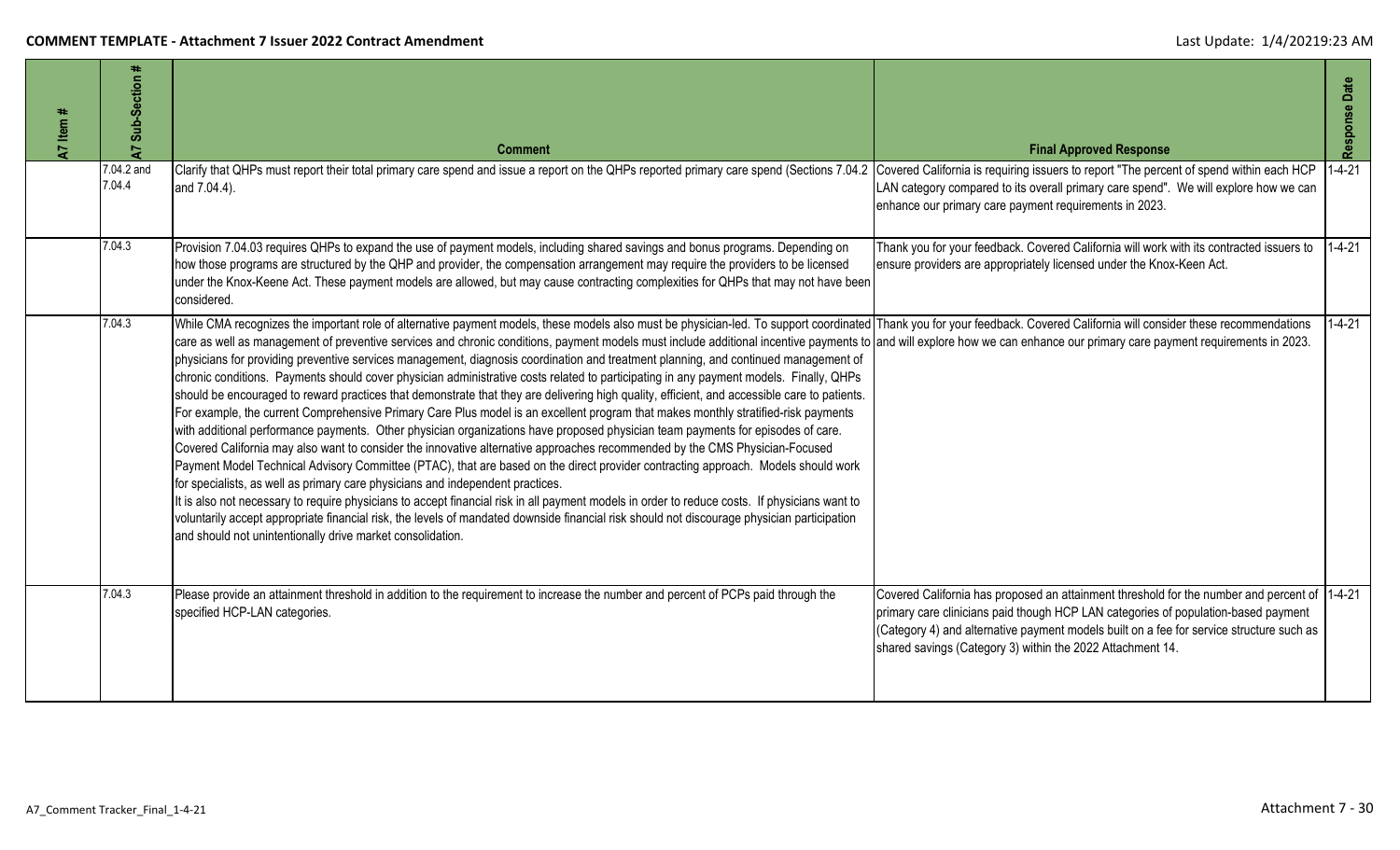| Item<br>5 | ction<br>Sub-Se<br>5 | <b>Comment</b>                                                                                                                                                                                                                                                                                                                                                                                                                                                                                                                                                                                                                                                                                                                                                                                                                                                                                                                                                                                                                          | <b>Final Approved Response</b>                                                                                                                                                                                                                                                                                                                                                                                        | Date<br>Response |
|-----------|----------------------|-----------------------------------------------------------------------------------------------------------------------------------------------------------------------------------------------------------------------------------------------------------------------------------------------------------------------------------------------------------------------------------------------------------------------------------------------------------------------------------------------------------------------------------------------------------------------------------------------------------------------------------------------------------------------------------------------------------------------------------------------------------------------------------------------------------------------------------------------------------------------------------------------------------------------------------------------------------------------------------------------------------------------------------------|-----------------------------------------------------------------------------------------------------------------------------------------------------------------------------------------------------------------------------------------------------------------------------------------------------------------------------------------------------------------------------------------------------------------------|------------------|
|           | 7.04.3               | Health Net recommends the addition of an attainment threshold in addition to the increasing the number and percent of PCPs paid through<br>the HCP LAN categories.                                                                                                                                                                                                                                                                                                                                                                                                                                                                                                                                                                                                                                                                                                                                                                                                                                                                      | Covered California has proposed an attainment threshold for the number and percent of<br>primary care clinicians paid though HCP LAN categories of population-based payment<br>(Category 4) and alternative payment models built on a fee for service structure such as<br>shared savings (Category 3) within the 2022 Attachment 14.                                                                                 | $1 - 4 - 21$     |
|           | 7.04.3               | Plans in a delegated model, like L.A. Care. are constrained from successfully meeting the requirement to "expand the number and percent<br>of primary care clinicians paid through the HCP LAN categories of population-base payment." Delegated models have agreements with<br>the Physician Group not the PCPs. L.A. Care does not have a direct line-of-sight to primary care costs as our delegated IPAs/PPGs are<br>responsible for contracting with primary care physicians and the IPAs/PPGs set their cost. The Health Plan cannot control or dictate the<br>payment agreement that the PPG has with its PCPs. We understand the concept of recontracting with the PPGs, but, given that PPG's<br>contract with health plans other than those with Covered CA, there is reluctance to deviate from their payment structure to accommodate<br>one group of plans. We suggest that the incentive requirements be structured differently to align with existing relationships and recognize<br>the challenges of different models. | Covered California recognizes these challenges. To partially address this challenge, we 1-4-21<br>have proposed an attainment threshold for the number and percent of primary care<br>clinicians paid though HCP LAN categories of population-based payment (Category 4)<br>and alternative payment models built on a fee for service structure such as shared<br>savings (Category 3) within the 2022 Attachment 14. |                  |
|           | 7.04.3               | 7.04.03 - Plans in a delegated model are constrained from successfully meeting the requirement to "expand the number and percent of<br>primary care clinicians paid through the HCP LAN categories of population-base payment." Delegated models have agreements with the<br>Physician Group not the PCPs. The Health Plan cannot control or dictate the payment agreement that the PPG has with its PCPs. We<br>understand the concept of recontracting with the PPGs, but, given that PPG's contract with health plans other than those with Covered CA,<br>there is reluctance to deviate from their payment structure to accommodate one group of plans. We suggest that the incentive<br>requirements be structured differently to align with existing relationships and recognize the challenges of different models.                                                                                                                                                                                                             | Covered California recognizes these challenges. To partially address this challenge, we 1-4-21<br>have proposed an attainment threshold for the number and percent of primary care<br>clinicians paid though HCP LAN categories of population-based payment (Category 4)<br>and alternative payment models built on a fee for service structure such as shared<br>savings (Category 3) within the 2022 Attachment 14. |                  |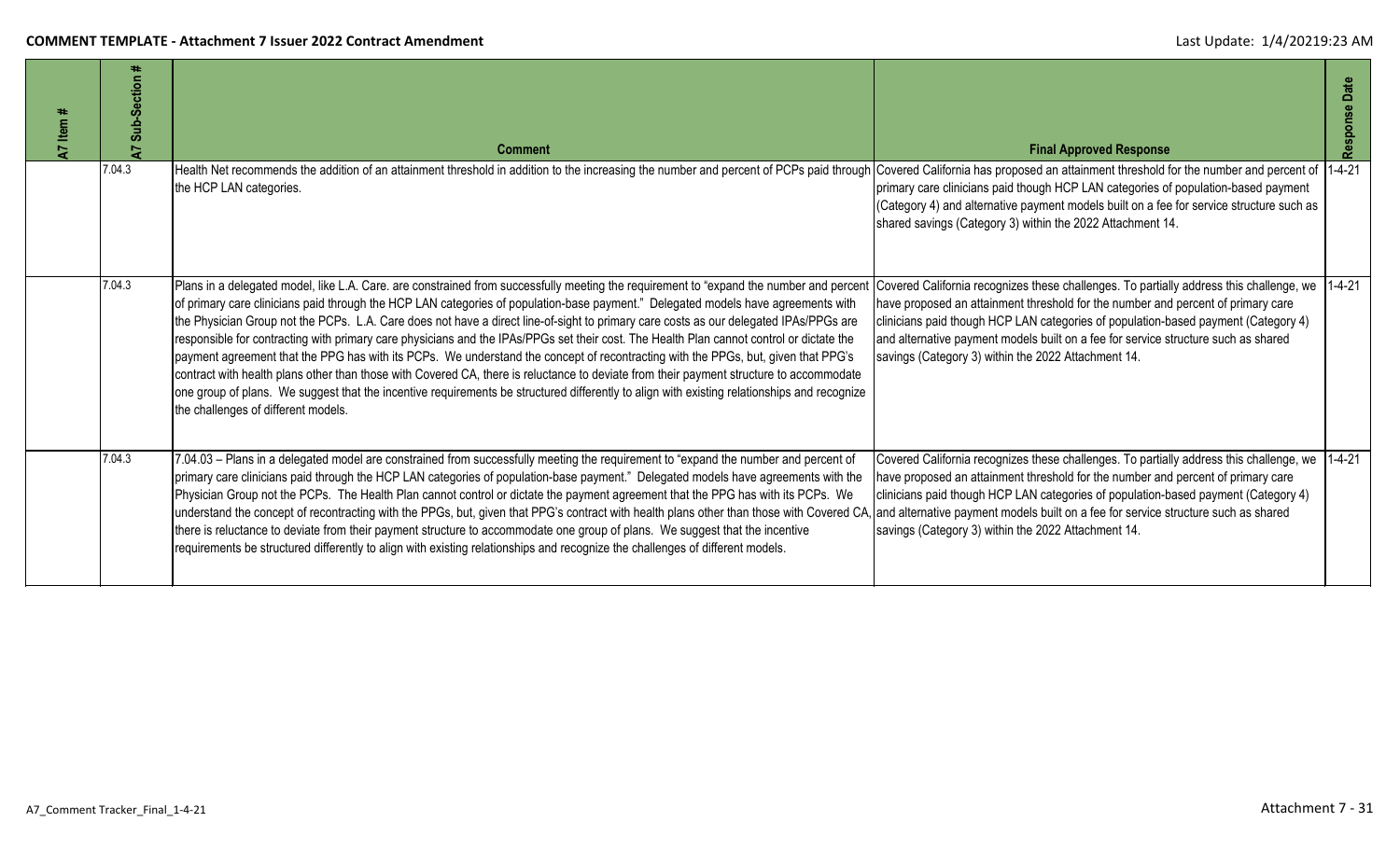| A7 Item #                                                                                                                                       | #<br>Sub-Section<br>5 | <b>Comment</b>                                                                                                                                                                                                                                                                                                                                                | <b>Final Approved Response</b>                                                                                                                                                                                                                                                                                                                                                      | Response Date |
|-------------------------------------------------------------------------------------------------------------------------------------------------|-----------------------|---------------------------------------------------------------------------------------------------------------------------------------------------------------------------------------------------------------------------------------------------------------------------------------------------------------------------------------------------------------|-------------------------------------------------------------------------------------------------------------------------------------------------------------------------------------------------------------------------------------------------------------------------------------------------------------------------------------------------------------------------------------|---------------|
| Article 8<br>PROMOTION<br>OF<br>INTEGRATED<br><b>DELIVERY</b><br><b>SYSTEMS</b><br>(IDS) AND<br>ACCOUNTABL<br>E CARE<br>ORGANIZATIO<br>NS (ACO) |                       | Article 8: ACOs<br>Again, the term "accountable care organizations" seems to cover a broad range of entities with mixed results. As is to be expected with an<br>experimental approach, numerous ACOs have shut down and others have at best mixed results. While we understand the conceptual<br>underpinning, the practical experience has been more mixed. | Covered California recognizes the mixed results of ACOs and is aiming to learn more<br>about the characteristics that determine successful ACOs through the enhanced<br>reporting requirements in the 2022 Attachment 7.                                                                                                                                                            | $1 - 4 - 21$  |
|                                                                                                                                                 | 8.01.2                | Include the relationship and intersection of ACOs and advanced primary care as one of the characteristics QHPs must report (Section<br>$8.01.2$ ).                                                                                                                                                                                                            | Thank you for your feedback. Covered California will consider this recommendation as it 1-4-21<br>collaborates with issuers and other stakeholders in developing the a registry of<br>characteristics to support the reporting of ACO characteristics.                                                                                                                              |               |
|                                                                                                                                                 | 8.01.2                | Health Net recommends the addition of an attainment threshold in addition to the increasing the number of members cared for within ACO Covered California has proposed an attainment threshold for the number of enrollees<br>or IDS models.                                                                                                                  | cared for within an ACO or IDS model in the 2022 Attachment 14.                                                                                                                                                                                                                                                                                                                     | $1 - 4 - 21$  |
|                                                                                                                                                 | 8.01.2                | CAHP has concerns with this requirement and proposed targets (in Attachment 14) as there are limited levers available to QHPs to steer<br>membership into these arrangements. We look forward to having additional discussions to better understand Covered CA's analysis and<br>methodology for setting these benchmarks.                                    | Covered California has proposed an attainment threshold for the number of enrollees<br>cared for within an ACO or IDS model in the 2022 Attachment 14. These thresholds<br>were set based on historical issuer performance and California and national commercial<br>ACO enrollment. We welcome further discussion about the requirement and the<br>proposed attainment thresholds. | $1 - 4 - 21$  |
|                                                                                                                                                 | 8.01.2                | Because 100% of Sharp Health Plan's enrollees are cared for within an integrated delivery system model, SHP recommends an<br>amendment to confirm that no increase is required beyond a threshold of 95%.                                                                                                                                                     | In Attachment 14, Covered California states that "This performance standard is not<br>applicable to issuers with fully integrated systems where 100% of their membership is<br>attributed or assigned to integrated delivery systems (IDS) or ACOs for both the baseline<br>measurement year and the performance measurement year."                                                 | $1 - 4 - 21$  |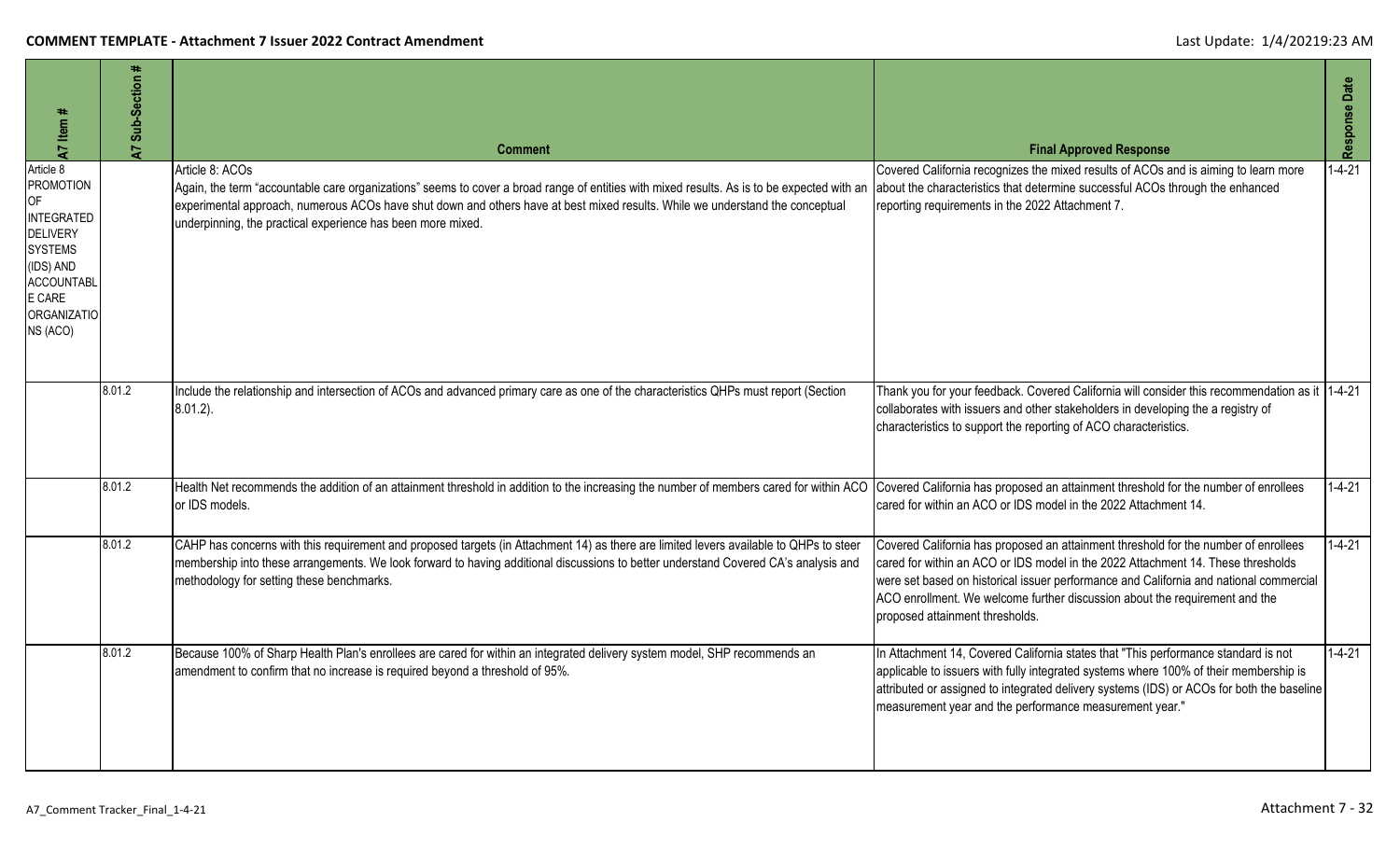| $47$ Item # | ₩<br>Sub-Section<br>$\overline{A}$ | <b>Comment</b>                                                                                                                                                                                                                                                                                                                                                                                                                                                                                                                                                                                                                                                                                                                                                                                                                                                                                                                                                                                                                                                                                                                                                                                                                                                                                                                                                                                                                                                                                                                                                                                                                                                                                                                                                                                                                                                                                                                                                                                                                                                                                                                                                                                                                                                                                                                                                                                                                                                                                                                                                                                                                                                                                                                                                                                                                                                                                                                                                                                                                                                                                                                                                                                                                                                                                                                                                                                                                                                                                                                                                                                                                                                                                                                                                                                                                                                                                                                                                                                                                                           | <b>Final Approved Response</b>                                                                                                                                                                                                                                                                                                                                                                                                                                                                                                                                                                      | Response Date |
|-------------|------------------------------------|----------------------------------------------------------------------------------------------------------------------------------------------------------------------------------------------------------------------------------------------------------------------------------------------------------------------------------------------------------------------------------------------------------------------------------------------------------------------------------------------------------------------------------------------------------------------------------------------------------------------------------------------------------------------------------------------------------------------------------------------------------------------------------------------------------------------------------------------------------------------------------------------------------------------------------------------------------------------------------------------------------------------------------------------------------------------------------------------------------------------------------------------------------------------------------------------------------------------------------------------------------------------------------------------------------------------------------------------------------------------------------------------------------------------------------------------------------------------------------------------------------------------------------------------------------------------------------------------------------------------------------------------------------------------------------------------------------------------------------------------------------------------------------------------------------------------------------------------------------------------------------------------------------------------------------------------------------------------------------------------------------------------------------------------------------------------------------------------------------------------------------------------------------------------------------------------------------------------------------------------------------------------------------------------------------------------------------------------------------------------------------------------------------------------------------------------------------------------------------------------------------------------------------------------------------------------------------------------------------------------------------------------------------------------------------------------------------------------------------------------------------------------------------------------------------------------------------------------------------------------------------------------------------------------------------------------------------------------------------------------------------------------------------------------------------------------------------------------------------------------------------------------------------------------------------------------------------------------------------------------------------------------------------------------------------------------------------------------------------------------------------------------------------------------------------------------------------------------------------------------------------------------------------------------------------------------------------------------------------------------------------------------------------------------------------------------------------------------------------------------------------------------------------------------------------------------------------------------------------------------------------------------------------------------------------------------------------------------------------------------------------------------------------------------------------|-----------------------------------------------------------------------------------------------------------------------------------------------------------------------------------------------------------------------------------------------------------------------------------------------------------------------------------------------------------------------------------------------------------------------------------------------------------------------------------------------------------------------------------------------------------------------------------------------------|---------------|
|             | 8.01, 8.02                         | Given that Covered California, along with other purchasers, place great importance on the adoption and expansion of integrated,<br>coordinated and accountable systems of care, CMA urges Covered California to align the definitions and criteria for IHMs and ACOs<br>among payors and purchasers. These models and organizations take many different forms, which makes it difficult to determine which<br>models and organizations Covered California and other purchasers are trying to be adopt and expand.<br>Moreover, in further promoting ACOs, CMA urges Covered California to ensure that ACOs and other coordinated systems are physician-<br>led and encourage an environment of collaboration among physicians. Physician-led ACOs have been found to be more likely to have<br>comprehensive care management programs and advanced IT capabilities, measure and report financial and quality performance at the<br>physician level, and provide meaningful and timely feedback to physicians. Resources, however, must be provided to physicians in<br>independent practices who may want to remain independent but otherwise clinically integrate and collaborate with other physicians for<br>purposes of participating in ACOs or other coordinated systems. This would help prevent these physicians from being driven to join larger<br>practices and align with hospitals that have the resources to take on mounting administrative tasks and to invest in tools that support<br>integrated care and value-based payments. Finally, given that interoperable health information technology and electronic health record<br>systems are key to the success of ACOs, QHPs need to ensure that systems are interoperable to allow physicians to effectively<br>communicate and coordinate care and report on quality.<br>Quality performance standards established by ACOs and other value-based payment models must be physician specialty-validated clinical<br>measures; include a sufficient number of patients to produce statistically valid quality information; use an appropriate attribution<br>methodology and risk adjustment; and physicians must have the right and ability to appeal inaccurate quality reports and have them<br>corrected. Moreover, in order to maximize improved patient outcomes, there must be timely notification and feedback provided to<br>physicians regarding the quality measures and results. Risk adjustments need to take into consideration differences in geographic<br>practice costs and patient risk factors, such as socioeconomic and health status.<br>CMA would like to bring to Covered California's attention the potential effect of the Department of Managed Health Care's licensing<br>regulations that clarify which health care entities that assume global risk are required to obtain a Knox-Keene license. The regulations<br>require entities that assume global risk - that is, those entities that accept "a prepaid or periodic charge from or on behalf of enrollees in<br>return for the assumption of both professional and institutional risk" — to obtain a license. CMA is concerned that these regulations may<br>have a chilling effect on delivery system and payment innovations that lead to higher quality care and lower costs. The regulations define<br>"prepaid or periodic charge" to include a "percentage of savings or losses in which the entity shares," which have the potential to include<br>parties to a host of value-based contracting arrangements. While the regulations contain provisions allowing the Director to grant<br>exemptions to the licensure requirements, CMA is concerned that many practices interested in pursuing value-based contracts geared<br>toward improving healthcare quality and reducing costs will be disincentivized from doing so given this new regulatory burden. There<br>needs to be a balance between oversight of risk-based contracts with the need for innovation in healthcare delivery. | Covered California will review how we can better align the definition of an ACO with<br>other purchasers.<br>We are aiming to better understand the variation in ACO types through the use of the<br>IHA Commercial ACO measure set and developing a registry of characteristics of ACO<br>models so we can compare performance on the measure set against the characteristics<br>of the models. We recognize that physician-led ACOs with two-sided risk contracts are<br>associated with greater savings and improved quality results as noted in the HMA<br>evidence review shared in July 2019. | $1 - 4 - 21$  |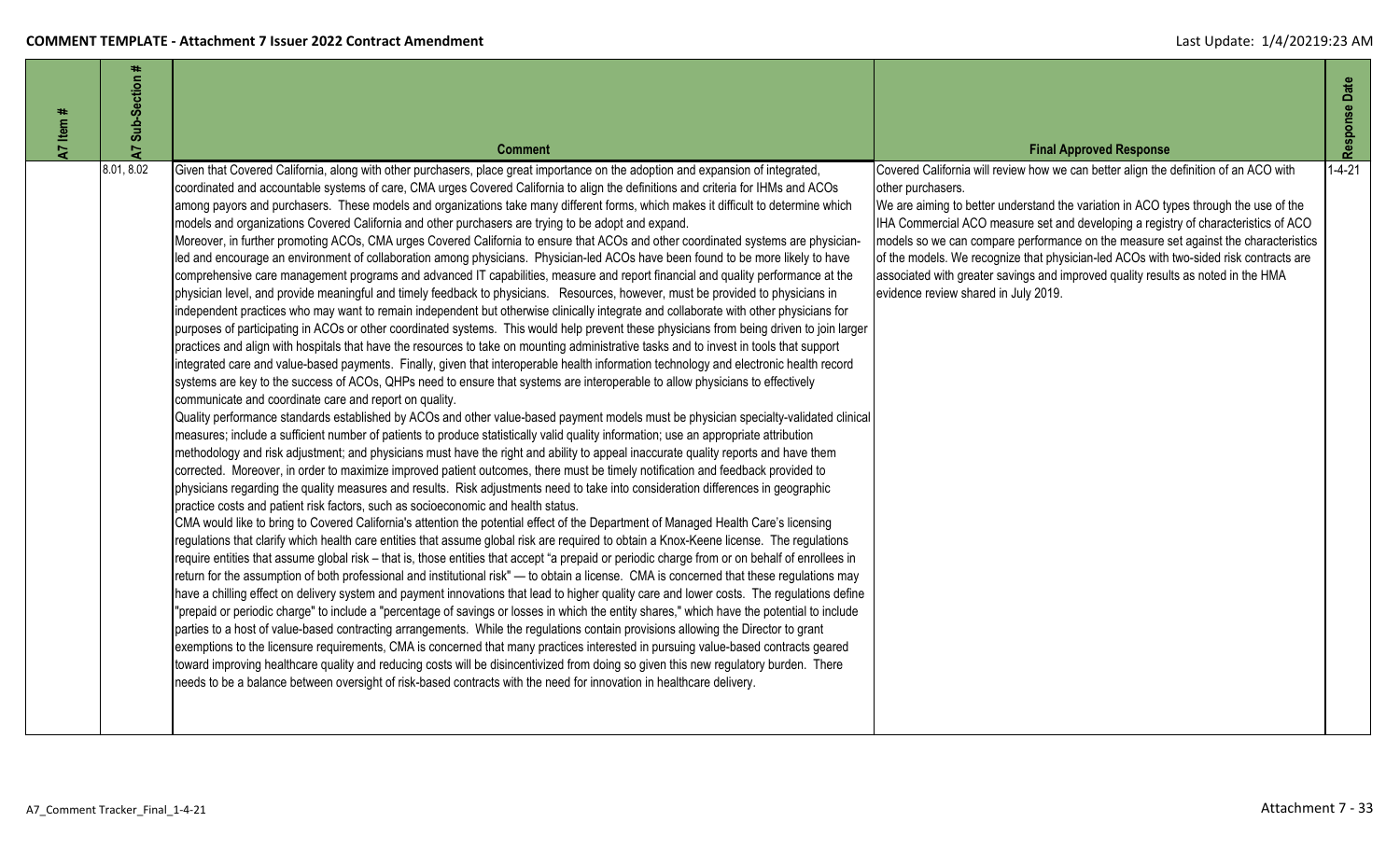| 47 Item #                                         | #<br>Sub-Section<br>2 | <b>Comment</b>                                                                                                                                                                                                                                                                                                                                                                                                                                                         | <b>Final Approved Response</b>                                                                                                                                                                                                                                                                                                                                                                                                                                                                                                                                                                                                                                                                                                                                                                                                                                                                                       | Response Date |
|---------------------------------------------------|-----------------------|------------------------------------------------------------------------------------------------------------------------------------------------------------------------------------------------------------------------------------------------------------------------------------------------------------------------------------------------------------------------------------------------------------------------------------------------------------------------|----------------------------------------------------------------------------------------------------------------------------------------------------------------------------------------------------------------------------------------------------------------------------------------------------------------------------------------------------------------------------------------------------------------------------------------------------------------------------------------------------------------------------------------------------------------------------------------------------------------------------------------------------------------------------------------------------------------------------------------------------------------------------------------------------------------------------------------------------------------------------------------------------------------------|---------------|
|                                                   | 8.02                  | VHP requests that this requirement only be applicable to reporting on the Covered California line of business.<br>VHP asks that Covered California define the "percent of spend" in 8.01.2 (3).<br>Can you please clarify what Covered California means by "defining a registry"? Example: is Covered California going to keep records of all services provided under an ACO or IDS contract.<br>the ACOs and what the stakeholders' characteristics are for each ACO? | Covered California is requiring issuers to report to IHA for all lines of business for<br>efficiency and to enable comparisons across lines of business. We can have further<br>conversations with VHP if this is not feasible.<br>Covered California defines percent of spend as the percent of budget or percent of<br>Covered California will collaborate with IHA, issuers and others to develop a list of<br>characteristics of ACO or IDS models. This set of characteristics will make up the<br>registry. Covered California will track the characteristics of each ACO or IDS model that<br>issuers use. Covered California is aiming to better understand the variation in ACO types<br>through the use of the IHA Commercial ACO measure set and developing a registry of<br>characteristics of ACO models so we can compare performance on the measure set<br>against the characteristics of the models. | $1 - 4 - 21$  |
| Article 9<br><b>Networks</b><br>Based on<br>Value |                       | L.A. Care is supportive of the shift away from requiring exclusion of outlier poor performing hospitals from the Network, as an unintended<br>consequence would potentially be a gap in network adequacy / member access as a result of pruning poor performing hospitals from the<br>network.                                                                                                                                                                         | Thank you for your feedback.                                                                                                                                                                                                                                                                                                                                                                                                                                                                                                                                                                                                                                                                                                                                                                                                                                                                                         | $1 - 4 - 21$  |
| Article 9<br><b>Networks</b><br>Based on<br>Value |                       | Please clarify meaning of "provide the support needed to improve performance" in the following statement: "The Contractor shall hold its<br>contracted hospitals and providers accountable for improving quality and managing or reducing cost and provide the support needed to<br>improve performance across its network."                                                                                                                                           | Covered California encourages issuers to continue to support hospitals participating in<br>quality collaboratives, provide quality improvement or technical assistance to hospitals or<br>provide funding or use alternative payment models to incentivize improvement.                                                                                                                                                                                                                                                                                                                                                                                                                                                                                                                                                                                                                                              | $1 - 4 - 21$  |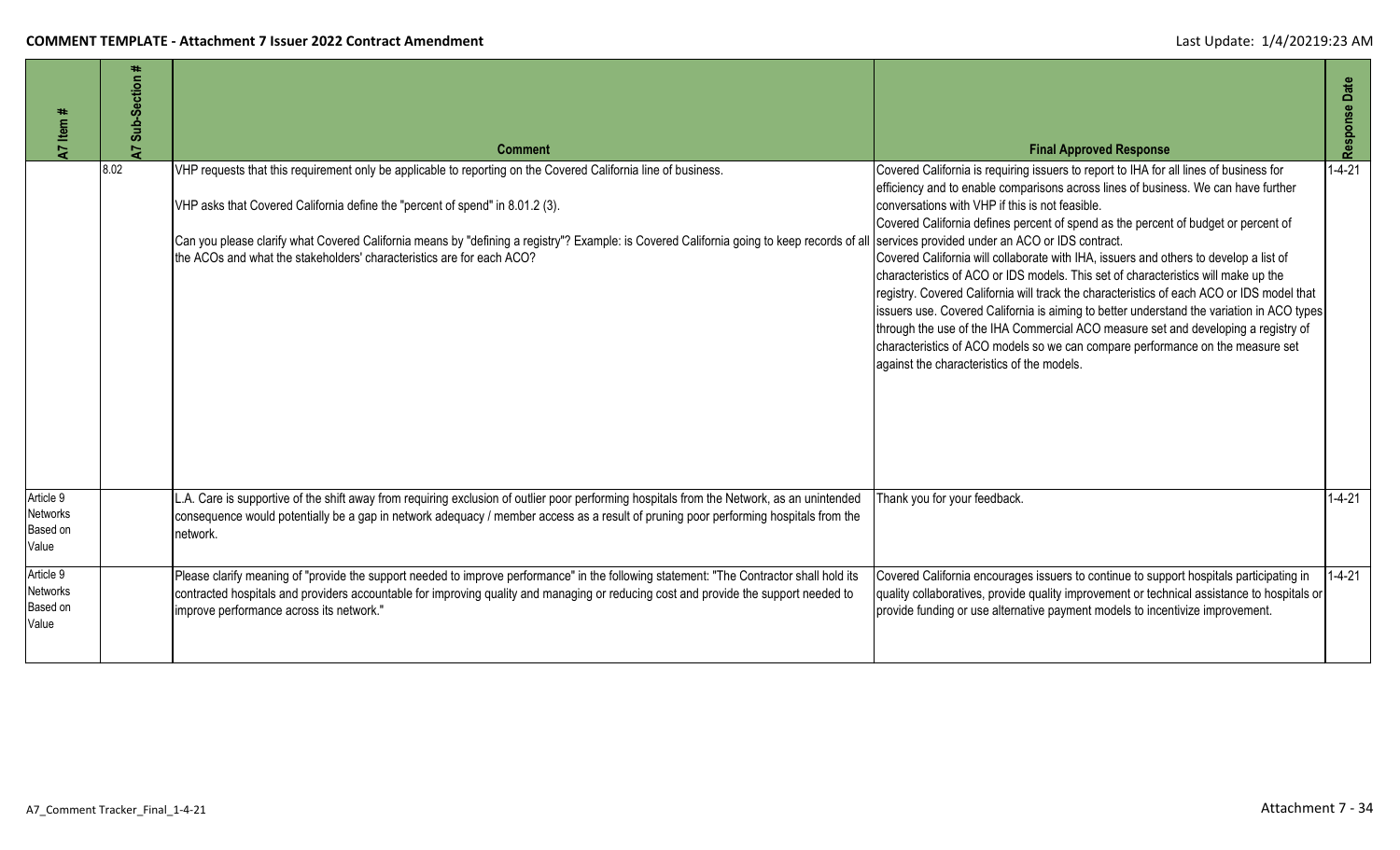| Item#<br>$\overline{A}$ | Sub-Section #<br>5                                   | <b>Comment</b>                                                                                                                                                                                                                                                                                                                                                                                                                                                                                                                                                                                                                                                                                                                                                                                                                                                                                                                                                                                                                                                                                                                                                                                                                                                                                                                                                                  | <b>Final Approved Response</b>                                                                                                                                                                                                                                                                   | Response Date |
|-------------------------|------------------------------------------------------|---------------------------------------------------------------------------------------------------------------------------------------------------------------------------------------------------------------------------------------------------------------------------------------------------------------------------------------------------------------------------------------------------------------------------------------------------------------------------------------------------------------------------------------------------------------------------------------------------------------------------------------------------------------------------------------------------------------------------------------------------------------------------------------------------------------------------------------------------------------------------------------------------------------------------------------------------------------------------------------------------------------------------------------------------------------------------------------------------------------------------------------------------------------------------------------------------------------------------------------------------------------------------------------------------------------------------------------------------------------------------------|--------------------------------------------------------------------------------------------------------------------------------------------------------------------------------------------------------------------------------------------------------------------------------------------------|---------------|
|                         | and Managing<br><b>Networks</b><br>based on<br>Value | 9.01 Designing 9.01 Designing and Managing Networks based on Value<br>While the contract language talks about "affordable" care and "reasonable prices", nowhere does it make a connection to the consumer<br>who pays a share of the premiums and an ever-increasing share of the out of pocket costs. It is easy to view 70% actuarial value as a<br>static number but as the underlying cost of care for an average population rises, the consumer's 30% of the cost of care costs more<br>because care costs more. If the average cost of care is \$6,000 per enrollee rather than \$4,000, 30% of the cost has increased by \$2,000<br>or 50% of the original cost.<br>While most Covered California consumers receive premium subsidies based on a share of income, off-exchange consumers do not have a<br>similar protection from increasing premiums. Standard benefit designs and insurance market rules have functionally made off-exchange<br>premiums an extension of on-exchange premiums so the Covered California contract impacts off-exchange premiums as well.<br>For these reasons, we ask that 9.01.3 include the following:<br>Unit price range and trends as well as quality indicators may be released to the public by Covered California to encourage care that is<br>more affordable to consumers in terms of both premiums and out of pocket costs. | Covered California will publicly report on cost reduction measures through AB 929<br>reporting. We are currently determining what will be reported through AB 929.                                                                                                                               | $1 - 4 - 21$  |
|                         | 9.01.2                                               | The QHPs are requesting additional information about the data sources Covered CA expects the issuers to use to assess quality data on<br>the individual physician level.                                                                                                                                                                                                                                                                                                                                                                                                                                                                                                                                                                                                                                                                                                                                                                                                                                                                                                                                                                                                                                                                                                                                                                                                        | Covered California recognizes that there is not a good industry standard for measuring<br>the quality of individual physicians. We will continue to collaborate with issuers,<br>providers, and other stakeholders to determine how to assess quality data on the<br>individual physician level. | $1 - 4 - 21$  |
|                         | 9.01.2                                               | Health Net would like to request clarification about the data sources Covered CA would like issuers to use to assess quality data on the<br>individual physician level.                                                                                                                                                                                                                                                                                                                                                                                                                                                                                                                                                                                                                                                                                                                                                                                                                                                                                                                                                                                                                                                                                                                                                                                                         | Covered California recognizes that there is not a good industry standard for measuring<br>the quality of individual physicians. We will continue to collaborate with issuers,<br>providers, and other stakeholders to determine how to assess quality data on the<br>individual physician level. | $1 - 4 - 21$  |
|                         | Sections<br>9.01.2 and<br>9.03                       | Review with QHPs the terms of hospital by-laws and plan policies that can and have resulted in constraints on the practice of medicine by<br>qualified family physicians (Sections 9.01.2 and 9.03).                                                                                                                                                                                                                                                                                                                                                                                                                                                                                                                                                                                                                                                                                                                                                                                                                                                                                                                                                                                                                                                                                                                                                                            | Thank you for your feedback. Covered California will consider this recommendation.                                                                                                                                                                                                               | $1 - 4 - 21$  |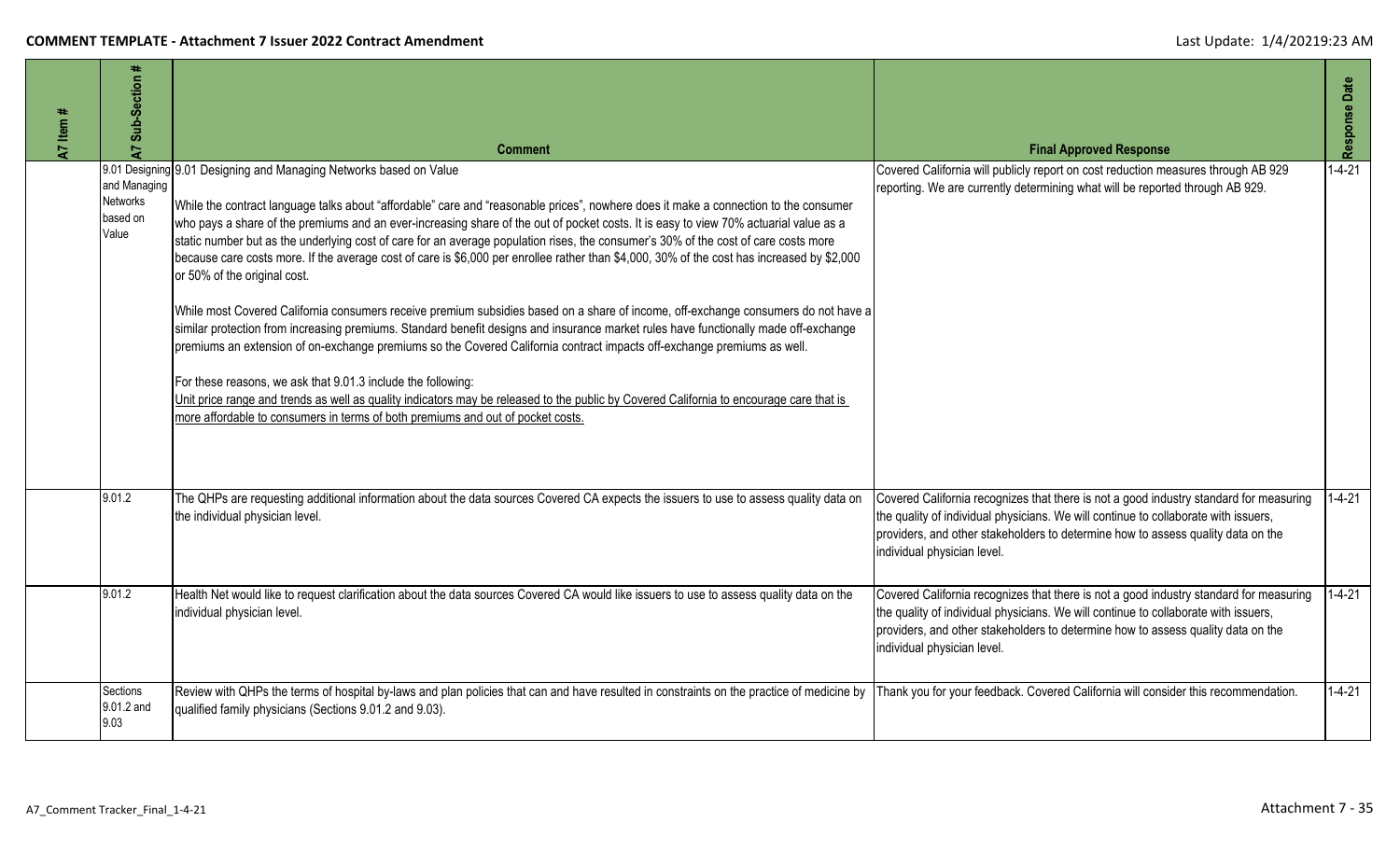| A7 Item # | #<br><b>A7 Sub-Section</b>                            | <b>Comment</b>                                                                                                                                                                                                                                                                                                                                                                                                                                                                                                                                                                                                                                                       | <b>Final Approved Response</b>                                                                                                                                                                                                                                                                                                                                                                                                                                                                                                           | Response Date |
|-----------|-------------------------------------------------------|----------------------------------------------------------------------------------------------------------------------------------------------------------------------------------------------------------------------------------------------------------------------------------------------------------------------------------------------------------------------------------------------------------------------------------------------------------------------------------------------------------------------------------------------------------------------------------------------------------------------------------------------------------------------|------------------------------------------------------------------------------------------------------------------------------------------------------------------------------------------------------------------------------------------------------------------------------------------------------------------------------------------------------------------------------------------------------------------------------------------------------------------------------------------------------------------------------------------|---------------|
|           | 9.01.2 and<br>9.03.2                                  | Do not proceed with publicly rating or tiering physicians until sources of inaccurate and invalid data including patient attribution, risk-<br>adjustment including for social determinants of health, measurement gaps, and completeness and quality of the data are corrected<br>(Sections 9.01.2 and 9.03.2).                                                                                                                                                                                                                                                                                                                                                     | Covered California recognizes that there is not a good industry standard for measuring<br>the quality of individual physicians. We will continue to collaborate with issuers,<br>providers, and other stakeholders to determine how to assess quality data on the<br>individual physician level.                                                                                                                                                                                                                                         | $-4-21$       |
|           | 9.01.2 and<br>9.03.2                                  | Explore ways for physicians to review and correct the data that would not create an additional administrative burden on the physician<br>practice (Sections 9.01.2 and 9.03.2).                                                                                                                                                                                                                                                                                                                                                                                                                                                                                      | Thank you for your feedback. Covered California considers the burden on providers and 1-4-21<br>health plans in developing its contract requirements and will continuously work to reduce<br>burden when possible.                                                                                                                                                                                                                                                                                                                       |               |
|           | 9.02 Hospital<br><b>Networks</b><br>Based on<br>Value | Some participating QHPs are part of a hospital-sponsored organization or are affiliated with hospital systems - these issuers would not<br>nave the ability to exclude low performing hospitals. We would appreciate additional language in this section that would exclude health<br>plans owned by hospital systems.                                                                                                                                                                                                                                                                                                                                               | An issuer can report that its rationale for continued inclusion of hospital(s) with multiple<br>signals of poor performance is that the health plan is owned by a hospital system.                                                                                                                                                                                                                                                                                                                                                       | $1 - 4 - 21$  |
|           | 9.02 Hospital<br><b>Networks</b><br>Based on<br>Value | 9.02.2<br>Because this section is a retraction from the previous requirement to exclude outlier poor performing hospitals, we ask for additional<br>oversight by Covered California in approving justifications given by plans to include such hospitals as we have difficulty imagining other<br>reasonable justification than meeting the geographic time and distance standards or the need to ensure the availability of specific services:<br>'Rationales for continued inclusion of hospitals may include geographical access needs, specific specialty service needs, or other<br>ustification provided by the Contractor and approved by Covered California. | Covered California will continue to collect the rationale and criteria for inclusion of<br>hospitals with multiple signals of poor performance on cost, safety, and quality and may<br>release this information publicly.                                                                                                                                                                                                                                                                                                                | $1 - 4 - 21$  |
|           | 9.02.2                                                | Please clarify the measures and standards that will be used to determine the "lowest decile".                                                                                                                                                                                                                                                                                                                                                                                                                                                                                                                                                                        | The decile formula is specific to the measure and eligible population. For example,<br>CMQCC and CalHospitalCompare provide the hospital C-section rates for all California<br>hospitals with maternity services. The performance for all eligible hospitals, statewide, is<br>arrayed on 0-100% rate per total deliveries and the lowest decile of that distribution can<br>be computed. We continue to encourage issuers to use the CMQCC and CalHospital<br>Compare data on C-sections and HAI rates to monitor hospital performance. | $1 - 4 - 21$  |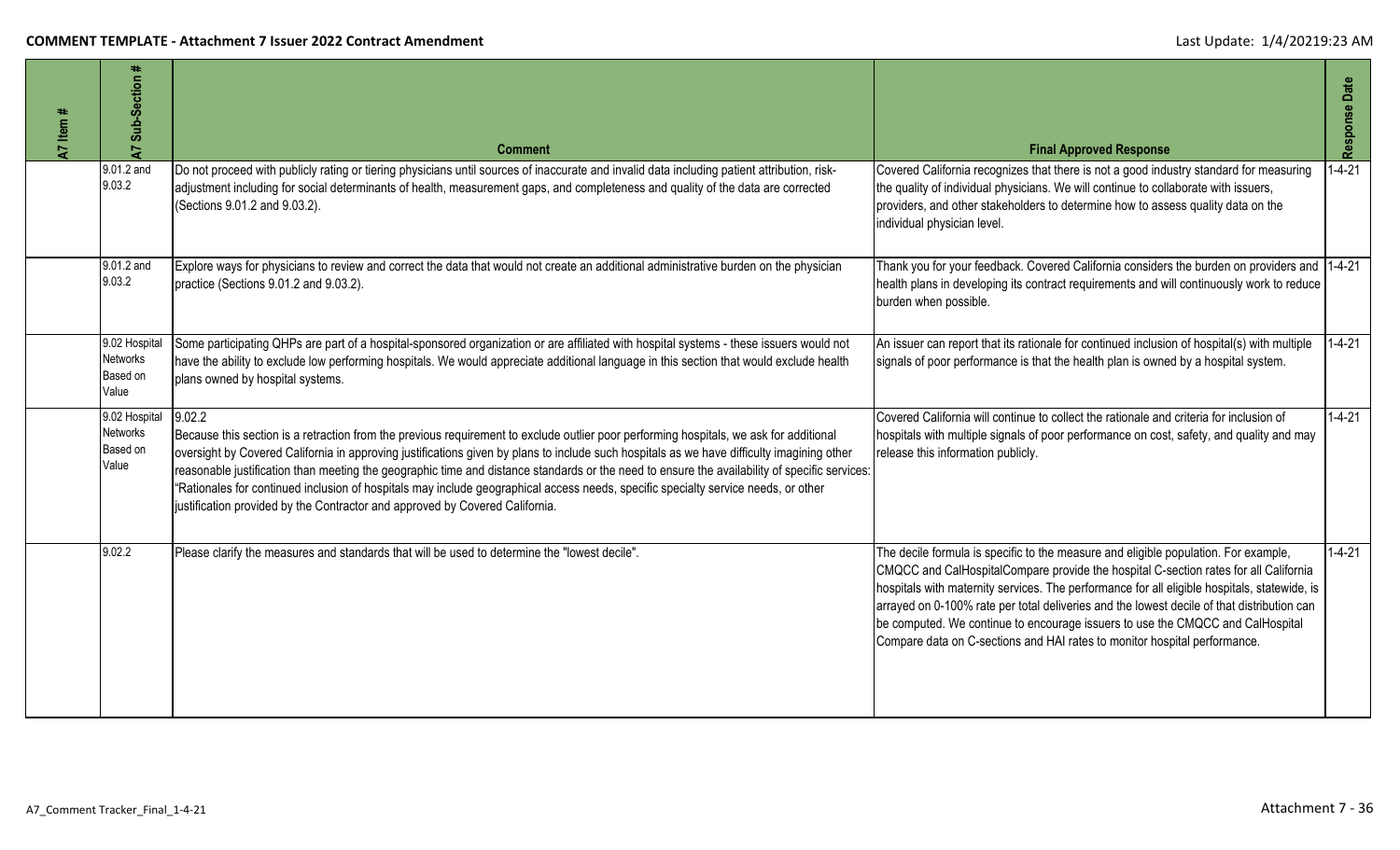| Item#<br>$\overline{A}$ | Section<br>$Sub-3$<br>₽ | <b>Comment</b>                                                                                                                                                                                                                                                                                                                                              | <b>Final Approved Response</b>                                                                                                                                                                                                                                                                                                                                                                                                                                                                                                           | Date<br>Response |
|-------------------------|-------------------------|-------------------------------------------------------------------------------------------------------------------------------------------------------------------------------------------------------------------------------------------------------------------------------------------------------------------------------------------------------------|------------------------------------------------------------------------------------------------------------------------------------------------------------------------------------------------------------------------------------------------------------------------------------------------------------------------------------------------------------------------------------------------------------------------------------------------------------------------------------------------------------------------------------------|------------------|
|                         | 9.02.2                  | Please clarify measures/standards used to determine "lowest decile".                                                                                                                                                                                                                                                                                        | The decile formula is specific to the measure and eligible population. For example,<br>CMQCC and CalHospitalCompare provide the hospital C-section rates for all California<br>hospitals with maternity services. The performance for all eligible hospitals, statewide, is<br>arrayed on 0-100% rate per total deliveries and the lowest decile of that distribution can<br>be computed. We continue to encourage issuers to use the CMQCC and CalHospital<br>Compare data on C-sections and HAI rates to monitor hospital performance. | $1 - 4 - 21$     |
|                         | 9.02.3                  | 9.02.3<br>Advocates ask that a statement similar to the last sentence in 9.02.2 be added to the section on hospital networks based on value:<br>Information on relative unit prices and total cost of care, including distribution by cost deciles or other groupings based on comparison of<br>costs, may be released to the public by Covered California. | Covered California will publicly report on cost reduction measures through AB 929<br>reporting. We are currently determining what will be reported through AB 929.                                                                                                                                                                                                                                                                                                                                                                       | $1 - 4 - 21$     |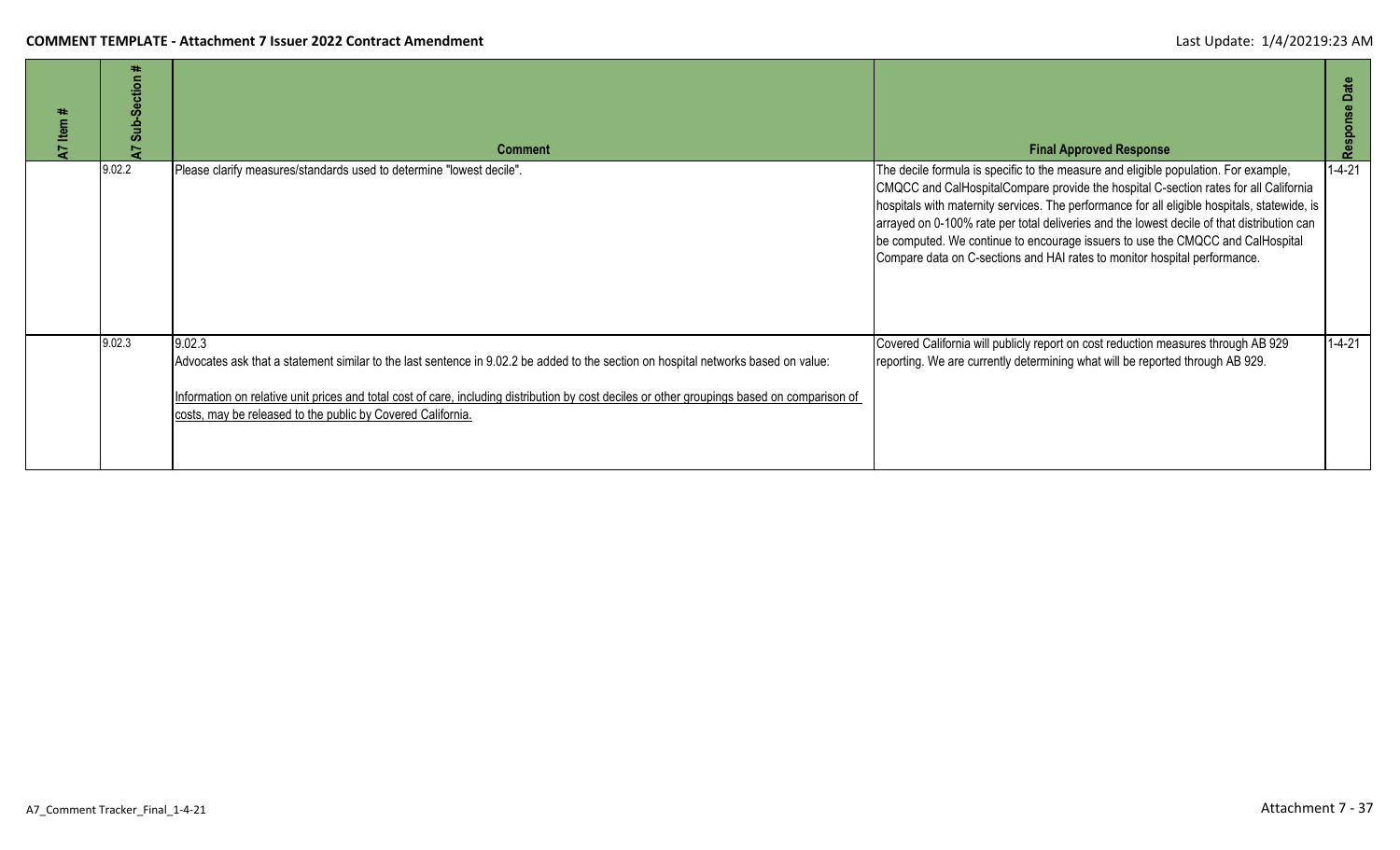| Sub-Section #<br>Item #<br>7<br>7    | <b>Comment</b>                                                                                                                                                                                                                                                                                                                                                                                                                                                                                                                                                                                                                                                                                                                                                                                                                                                                                                                                                                                                                                                                                                                                                                                                                                                                                                                                                                                                                                                                                                                                                                                                                                                                                                                                                                                                                                                                                                                                                                                                                                                                                                                                                                                                                                                                                                                                                                                                                                                                                                                                                                                                                                                                                                                                                                                                                                                                                                                                                                                                                                                                                                                                                                                                                                                                                                                                                                                                                                                                                                                                                                                                    | <b>Final Approved Response</b>                                                                                                                                                                            | Response Date |
|--------------------------------------|-------------------------------------------------------------------------------------------------------------------------------------------------------------------------------------------------------------------------------------------------------------------------------------------------------------------------------------------------------------------------------------------------------------------------------------------------------------------------------------------------------------------------------------------------------------------------------------------------------------------------------------------------------------------------------------------------------------------------------------------------------------------------------------------------------------------------------------------------------------------------------------------------------------------------------------------------------------------------------------------------------------------------------------------------------------------------------------------------------------------------------------------------------------------------------------------------------------------------------------------------------------------------------------------------------------------------------------------------------------------------------------------------------------------------------------------------------------------------------------------------------------------------------------------------------------------------------------------------------------------------------------------------------------------------------------------------------------------------------------------------------------------------------------------------------------------------------------------------------------------------------------------------------------------------------------------------------------------------------------------------------------------------------------------------------------------------------------------------------------------------------------------------------------------------------------------------------------------------------------------------------------------------------------------------------------------------------------------------------------------------------------------------------------------------------------------------------------------------------------------------------------------------------------------------------------------------------------------------------------------------------------------------------------------------------------------------------------------------------------------------------------------------------------------------------------------------------------------------------------------------------------------------------------------------------------------------------------------------------------------------------------------------------------------------------------------------------------------------------------------------------------------------------------------------------------------------------------------------------------------------------------------------------------------------------------------------------------------------------------------------------------------------------------------------------------------------------------------------------------------------------------------------------------------------------------------------------------------------------------------|-----------------------------------------------------------------------------------------------------------------------------------------------------------------------------------------------------------|---------------|
| <b>Networks</b><br>Based on<br>Value | 9.03 Physician CMA supports patients having access to networks that are based on high quality and efficient providers. However, Covered California<br>must balance this with timely access to care and accurate quality measurements. When QHPs measure and analyze physician quality, it is the quality of individual physicians. We will continue to collaborate with issuers,<br>important that the data used be accurate and valid. The accuracy of physician quality ratings depends greatly on data collection methods,<br>the source of the data, the metrics and analytic protocols used, the ability of subject physicians to review and correct errors, and the<br>disclosures that accompany any ratings reports. Common sources of error include patient attribution, risk-adjustment including for social<br>determinants of health, measurement gaps, and completeness and quality of the data. Rating physicians without taking into account these<br>factors may lead to a disincentive to care for complex cases and the hardest to treat. CMA appreciates that Covered California will work<br>with physicians on provider quality measures. Hearing directly from physicians about past reporting and measurement issues, as well as<br>barriers to effectively using the data, would be beneficial for Covered California and QHPs.<br>Publicly rating or tiering of physicians given the high likelihood of inaccurate and invalid data is problematic and poses risks for both<br>physicians and patients. Until such time that all the problems are corrected and the accuracy and validity of the information is ensured,<br>CMA urges Covered California to not proceed with publicly rating or tiering physicians. While we believe that data-driven improvement<br>must be a cornerstone of any physician practice, we do not believe that public reporting based on these data is an appropriate way to<br>accomplish such improvement. Rather, to promote quality care, CMA supports Covered California requiring QHPs to report to Covered<br>California how QHPs are engaging with physicians to improve performance using methods such as implementing alternative payment<br>models including population-based payments.<br>Another important issue for Covered California to consider is the administrative burden placed on physicians to correct their data. Our<br>members have estimated they could devote a significant amount of time for this purpose. While making the data available for review is<br>important, the already overwhelming complexities of complying with administrative responsibilities in the average practice must be taken<br>into consideration. Requiring physician practices to allocate even more uncompensated time to correct problems they did not create is<br>unfair. Their time would be better spent providing patient care, especially during the pandemic. We would note that pandemic continues to<br>have a significant financial impact on the viability of physician practices, with a recent CMA survey finding that 87% of physician practices<br>are still worried about their financial health. Even with 8 out of 10 practices now utilizing telehealth, patient volume and revenue is still<br>down by one-third, with 25% of practices still experiencing revenue declines of 50% or greater. Accordingly, CMA hopes we can work with<br>Covered California and QHPs to explore ways for physicians to review and correct the data that would not create an additional<br>administrative burden on the physician practice. | Covered California recognizes that there is not a good industry standard for measuring<br>providers, and other stakeholders to determine how to assess quality data on the<br>individual physician level. | $1 - 4 - 21$  |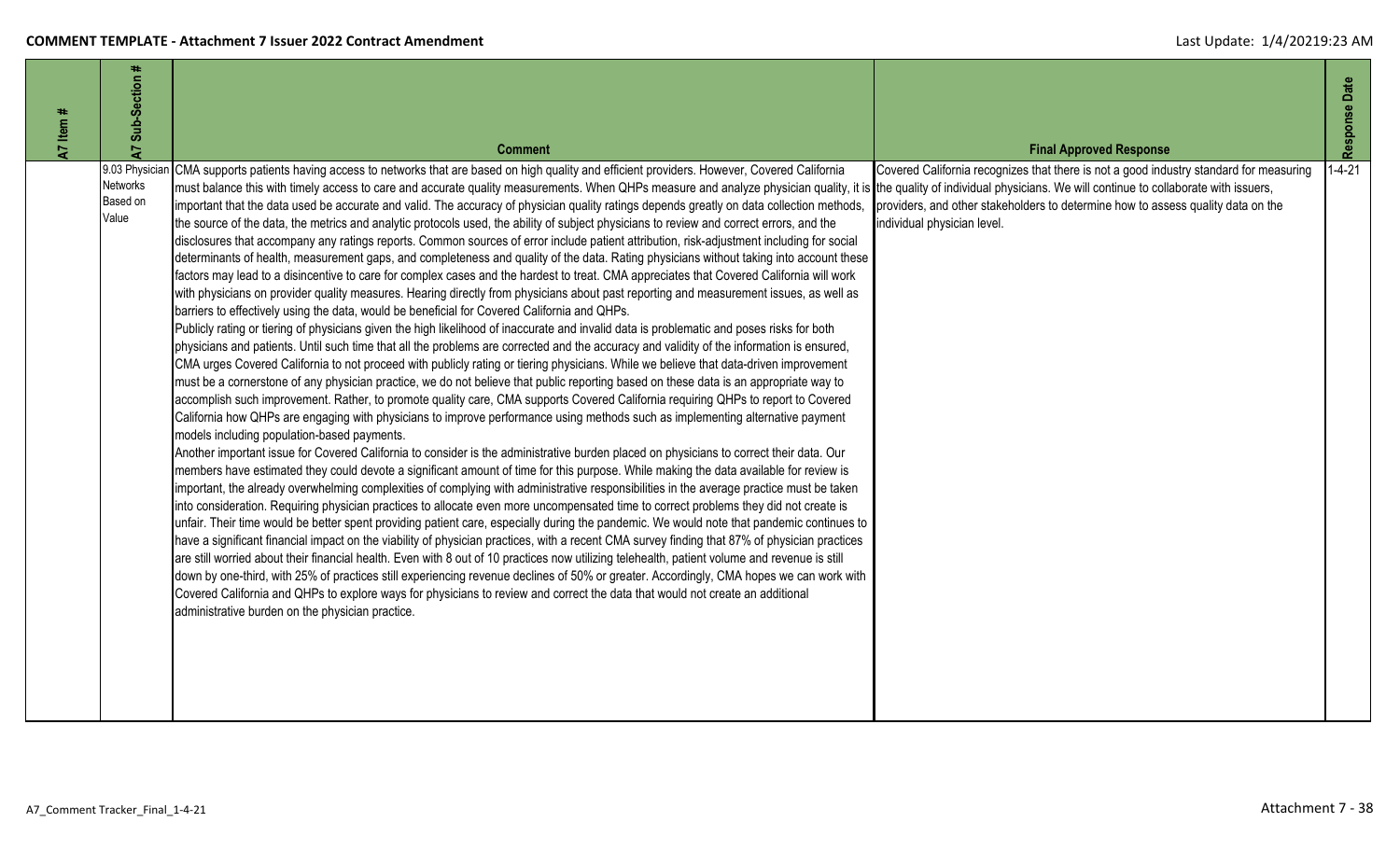| <b>A7</b> Item # | Sub-Section #<br>$\overline{a}$      | <b>Comment</b>                                                                                                                                                                                                                                                                                                                                                                                                                                                                                                                                                                                                                                                                                                                                                                                                                                                                                                                                                                                                                                                                                                                                                    | <b>Final Approved Response</b>                                                                                                                                                                                                                                                                                                                                                                                                                                            | Response Date |
|------------------|--------------------------------------|-------------------------------------------------------------------------------------------------------------------------------------------------------------------------------------------------------------------------------------------------------------------------------------------------------------------------------------------------------------------------------------------------------------------------------------------------------------------------------------------------------------------------------------------------------------------------------------------------------------------------------------------------------------------------------------------------------------------------------------------------------------------------------------------------------------------------------------------------------------------------------------------------------------------------------------------------------------------------------------------------------------------------------------------------------------------------------------------------------------------------------------------------------------------|---------------------------------------------------------------------------------------------------------------------------------------------------------------------------------------------------------------------------------------------------------------------------------------------------------------------------------------------------------------------------------------------------------------------------------------------------------------------------|---------------|
|                  | <b>Networks</b><br>Based on<br>Value | 9.03 Physician 9.03 Physician Networks Based on Value<br>We believe the last sentence of 9.03.2 is not correctly drafted. It currently reads:<br>"Rationale and criteria for inclusion of the lowest decile of physicians and physicians groups on cost, safety, and quality, may be released<br>to the public by Covered California."<br>Is this provision aimed at high cost/low quality providers? If so, it should be revised to read:<br>"Rationale and criteria for inclusion of the lowest decile of physicians and physicians groups on cost, safety, and quality, but the highest<br>decile on cost may be released to the public by Covered California."<br>Similarly, 5) under 9.03.2 refers to the "lowest decile on quality and cost" but we think the intent is to refer to high cost/low quality.<br>9.03.3 2) "The Contractor's analysis of variation in unit prices including capitation and whether including high cost physicians or physician<br>groups results in underfunding of other categories of physicians or physician groups such as primary care or behavioral health or<br>contributes to higher premiums and out of pocket costs. | The requirement is aimed at low quality and high cost providers. Covered California will<br>revise the language to make the intent more clear.                                                                                                                                                                                                                                                                                                                            | $1 - 4 - 21$  |
|                  | 9.03.2(1)                            | •IHA AMP Program is currently provided for ACO and HMO Medical Groups and not those PPO non-ACO physician groups. Has IHA<br>agreed to include additional PPO non-ACO physician groups in their program, or would this requirement only be applied to ACO and HMO<br>medical groups.                                                                                                                                                                                                                                                                                                                                                                                                                                                                                                                                                                                                                                                                                                                                                                                                                                                                              | This requirement would only apply to ACO and HMO medical groups at this time.                                                                                                                                                                                                                                                                                                                                                                                             | $1-4-21$      |
|                  | 9.03.2                               | Any analysis of variation in performance of independent, directly contracted physicians will require the physicians to have an adequate<br>number of members to produce statistically meaningful results (i.e. a denominator of at least 30). We recommend that Covered CA specify<br>the measure set (ex. IHA AMP Measure Set) to assess physician group and physician performance so that there is consistency across all<br>carriers and a clearly defined set of expectations.                                                                                                                                                                                                                                                                                                                                                                                                                                                                                                                                                                                                                                                                                | Covered California does intend that the IHA AMP measure set will be used to monitor<br>the performance of physician groups. We will revise the language to make the intent<br>more clear.<br>We recognize that there is not a good industry standard for measuring the quality of<br>individual physicians. We will continue to collaborate with issuers, providers, and other<br>stakeholders to determine how to assess quality data on the individual physician level. | $1 - 4 - 21$  |
|                  | 9.03.2                               | Any analysis of variation in performance of independent, direct contracted physicians will require the physician to have an adequate<br>number of members to produce statistically meaningful results (denominator of at least 30). Also, Health Net recommends that Covered<br>CA specify the measure set, preferably the AMP measure set, to assess physician group and physician performance so that there is<br>consistency across insurers and a clearly defined set of expectations.                                                                                                                                                                                                                                                                                                                                                                                                                                                                                                                                                                                                                                                                        | Covered California does intend that the IHA AMP measure set will be used to monitor<br>the performance of physician groups. We will revise the language to make the intent<br>more clear.<br>We recognize that there is not a good industry standard for measuring the quality of<br>individual physicians. We will continue to collaborate with issuers, providers, and other<br>stakeholders to determine how to assess quality data on the individual physician level. | $1 - 4 - 21$  |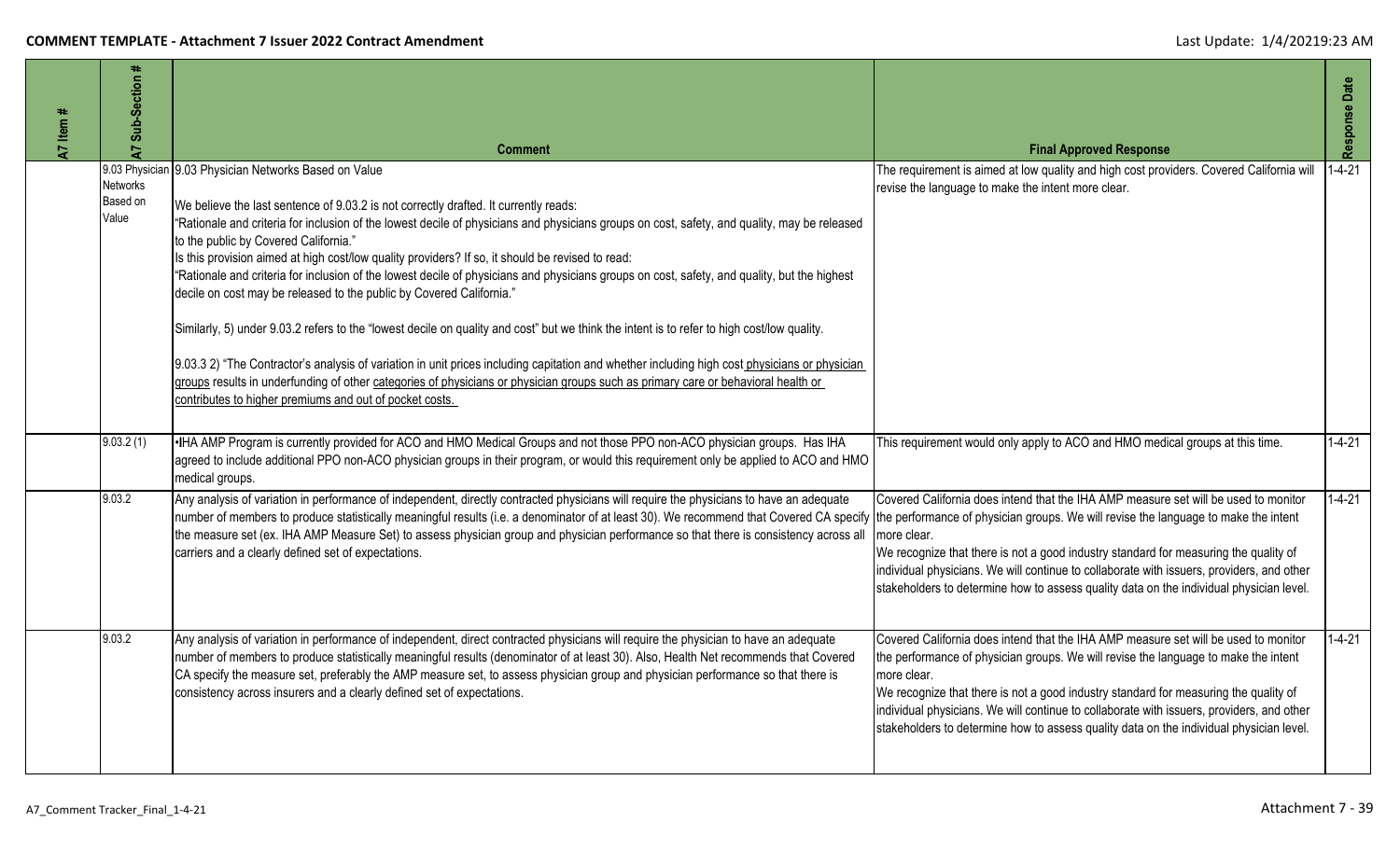| Item $#$ | $\pm$<br>Sub-Section |                                                                                                                                                                                                                                                                                                                                                                                                                                                                                                                                                                                                                                                           |                                                                                                                                            | Response Date |
|----------|----------------------|-----------------------------------------------------------------------------------------------------------------------------------------------------------------------------------------------------------------------------------------------------------------------------------------------------------------------------------------------------------------------------------------------------------------------------------------------------------------------------------------------------------------------------------------------------------------------------------------------------------------------------------------------------------|--------------------------------------------------------------------------------------------------------------------------------------------|---------------|
| 5        | 5<br>10.01           | <b>Comment</b><br>CMA supports that Covered California has sharpened the reporting requirements for telehealth. In particular, CMA appreciates the inclusion of the<br>requirement that Contractors must report on how they are facilitating the integration and coordination of care between third party telehealth vendor                                                                                                                                                                                                                                                                                                                               | <b>Final Approved Response</b><br>Covered California will include the suggested language "when clinically appropriate" in<br>the contract. | $1 - 4 - 21$  |
|          |                      | services and primary care or other contracted providers. CMA strongly supports the use of telehealth to provide patents access to their treating physicians<br>and clinicians. CMA wants to ensure that health plans do not separately contract with third-party telehealth vendors that provide care to enrollees that is<br>not coordinated with the care provided by the plan's contracted providers or the patients' treating providers. Professional services provided via telehealth<br>should be part of the care provided to the patient by their physician, and not an unassociated provider that works through a third-party telehealth vendor. |                                                                                                                                            |               |
|          |                      | Covered California should ensure that telehealth is merely an alternate site to care delivery and not alternate care that is disassociated with the rest of the<br>enrollees' medical care. We also appreciate the expanded definition of telehealth that recognizes the way in which telehealth technologies are currently<br>used in health care and incapsulate all of the asynchronous store-and-forward telehealth modalities now available to patients and providers, such as                                                                                                                                                                       |                                                                                                                                            |               |
|          |                      | remote patient monitoring and e-consults, which have even more potential for connecting patients with their providers and improving access to specialists.<br>Remote patient monitoring and chronic disease management, for example, can assist physicians in monitoring conditions like high blood pressure or<br>diabetes and allow physicians to address any issues early on. These tools can also assist patients in gaining more autonomy and permit them to take                                                                                                                                                                                    |                                                                                                                                            |               |
|          |                      | ownership of their own health and health-related behaviors. E-consult reduces barriers to access by connecting physicians with patients in remote parts of<br>the state and patients who may not be able to travel to an office. Many health systems in California have adopted e-consult as a way to provide services,<br>particularly specialist services, to patients in a timely and cost-reducing manner.<br>Additionally, we strongly support that Contractors be required to facilitate Enrollee access to telehealth services through broadband and internet                                                                                      |                                                                                                                                            |               |
|          |                      | connected devices, and appreciate the requirement that Contractors report on these measures. We would ask that Contractors not just screen for<br>access to necessary services and technologies but provide funding to ensure all enrollees can use telehealth as needed. Lack of access to broadband<br>has been and remains an issue to telehealth adoption in rural areas. Telehealth platforms must be accessible for a wide variety of users, including those                                                                                                                                                                                        |                                                                                                                                            |               |
|          |                      | with functional limitations, and should include technologies such as closed captioning for those who are hearing impaired. The expansion of coverage for<br>audio-only visits may provide greater access for older or rural adults who lack internet access or internet-enabled devices. Funding for not only broadband<br>but also devices, particularly targeting those demographics that have been shown to have lower access, could help reduce disparities in this area.                                                                                                                                                                             |                                                                                                                                            |               |
|          |                      | Additionally, new telehealth programs and pilots must target vulnerable populations and make sure to include those with limitations that may make it more<br>difficult for them to use technologies.<br>Lastly, we appreciate that Contractor's must provide payment<br>parity for telehealth, including voice-only for comparable in-person services. We would ask that the language in 10.01.2 be modified to state "when                                                                                                                                                                                                                               |                                                                                                                                            |               |
|          |                      | clinically appropriate" as it should be determined by a physician what type of care and telehealth modality, if any, is clinically appropriate to treat a patient.                                                                                                                                                                                                                                                                                                                                                                                                                                                                                        |                                                                                                                                            |               |
|          |                      |                                                                                                                                                                                                                                                                                                                                                                                                                                                                                                                                                                                                                                                           |                                                                                                                                            |               |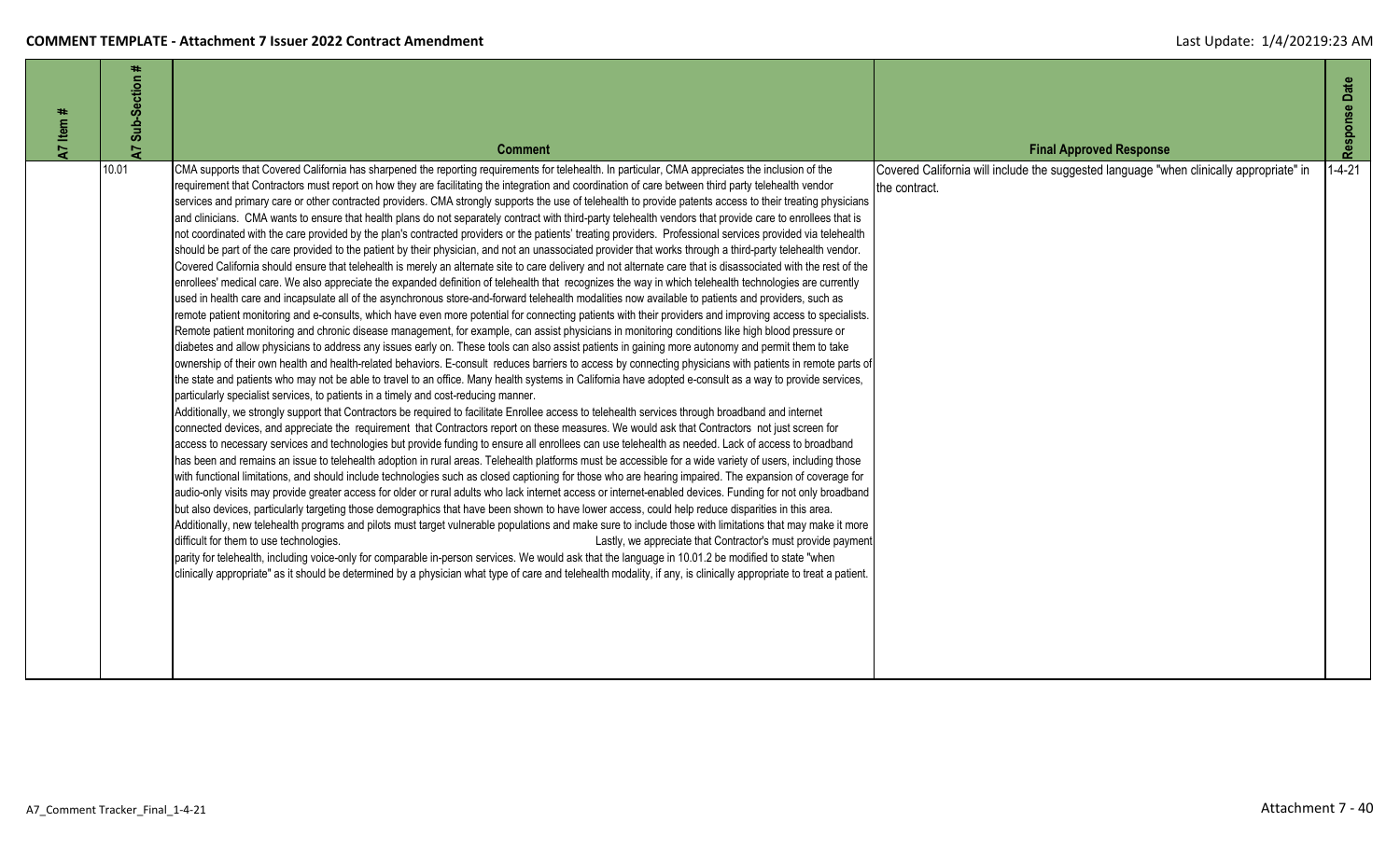| A7 Item # | Sub-Section #<br>$\overline{z}$ | <b>Comment</b>                                                                                                                                                                                                                                                                                                                                                                                                                                                                                                                                                                                                                                                                                                                                                                                                                                        | <b>Final Approved Response</b>                                                                                                                                                                                                        | Response Date |
|-----------|---------------------------------|-------------------------------------------------------------------------------------------------------------------------------------------------------------------------------------------------------------------------------------------------------------------------------------------------------------------------------------------------------------------------------------------------------------------------------------------------------------------------------------------------------------------------------------------------------------------------------------------------------------------------------------------------------------------------------------------------------------------------------------------------------------------------------------------------------------------------------------------------------|---------------------------------------------------------------------------------------------------------------------------------------------------------------------------------------------------------------------------------------|---------------|
|           | 10.02                           | Recommend expanding or clarifying the definition of "bonus payment."                                                                                                                                                                                                                                                                                                                                                                                                                                                                                                                                                                                                                                                                                                                                                                                  | Thank you for your comment. "Bonus payment" in this context refers to at-risk payments<br>that a hospital is subject to for their quality performance. Th payment methodology is<br>further outlined in section 10.02.2.              | $1 - 4 - 21$  |
|           | 10.02.2                         | Provision 10.02.2 may require hospitals contracting with QHPs to be licensed under the Knox-Keene Act, depending on the structure of<br>the compensation arrangement. These payment models comply with the Knox-Keene Act but may cause contracting complexities for<br>QHPs that may not have been considered.                                                                                                                                                                                                                                                                                                                                                                                                                                                                                                                                       | Thank you for your feedback. Covered California will work with its contracted issuers to<br>ensure providers are appropriately licensed under the Knox-Keen Act.                                                                      | $1 - 4 - 21$  |
|           | 10.02.2                         | Plans have existing programs with reimbursement tied to quality. In order to ensure that these existing programs are maintained, we<br>recommend that Covered CA amend the language in this section to require at least a 2% increase in reimbursement by year-end 2022<br>(rather than the proposed 5% increase). This will minimize disruption of existing efforts. Rather than impose this requirement for all acute<br>care hospitals in a QHP network, we believe that Covered CA should allow exemptions for different models, systems, or regional<br>approaches.<br>We do not believe it is appropriate for Covered CA to impose a performance standard related to this requirement and we are asking<br>Covered CA to consider removing this requirement at this time, until the issuers and Covered CA can have more discussions about this | Covered California will revert the 5% to 2% in the 2022 Attachment 7 in alignment with<br>the changes in 2022 Attachment 14. The performance standard will be removed for<br>Group 3.9 Hospital Patient Safety for the 2022 contract. | $1 - 4 - 21$  |
|           | 10.02.2                         | requirement.<br>*Opposed to the increase to 5% in 2022 and that it applies to all acute care hospitals. Concerned that this approach will lead to higher<br>costs for consumers - as providers unwilling to take on more financial risk will shift the costs. This places an additional burden on the<br>PPO/EPO plans that provide coverage in areas with limited provider competition.<br>•Recommend that this requirement allow for exceptions for different models, providers systems or regional approaches;<br>•Performance Standard related to this requirement should be removed, and/or be adjusted based on an allowance for different models,<br>systems or regional approached unique to each QHP                                                                                                                                         | Covered California will revert the 5% to 2% in the 2022 Attachment 7 in alignment with<br>the changes in 2022 Attachment 14. The performance standard will be removed for<br>Group 3.9 Hospital Patient Safety for the 2022 contract. | $1 - 4 - 21$  |
|           | 10.02.2                         | Health Net recommends requiring a minimum of 2% of reimbursement by year end 2022. It will be challenging to increase this beyond 2%<br>without adding significant costs and programs have already been established with a 2% reimbursement tied to quality.                                                                                                                                                                                                                                                                                                                                                                                                                                                                                                                                                                                          | Covered California will revert the 5% to 2% in the 2022 Attachment 7 in alignment with<br>the changes in 2022 Attachment 14. The performance standard will be removed for<br>Group 3.9 Hospital Patient Safety for the 2022 contract. | $1 - 4 - 21$  |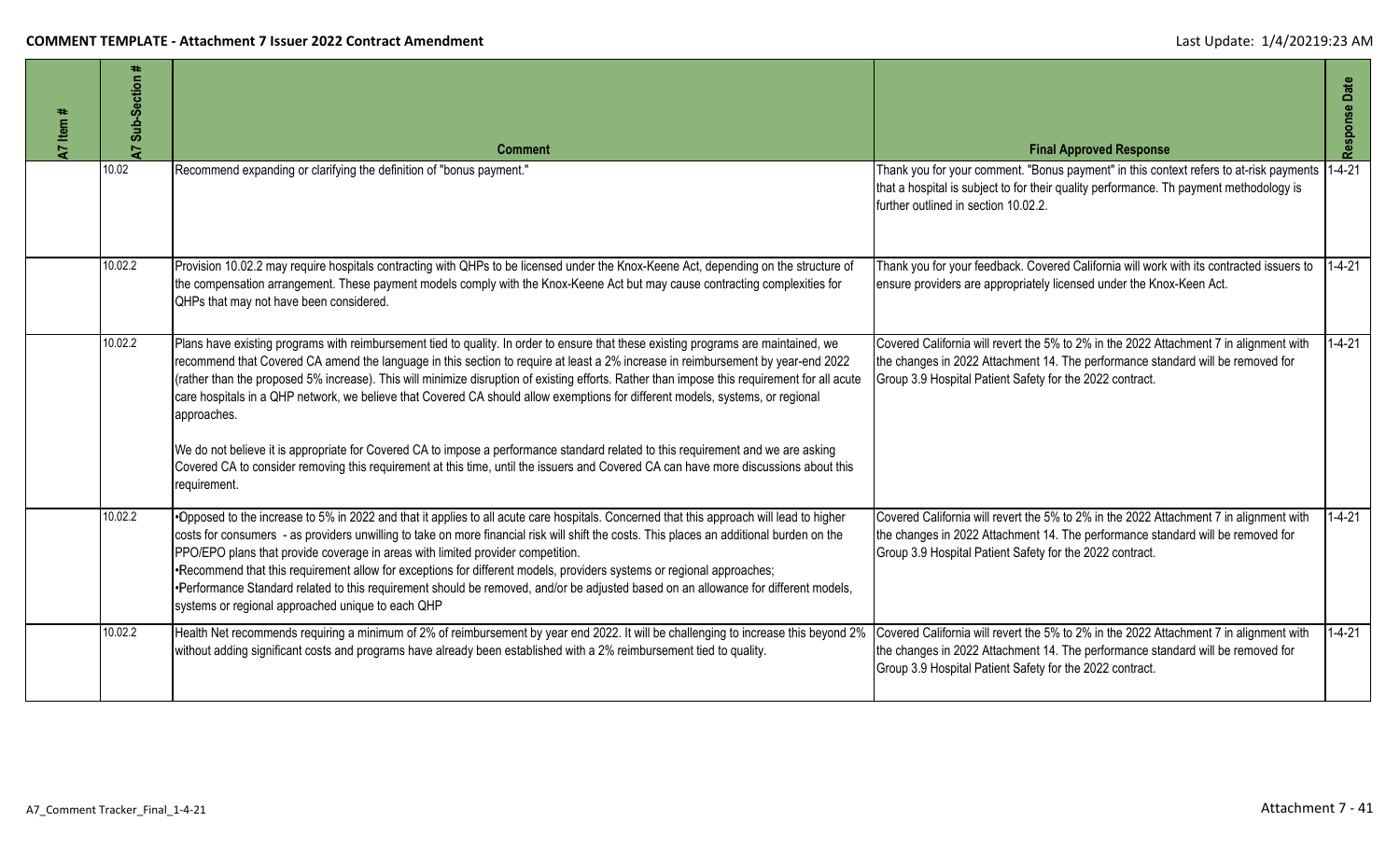| A7 Item # | Sub-Section<br>5                              | <b>Comment</b>                                                                                                                                                                                                                                                                                                                                                                                                                                                                                                                                                                                                      | <b>Final Approved Response</b>                                                                                                                                                                                                                                                                                                                                                                                                                  | Response Date |
|-----------|-----------------------------------------------|---------------------------------------------------------------------------------------------------------------------------------------------------------------------------------------------------------------------------------------------------------------------------------------------------------------------------------------------------------------------------------------------------------------------------------------------------------------------------------------------------------------------------------------------------------------------------------------------------------------------|-------------------------------------------------------------------------------------------------------------------------------------------------------------------------------------------------------------------------------------------------------------------------------------------------------------------------------------------------------------------------------------------------------------------------------------------------|---------------|
|           | 11.03.2                                       | Choosing Wisely is one of several decision aids available. Moreover, plans do not have insight into shared decision-making discussions<br>between health care providers and enrollees and cannot track implementation efforts. Therefore, we request that Covered CA remove the Wisely decision aids to promote decisions about appropriate and necessary treatment.<br>references to Choosing Wisely in this section and allow the plan's contracted providers to use any decision aids they deem appropriate for We will amend the requirement to state, "Report how contractor is encouraging<br>their patients. | Covered California continues to support and encourage the incorporation of Choosing<br>providers to implement Choosing Wisely guidelines" which eliminates the tracking of<br>implementation, but continues to signal Covered California's support of Choosing Wisely.                                                                                                                                                                          | $-4-21$       |
|           | 11.03.2                                       | 11.03.2 (4) - Heath Net recommends changing the requirement to 'How contractors are encouraging providers to implement Choosing<br>Wisely guidelines' as we do not have a mechanism to track their implementation efforts.                                                                                                                                                                                                                                                                                                                                                                                          | Covered California continues to support and encourage the incorporation of Choosing<br>Wisely decision aids to promote decisions about appropriate and necessary treatment.<br>We will amend the requirement to state, "Report how contractor is encouraging<br>providers to implement Choosing Wisely guidelines" which eliminates the tracking of<br>implementation, but continues to signal Covered California's support of Choosing Wisely. | $1 - 4 - 21$  |
|           | 11.04                                         | Plans should be asked to provide their plans for coming into compliance with the federal ONC Data Blocking Regulations, as soon as they Covered California will consider your recommendation as we continue to develop and<br>are finalized.                                                                                                                                                                                                                                                                                                                                                                        | strengthen this requirement in 2023 and beyond.                                                                                                                                                                                                                                                                                                                                                                                                 | $1 - 4 - 21$  |
|           | 12.01                                         | The draft document does not include the appendices referenced in this section. Please share a copy of the appendices with the issuers for  The appendices will be included in the draft Attachment 7 released in January 2021.<br>review and comment.                                                                                                                                                                                                                                                                                                                                                               |                                                                                                                                                                                                                                                                                                                                                                                                                                                 | $1 - 4 - 21$  |
|           | 12.01<br>Definitions of<br><b>Key Drivers</b> | Please provide the appendices referenced in this section,. Health Net will need to review the appendices being able to comment.                                                                                                                                                                                                                                                                                                                                                                                                                                                                                     | The appendices will be included in the draft Attachment 7 released in January 2021.                                                                                                                                                                                                                                                                                                                                                             | $1 - 4 - 21$  |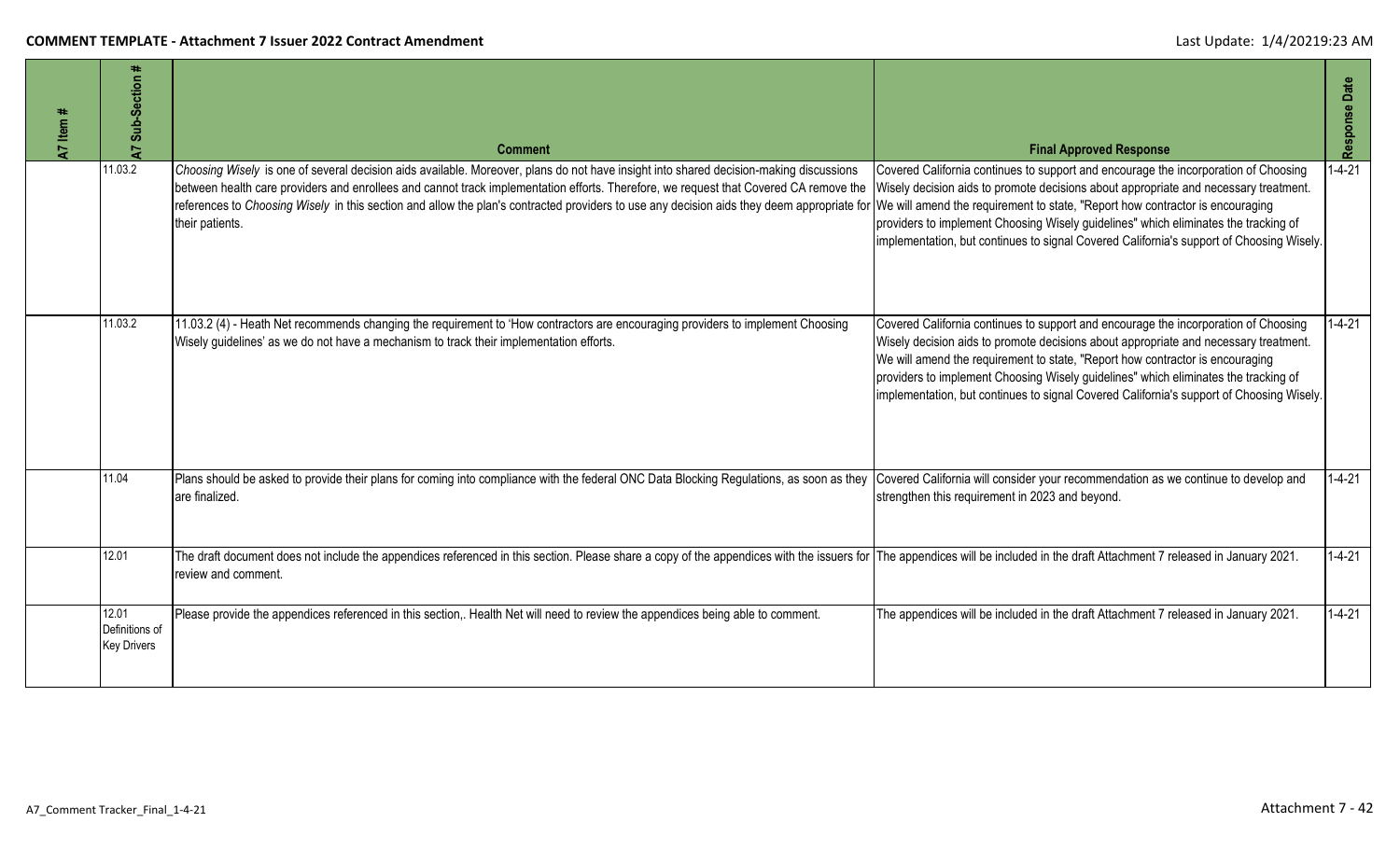| 47 Item # | Sub-Section # | <b>Comment</b>                                                                                                                                                                                                                                                                                                                                                                                                                                                                                                                                                                                                                                                                                                                                                                                                                                                                                                                                                                                                                                                                                                                                                                                                                                                                                                                                                                                                                                                                                                                                                                                                                                                                                                                                                                                                                                                                                                                                                                                                                                                                                                                                                                                                                                                                                                                                                                                                                                                                                                                                                                                                                                                                                                                                                                                                                                                                                                                                                                                                                              | <b>Final Approved Response</b>                                                                                                                                         | Response Date |
|-----------|---------------|---------------------------------------------------------------------------------------------------------------------------------------------------------------------------------------------------------------------------------------------------------------------------------------------------------------------------------------------------------------------------------------------------------------------------------------------------------------------------------------------------------------------------------------------------------------------------------------------------------------------------------------------------------------------------------------------------------------------------------------------------------------------------------------------------------------------------------------------------------------------------------------------------------------------------------------------------------------------------------------------------------------------------------------------------------------------------------------------------------------------------------------------------------------------------------------------------------------------------------------------------------------------------------------------------------------------------------------------------------------------------------------------------------------------------------------------------------------------------------------------------------------------------------------------------------------------------------------------------------------------------------------------------------------------------------------------------------------------------------------------------------------------------------------------------------------------------------------------------------------------------------------------------------------------------------------------------------------------------------------------------------------------------------------------------------------------------------------------------------------------------------------------------------------------------------------------------------------------------------------------------------------------------------------------------------------------------------------------------------------------------------------------------------------------------------------------------------------------------------------------------------------------------------------------------------------------------------------------------------------------------------------------------------------------------------------------------------------------------------------------------------------------------------------------------------------------------------------------------------------------------------------------------------------------------------------------------------------------------------------------------------------------------------------------|------------------------------------------------------------------------------------------------------------------------------------------------------------------------|---------------|
|           | 14.01         | CMA supports efforts to promote solutions for people with complex medical and social needs, including well-coordinated and adequately<br>funded case managers. Many social and economic conditions often lead to health disparities, or differences in health outcomes, and vary<br>by socioeconomic status, race/ethnicity, geographic location, educational attainment, sexual orientation, gender, and occupation. Strong<br>evidence has accumulated over the last decade that links unmet social needs with poor health status.<br>When screening and targeting patients with social needs, we would encourage the utilization of existing provider relationships and<br>networks and we strongly support contracted models where QHPs will provide direct funding for physician practices to hire additional case<br>managers who can provide this benefit to patients. If physicians do need to refer patients out for care management, they should be able to<br>refer the patient directly to the plan through a streamlined process that allows the physician to remain informed and involved with the<br>patient's care.<br>Physicians report to CMA that oftentimes when managed care plans are given additional requirements for enhanced care management<br>that require high-touch, on the ground and face-to-face contact, either programmatic or data-related, that these requirements tend to be<br>delegated downstream to treating physicians, often without discussion or additional financing to support the new requirements. Providers,<br>both physical and behavioral health, will be key to successfully driving these changes with individual patients. However, in order to<br>successfully address social needs, plans cannot simply add additional unfunded contract requirements to provider contracts and expect<br>this to be absorbed into practice flows; care management must be adequately funded.<br>Additionally, many health<br>care systems have begun to explore ways to integrate data related to social determinants with patients' clinical records. However, many<br>challenges remain before data related to the social determinants of health are readily accessible and actionable. Key challenges are a<br>lack of consensus on standards for capturing or representing social determinants of health in electronic health records. There is no single<br>standard that captures the breadth of information necessary for documenting the determinants in a manner appropriate for clinical care,<br>quality improvement, and research. To address these challenges and effectively use social determinants in health care settings while<br>minimizing additional administrative burden on patients and physicians, we recommend that Covered California implement uniform<br>standards for QHPs for representing data related to social determinants of health, the data be easily extracted, and the collection of the<br>data be incentivized through financial or quality measures. | Thank you for your recommendation. Covered CA will continue to explore how to best<br>approach new requirements that include provider-level implementation activities. | $1 - 4 - 21$  |
|           | 14.01         | We request that the definition of the ask be more clearly stated and the scope more clearly defined. In particular, we are concerned with<br>the broad nature of "health education or promotion programs" and request that be removed.                                                                                                                                                                                                                                                                                                                                                                                                                                                                                                                                                                                                                                                                                                                                                                                                                                                                                                                                                                                                                                                                                                                                                                                                                                                                                                                                                                                                                                                                                                                                                                                                                                                                                                                                                                                                                                                                                                                                                                                                                                                                                                                                                                                                                                                                                                                                                                                                                                                                                                                                                                                                                                                                                                                                                                                                      | Covered CA will clarify the requirement.                                                                                                                               | $1 - 4 - 21$  |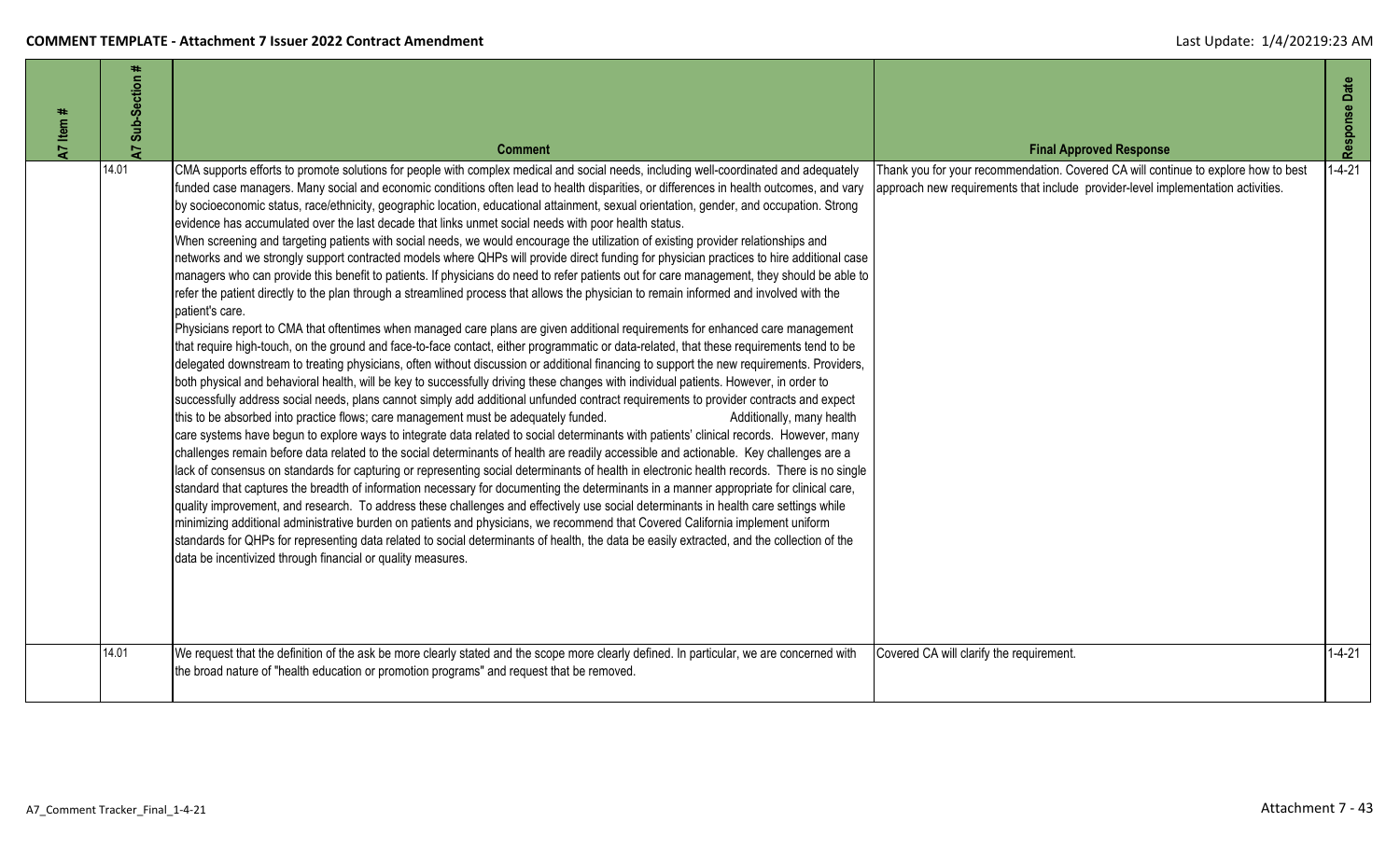| A7 Item # | $\ddot{}$<br>Sub-Section<br>$\overline{a}$ | <b>Comment</b>                                                                                                                                                                                                                                                                                                                                                                                                                                                                                                                | <b>Final Approved Response</b>                                                                                                                                                                                                                                                                                                                                                                                                            | Response Date |
|-----------|--------------------------------------------|-------------------------------------------------------------------------------------------------------------------------------------------------------------------------------------------------------------------------------------------------------------------------------------------------------------------------------------------------------------------------------------------------------------------------------------------------------------------------------------------------------------------------------|-------------------------------------------------------------------------------------------------------------------------------------------------------------------------------------------------------------------------------------------------------------------------------------------------------------------------------------------------------------------------------------------------------------------------------------------|---------------|
|           | 14.01                                      | Amendment language implies that all enrollees must be screened, but "at a minimum, members enrolled in Complex Care Management,<br>Case Management and health education/promotion programs must be screened". It would be an unrealistic expectation for health plans to<br>screen all enrollees.<br>Molina recommends that the social needs screening requirements clearly defined and only applied to those members identified as at-risk<br>through defined criteria, i.e. claims/admin data indicating homelessness, etc. | Covered CA will clarify the requirement that, at minimum, all enrollees engaged in the<br>identified plan-based programs be screened for food insecurity and housing instability or<br>homelessness.                                                                                                                                                                                                                                      | $1 - 4 - 21$  |
|           | 14.01                                      | The intention and scope of this requirement is not clear. As drafted, this amendment implies that the all enrollees enrolled in Complex<br>Care Management or Complex Case Management would be screened for social needs. Furthermore, the as drafted, this section does not<br>include any clearly defined parameters for which a plan would use to identify an at-risk individual. We are asking Covered CA to amend<br>this section to more clearly define the purpose of this new requirement.                            | Covered CA will clarify the requirement that, at minimum, all enrollees engaged in the<br>identified plan-based programs be screened for food insecurity and housing instability or<br>homelessness. Covered CA does not intend to define criteria or parameters for social<br>needs screening in 2022.                                                                                                                                   | $1 - 4 - 21$  |
|           | 14.01.2                                    | We propose amending this requirement to exclude health education and promotion programs from the screening requirement, as these<br>programs do not have workflow within the process that would allow for the screening and tracking needed to meet the reporting<br>requirements.                                                                                                                                                                                                                                            | Health promotion and health education programs are included in the proposed social<br>needs screening requirement since food insecurity or housing instability would<br>dramatically interfere with a member's successful participation in these programs and<br>these points of contact represent an important opportunity for the plan or provider to<br>assess social needs. Covered CA will consider this suggested removal for 2022. | $1 - 4 - 21$  |
|           | 14.01.2                                    | •Remove health education and promotion programs from the screening requirement. These programs are not always integrated with a<br>Case Manager workflow that would allow for appropriate the screening and tracking                                                                                                                                                                                                                                                                                                          | Health promotion and health education programs are included in the proposed social<br>needs screening requirement since food insecurity or housing instability would<br>dramatically interfere with a member's successful participation in these programs and<br>these points of contact represent an important opportunity for the plan or provider to<br>assess social needs. Covered CA will consider this suggested removal for 2022. | $1 - 4 - 21$  |
|           | 14.02                                      | Require that QHPs use a centralized resource and to build on networks and community resources that have already been established to<br>support linkages to appropriate social services (Section 14.02).                                                                                                                                                                                                                                                                                                                       | Covered CA will revise proposed language to encourage use of existing networks and<br>community resources and established linkages where possible. .                                                                                                                                                                                                                                                                                      | $1 - 4 - 21$  |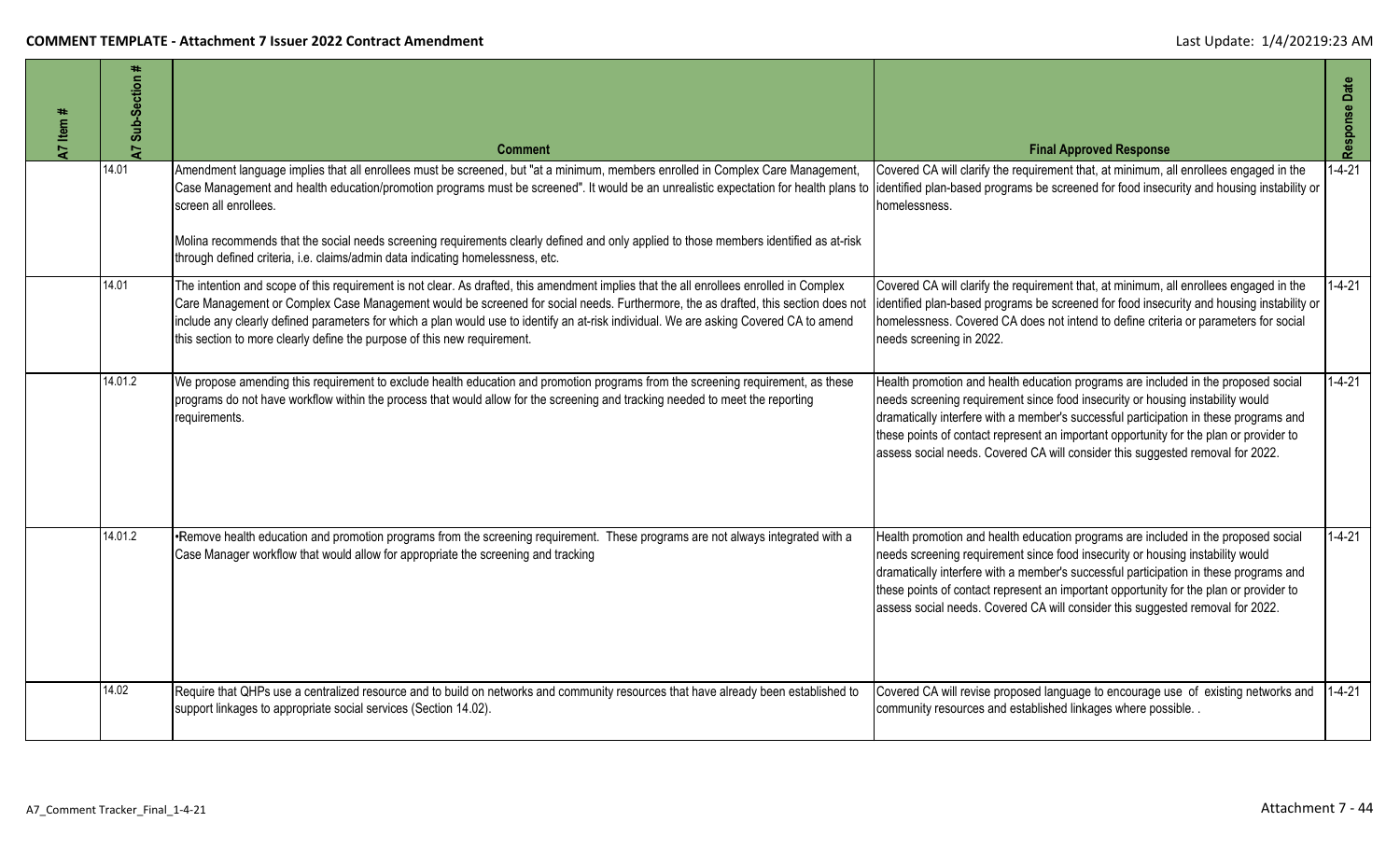| A7 Item #                                    | $\pm$<br>Sub-Section<br>$\overline{A}$ | <b>Comment</b>                                                                                                                                                                                                                                                                                                                                                                                                                                                                                                                                                                                                                                                                                                                                                                                                                                                                                                                                                                                                                                                                                                                                                                                                                                                                                                          | <b>Final Approved Response</b>                                                                          | Response Date |
|----------------------------------------------|----------------------------------------|-------------------------------------------------------------------------------------------------------------------------------------------------------------------------------------------------------------------------------------------------------------------------------------------------------------------------------------------------------------------------------------------------------------------------------------------------------------------------------------------------------------------------------------------------------------------------------------------------------------------------------------------------------------------------------------------------------------------------------------------------------------------------------------------------------------------------------------------------------------------------------------------------------------------------------------------------------------------------------------------------------------------------------------------------------------------------------------------------------------------------------------------------------------------------------------------------------------------------------------------------------------------------------------------------------------------------|---------------------------------------------------------------------------------------------------------|---------------|
| Article 15. Data<br>Sharing and<br>Analytics |                                        | Article 15. Data Sharing and Analytics<br>We strongly support the requirements to assure effective implementation of the Healthcare Evidence Initiative. The ability of Covered<br>California to collect data on the entire individual and small group markets, both on and off exchange, will strengthen the effect of its efforts<br>to improve quality while reducing disparities and costs.                                                                                                                                                                                                                                                                                                                                                                                                                                                                                                                                                                                                                                                                                                                                                                                                                                                                                                                         | Covered California is excited to hear your support for the implementation of the HEI<br>initiative.     | $1 - 4 - 21$  |
|                                              | 15.01.1 Data<br>Submission             | Health Net requests to maintain our own section of this contract as agreed to between our Legal teams. We would like to uphold the<br>agreed upon language in the 2021 amendment. If Covered California would like to change the language in this section, please provide an<br>explanation and schedule a meeting with Health Net Legal to discuss.                                                                                                                                                                                                                                                                                                                                                                                                                                                                                                                                                                                                                                                                                                                                                                                                                                                                                                                                                                    | Covered California is open to discussion and will plan on scheduling a meeting with the<br>legal teams. | $1 - 4 - 21$  |
|                                              | 15.01.2                                | Health Net requests to maintain our own section of this contract as agreed to between our Legal teams. We would like to uphold the<br>agreed upon language in the 2021 amendment. If Covered California would like to change the language in this section, please provide an<br>explanation and schedule a meeting with Health Net Legal to discuss.                                                                                                                                                                                                                                                                                                                                                                                                                                                                                                                                                                                                                                                                                                                                                                                                                                                                                                                                                                    | Covered California is open to discussion and will plan on scheduling a meeting with the<br>legal teams. | $1 - 4 - 21$  |
|                                              | 15.02                                  | CMA recognizes the importance of and fully supports the secure exchange of data among providers to reduce costs, improve quality of<br>care, and reduce administrative burdens. Data should follow the patient and should be available to any appropriate provider at the point of we continue to develop and strengthen this requirement in 2023 and beyond.<br>care. Secure and robust data exchange, however, cannot be achieved without sufficient funding for necessary technology infrastructure<br>and training. In addition, CMA urges Covered California to ensure that data collection obligations are not passed down to individual<br>providers without the appropriate considerations of cost and administrative burdens.<br>It is critically important that Contractors use standard processes for encounter data exchange with contracted providers, and we appreciate<br>the inclusion of Article 15.02.3 requiring Contractors to use industry standards. Additionally, CMA appreciates the new requirements that<br>Contractors report on their own and provider participation in Health Information Exchanges (HIE), and that they agree to engage with<br>Covered California in discussions regarding a transition to a statewide approach to streamline Health Information Exchange participation. | Thank you for your comment. Covered California will consider your recommendation as                     | $1 - 4 - 21$  |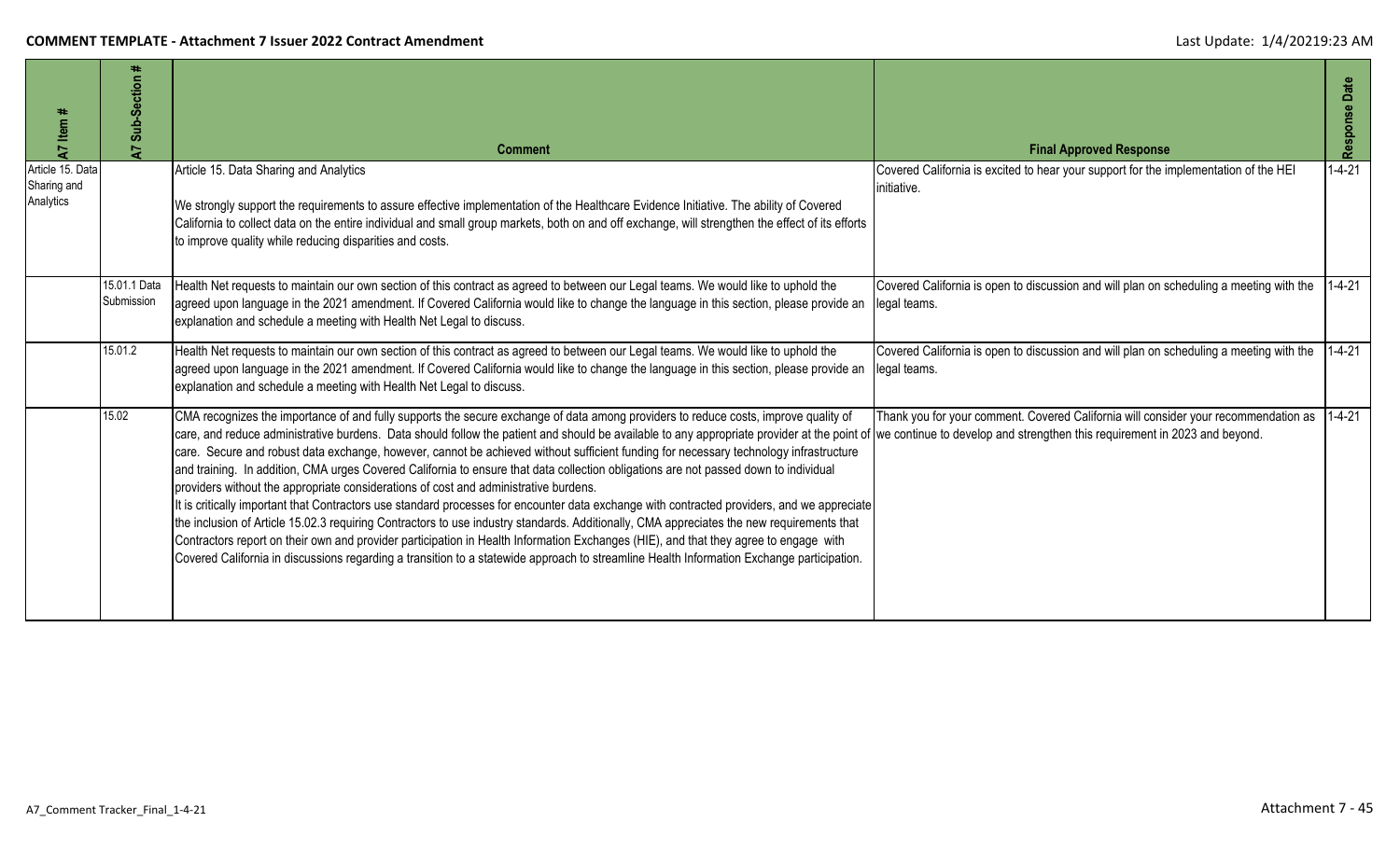| A7 Item # | $\ddot{}$<br>Sub-Section<br>$\overline{A}$ | <b>Comment</b>                                                                                                                                                                                                                                                                                                                                                                                                                                                                                                                                                                                                                                                                                                                                                                                                                                                                                                                                                                                                                | <b>Final Approved Response</b>                                                                                                                                                                                    | Response Date |
|-----------|--------------------------------------------|-------------------------------------------------------------------------------------------------------------------------------------------------------------------------------------------------------------------------------------------------------------------------------------------------------------------------------------------------------------------------------------------------------------------------------------------------------------------------------------------------------------------------------------------------------------------------------------------------------------------------------------------------------------------------------------------------------------------------------------------------------------------------------------------------------------------------------------------------------------------------------------------------------------------------------------------------------------------------------------------------------------------------------|-------------------------------------------------------------------------------------------------------------------------------------------------------------------------------------------------------------------|---------------|
|           | 15.02 Data<br>Exchange with<br>Providers   | 15.02 Data Exchange with Providers<br>We support the provisions encouraging plans to participate in statewide or regional initiatives for health information exchanges. As<br>advocates, we have questions about whether the existing health information exchanges contribute to equity in the delivery of care as well<br>as concerns about data security and the privacy of consumer health information. We note that the last sentence requires the plans to<br>engage in discussions regarding possible transition to a statewide approach to Health Information Exchanges: in any such discussion,<br>possible disruptions in care arising from transitions in health information exchanges must be front and center from a consumer<br>perspective. Transitions in data systems may improve the ability to provide care across systems, for example when a consumer goes to an<br>out of network emergency room, but transitions in data systems may also disrupt those systems and thus the care that depends on them. | Thank you for your comment. Covered California will consider your recommendation as<br>we continue to develop and strengthen this requirement in 2023 and beyond.                                                 | $1 - 4 - 21$  |
|           | 15.02.2                                    | We appreciate that Covered California is requiring Contractors to report on participation in Health Information Exchanges (HIEs). The list<br>of HIEs in subsection 2) should be expanded to include all of the Qualified Health Information Organizations (QHIOs) for the California HIE that participation in other qualified HIEs should be described.<br>Onboarding Program (Cal-HOP). In addition, plans should be required to support other forms of exchange, including national networks<br>(Carequality, Commonwell) and API-based exchange.                                                                                                                                                                                                                                                                                                                                                                                                                                                                         | Covered California recognizes that this is not an exhaustive list of HIEs. We will clarify                                                                                                                        | $1 - 4 - 21$  |
|           | 15.02.2                                    | VHP is in favor of engaging with Covered California in discussions regarding a transition to a statewide approach to streamline HIE<br>participation, however we don't believe there is an HIE currently in Santa Clara County that VHP can participate in                                                                                                                                                                                                                                                                                                                                                                                                                                                                                                                                                                                                                                                                                                                                                                    | Covered California is looking forward to working with VHP to explore options of<br>participation in HIEs.                                                                                                         | $1 - 4 - 21$  |
|           | 15.02.2                                    | Recommend broadening the language to account for other ways of promoting interoperability and exchange of data.                                                                                                                                                                                                                                                                                                                                                                                                                                                                                                                                                                                                                                                                                                                                                                                                                                                                                                               | Covered California recognizes that this is not an exhaustive list of HIEs. We will clarify<br>that participation in other qualified HIEs should be described.                                                     | $1 - 4 - 21$  |
|           | 15.02.2                                    | At the end of the section, recommend adding language to include hospitals and health care providers in discussions regarding HIE<br>participation. Recommend the following (additions in bold): "The Contractor agrees to engage with Covered California and hospitals and<br>health care providers in discussions regarding a transition to a statewide approach to streamline Health Information Exchange<br>participation or other efforts that could facilitate an improved exchange of data."                                                                                                                                                                                                                                                                                                                                                                                                                                                                                                                            | Covered California will continue to develop and strengthen this requirement in 2023 and 1-4-21<br>beyond. We will adjust the contract language to emphasize inclusion of other<br>stakeholders and other efforts. |               |
|           | 15.02.2                                    | •Participation in HIE should be mandatory for all QHPs                                                                                                                                                                                                                                                                                                                                                                                                                                                                                                                                                                                                                                                                                                                                                                                                                                                                                                                                                                        | Covered California will consider your recommendation as we continue to develop and<br>strengthen this requirement in 2023 and beyond.                                                                             | $1 - 4 - 21$  |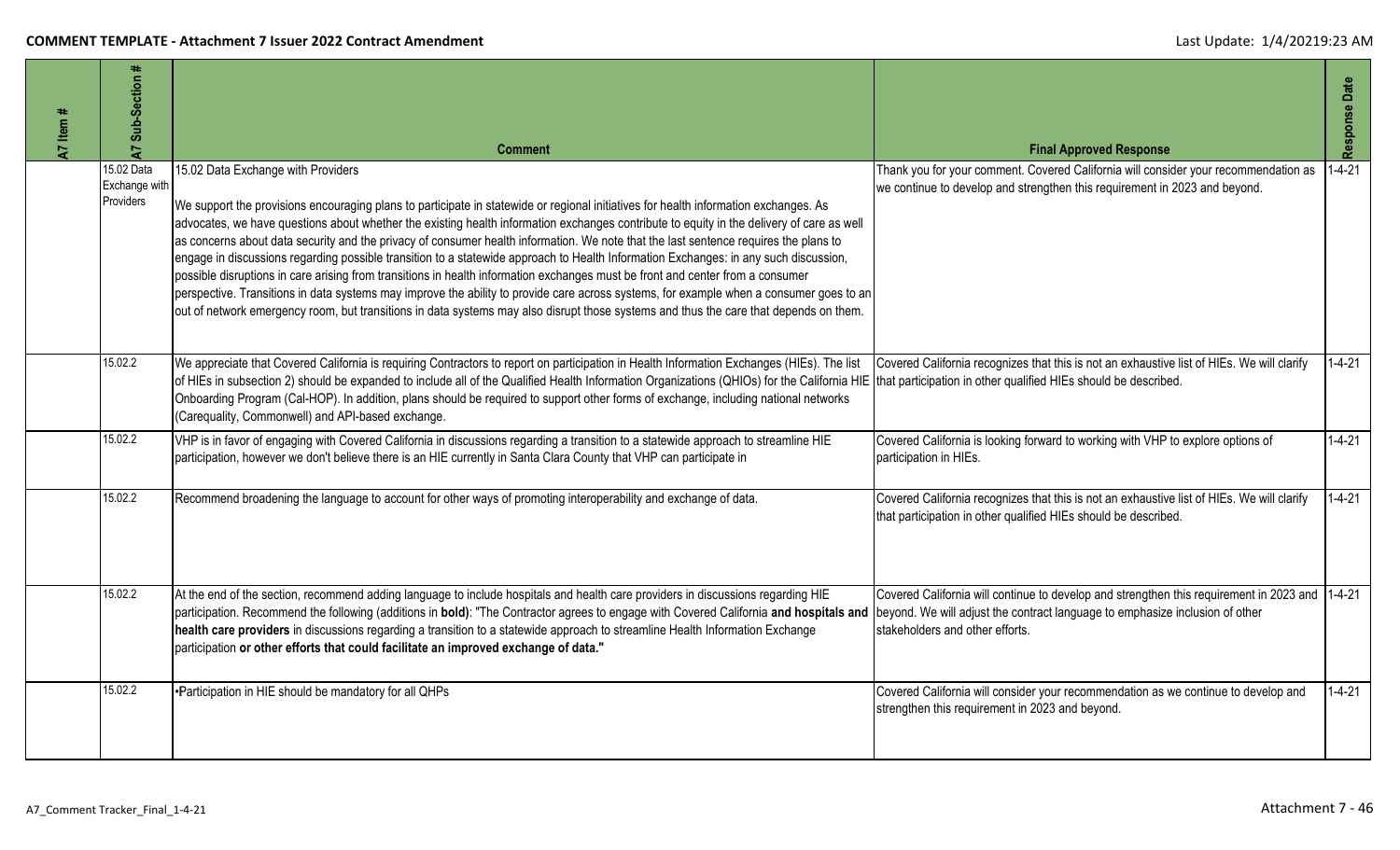| A7 Item # | #<br>A7 Sub-Section | <b>Comment</b>                                                                                                                                                                                                                                                                                                                                                                                                                                                                                                                                                                                                                                                                                                                                                                                                                                                                                                                                                                                                                                                                                                                                                                                                                                                                                                                                                                                                                                                                                                                                                                                                                                                                                                                                                                                                                                                                                                                                                                                                                                                                                                                                                                                                                                                                                                                                                                                                                                                                                                                                                                                                                                                                                                                                                                                                                                                                  | <b>Final Approved Response</b>                                                                                                                                | Response Date |
|-----------|---------------------|---------------------------------------------------------------------------------------------------------------------------------------------------------------------------------------------------------------------------------------------------------------------------------------------------------------------------------------------------------------------------------------------------------------------------------------------------------------------------------------------------------------------------------------------------------------------------------------------------------------------------------------------------------------------------------------------------------------------------------------------------------------------------------------------------------------------------------------------------------------------------------------------------------------------------------------------------------------------------------------------------------------------------------------------------------------------------------------------------------------------------------------------------------------------------------------------------------------------------------------------------------------------------------------------------------------------------------------------------------------------------------------------------------------------------------------------------------------------------------------------------------------------------------------------------------------------------------------------------------------------------------------------------------------------------------------------------------------------------------------------------------------------------------------------------------------------------------------------------------------------------------------------------------------------------------------------------------------------------------------------------------------------------------------------------------------------------------------------------------------------------------------------------------------------------------------------------------------------------------------------------------------------------------------------------------------------------------------------------------------------------------------------------------------------------------------------------------------------------------------------------------------------------------------------------------------------------------------------------------------------------------------------------------------------------------------------------------------------------------------------------------------------------------------------------------------------------------------------------------------------------------|---------------------------------------------------------------------------------------------------------------------------------------------------------------|---------------|
|           | 15.02.2             | I am writing to let you know that I am in agreement with and am appreciative of the Draft Attachment 7 to Covered California 2017<br>Individual Market QHP Issuer Contract: Quality, Network Management, Delivery System Standards and Improvement Strategy. On page<br>43, I would like to call your attention to page 43, section 15.02.2 and the fact that SacValley MedShare is not listed in the list of HIE's. We<br>are a regional HIO that has been in business for over 8 years in Northern California, cover 19 counties and over 44,000 square miles. We<br>are also a Qualified HIO under the Cal-HOP program. https://sacvalleyms.org                                                                                                                                                                                                                                                                                                                                                                                                                                                                                                                                                                                                                                                                                                                                                                                                                                                                                                                                                                                                                                                                                                                                                                                                                                                                                                                                                                                                                                                                                                                                                                                                                                                                                                                                                                                                                                                                                                                                                                                                                                                                                                                                                                                                                              | Covered California recognizes that this is not an exhaustive list of HIEs. We will clarify<br>that participation in other qualified HIEs should be described. | $1 - 4 - 21$  |
|           | 15.02.2             | We applaud your promotion of data sharing in several areas of this document. In particular, we are happy to see data exchange with<br>providers promoted in section 15.02. CAHIE and our members likewise recognize the critical role that sharing health information plays in<br>improving quality of care and successfully managing costs. While many focus use of HIE on providers, we are happy to see you include<br>health plans as well, as health plans represent a critical stakeholder group that is not taking full advantage of data sharing opportunities or<br>levers they have for promoting provider participation. We encourage you to retain language to report on activities, and perhaps more<br>actively promote participation.<br>Section 15.02.2 requires contractors to report on participation in statewide or regional initiatives, including the a listed group of health<br>information exchanges. We would recommend that you ensure the final language clearly differentiates desired participation in community-<br>based HIE from enterprise HIE (a term commonly used in California to identify HIE-like activities of large distributed health systems that<br>are not open to unaffiliated participants) or national networks (that while important don't provide the same level of data sharing that<br>community exchanges do). We include all of the organizations you list among our members and among community HIEs.<br>It may be problematic listing specific organizations in section 15.02.2. There are several active community HIEs that are not on your list,<br>including Redwood MedNet, SacValley MedShare, and San Mateo County Connected Care that are among our members and actively<br>exchange health data in their respective communities. Some community HIEs also have affiliations with others - such as San Joaquin<br>Community HIE, Central Valley HIO, and Inland Empire HIO affiliations with Manifest MedEx - that may confuse providers or plans. An all-<br>inclusive list will be difficult to maintain, and we would recommend that you either add the named organizations and create a process by<br>which other organizations can petition to be included, or remove all named organizations and instead use a definitional approach. We<br>would be happy to work with you on a list or definition that aligns with California's HIE landscape. One operational definition option often<br>used by others (such as DHCS) is to focus on the HIEs that have agreed to participate in the California Trusted Exchange Network that<br>CAHIE operates, as it reflects a commitment by those organizations to share health information statewide across their own organizational<br>boundaries and geographies. You can find a listing of them on our web site at https://www.ca-hie.org/initiatives/cten/. | Covered California recognizes that this is not an exhaustive list of HIEs. We will clarify<br>that participation in other qualified HIEs should be described. | $1 - 4 - 21$  |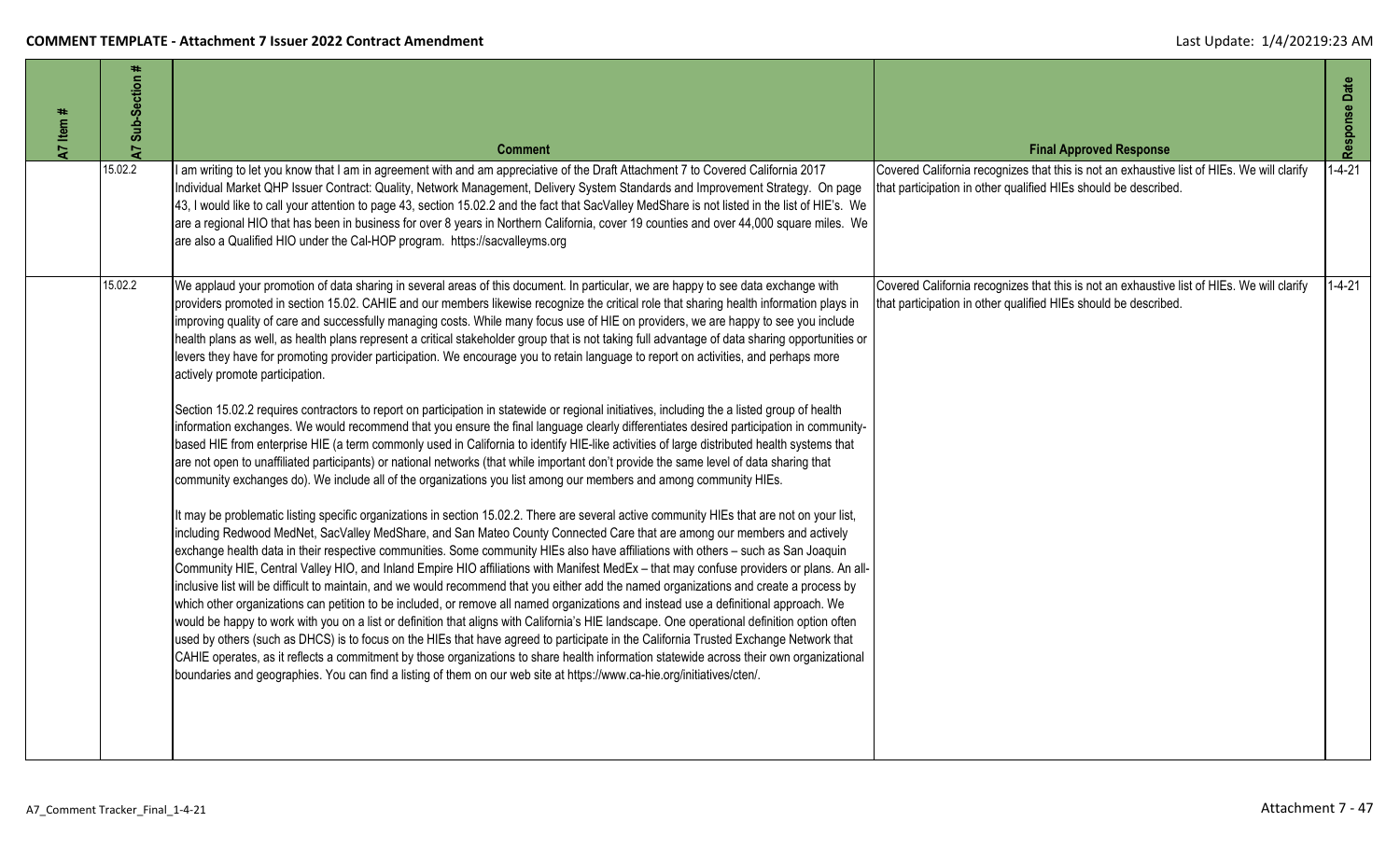| 47 Item # | Sub-Section<br>$\overline{A}$ | <b>Comment</b>                                                                                                                                                                                                                                                                                                                                                                                                                                                                                                                                                                                                                                                                                                                                                                                                                                                                                                                                                                                 | <b>Final Approved Response</b>                                                                                                                                                                                                                                                                                                                                                                                                                                                                                                          | Response Date |
|-----------|-------------------------------|------------------------------------------------------------------------------------------------------------------------------------------------------------------------------------------------------------------------------------------------------------------------------------------------------------------------------------------------------------------------------------------------------------------------------------------------------------------------------------------------------------------------------------------------------------------------------------------------------------------------------------------------------------------------------------------------------------------------------------------------------------------------------------------------------------------------------------------------------------------------------------------------------------------------------------------------------------------------------------------------|-----------------------------------------------------------------------------------------------------------------------------------------------------------------------------------------------------------------------------------------------------------------------------------------------------------------------------------------------------------------------------------------------------------------------------------------------------------------------------------------------------------------------------------------|---------------|
|           | 15.02.2(3)(i)<br>and 15.02.03 | Please define "professional providers" for the purposes of this reporting requirement, and please clarify if this reporting is requested at the<br>physician group level or the individual physician level. Some providers do not participate in Health Information Exchanges (HIE).<br>Additionally, Manifest MedEx does not appear to report participation at the individual physician level.<br>The QHPs support efforts for Covered CA to require participation in HIE in order to increase provider and hospital participation. For this<br>reason, we encourage Covered CA to make participation in a HIE mandatory.                                                                                                                                                                                                                                                                                                                                                                     | Covered California will adjust contract language to clarify reporting at individual clinician<br>level. The intent of this requirement is to understand and strengthen network<br>participation in HIEs. As noted in your comment, reporting physician group participation<br>may not accurately depict engagement. We recognize the additional effort by issuers to<br>meet this requirement.<br>Covered California will consider your recommendation as we continue to develop and<br>strengthen this requirement in 2023 and beyond. | $1 - 4 - 21$  |
|           | 15.02.3                       | 15.02.2 (3)(i) – Please define "professional providers" for this reporting requirement. Is this reporting required at the physician group level<br>or at the individual physician level? Some PPGs may participate in HIE, while an individual physician within that PPG may not. In addition,<br>Manifest MedEx does not appear to report participation at the physician level.                                                                                                                                                                                                                                                                                                                                                                                                                                                                                                                                                                                                               | Covered California will adjust contract language to clarify reporting at individual clinician<br>level. The intent of this requirement is to understand and strengthen network<br>participation in HIEs. As noted in your comment, reporting physician group participation<br>may not accurately depict engagement. We recognize the additional effort by issuers to<br>meet this requirement.                                                                                                                                          | $1 - 4 - 21$  |
|           | 15.02.03                      | recommend that a requirement be added for health plans and their contractors (e.g. IPAs, MSOs, and clearinghouses) to utilize the<br>standard EDI 834 transaction for eligibility data transmission. Current lack of standard use of this transaction format throughout the<br>encounter data supply chain causes issues both with the quality of eligibility data due to the need for data transformation downstream, but<br>also can cause delays in the receipt of encounter data by providers when they either need to convert it internally, or have it converted by<br>an intermediary such as an MSO. It is my understanding that some health plans currently only offer transmission of these data as a flat-file<br>(which can be a useful option for provider organizations that cannot conform to this standard today, but which is detrimental when it is the<br>default or only option for communicating eligibility data). This requirement may best fit under section 15.02.03. | Covered California will consider your recommendation as we continue to develop and<br>strengthen this requirement in 2023 and beyond.                                                                                                                                                                                                                                                                                                                                                                                                   | $1 - 4 - 21$  |